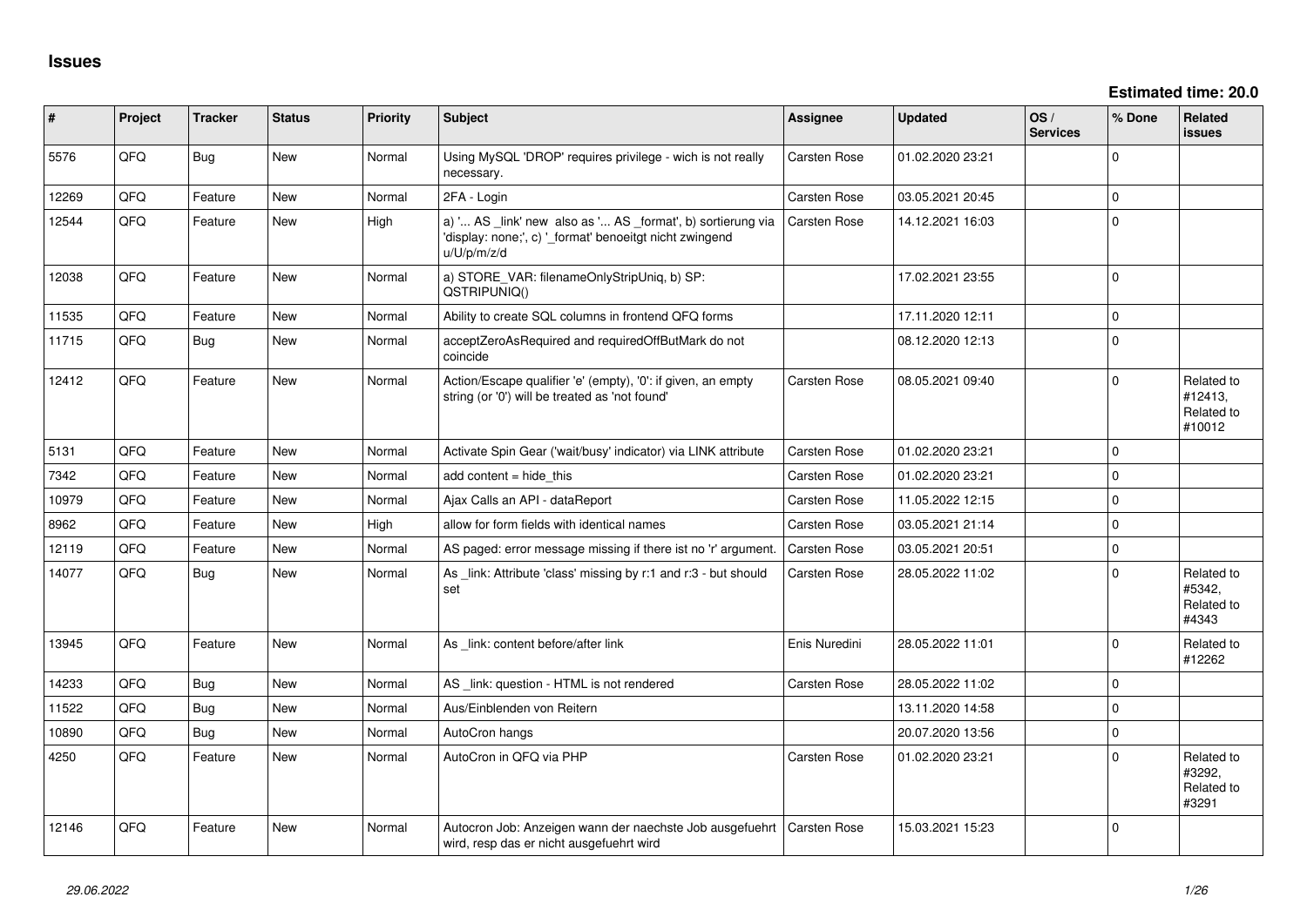| #     | Project | <b>Tracker</b> | <b>Status</b> | <b>Priority</b> | <b>Subject</b>                                                               | Assignee            | <b>Updated</b>   | OS/<br><b>Services</b> | % Done      | Related<br><b>issues</b>                      |
|-------|---------|----------------|---------------|-----------------|------------------------------------------------------------------------------|---------------------|------------------|------------------------|-------------|-----------------------------------------------|
| 8431  | QFQ     | <b>Bug</b>     | <b>New</b>    | High            | autocron.php with wrong path                                                 | Carsten Rose        | 03.05.2021 21:14 |                        | $\mathbf 0$ |                                               |
| 13647 | QFQ     | Bug            | <b>New</b>    | Normal          | Autofocus funktioniert nicht auf Chrome                                      | Benjamin Baer       | 19.03.2022 17:44 |                        | 0           |                                               |
| 11893 | QFQ     | Feature        | New           | High            | Broken SIP: a) only report one time, b) only report in main<br>column        | Carsten Rose        | 12.05.2021 12:13 |                        | $\mathbf 0$ | Related to<br>#12532,<br>Related to<br>#14187 |
| 9177  | QFQ     | Bug            | <b>New</b>    | Normal          | Bug? QFQ tries to save an action FE, which has real<br>existing column name  | <b>Carsten Rose</b> | 01.02.2020 23:22 |                        | $\mathbf 0$ |                                               |
| 9781  | QFQ     | Feature        | <b>New</b>    | Normal          | Button: CSS class to make buttons smaller                                    | <b>Carsten Rose</b> | 01.02.2020 23:22 |                        | $\mathbf 0$ |                                               |
| 13467 | QFQ     | Feature        | New           | Normal          | ChangeLog Generator                                                          | Carsten Rose        | 19.03.2022 17:46 |                        | 0           | Related to<br>#11460                          |
| 13451 | QFQ     | Bug            | <b>New</b>    | Normal          | Character Counter / Max Character: Problem in Safari                         | <b>Carsten Rose</b> | 15.04.2022 17:18 |                        | 0           |                                               |
| 12474 | QFQ     | Feature        | <b>New</b>    | Normal          | Check BaseConfigURL if it is given and the the last char is '/'              | <b>Carsten Rose</b> | 03.05.2021 20:45 |                        | $\mathbf 0$ |                                               |
| 9853  | QFQ     | Feature        | New           | Normal          | Check das SQL / QFQ / Mail Logfile geschrieben wird                          |                     | 09.01.2020 11:15 |                        | $\mathbf 0$ |                                               |
| 11752 | QFQ     | Bug            | <b>New</b>    | Normal          | checkbox renders multiple input elements with same name                      | Carsten Rose        | 17.12.2020 14:58 |                        | $\mathbf 0$ | Related to<br>#11750                          |
| 12163 | QFQ     | Feature        | <b>New</b>    | Normal          | Checkbox: table wrap                                                         | <b>Carsten Rose</b> | 03.05.2021 20:51 |                        | $\mathbf 0$ |                                               |
| 11057 | QFQ     | <b>Bug</b>     | New           | High            | Checkboxes ohne span.checkmark im Report werden<br>ausgeblendet              | Benjamin Baer       | 03.05.2021 21:12 |                        | 0           | Related to<br>#11039                          |
| 12476 | QFQ     | Feature        | <b>New</b>    | Normal          | clearMe: a) should trigger 'dirty', b) sticky on textarea resize             | Benjamin Baer       | 04.01.2022 08:40 |                        | $\mathbf 0$ | Related to<br>#9528                           |
| 7102  | QFQ     | Feature        | <b>New</b>    | Normal          | Comment sign in report: '#' and '--'                                         | Carsten Rose        | 01.02.2020 23:21 |                        | $\mathbf 0$ |                                               |
| 12714 | QFQ     | Bug            | <b>New</b>    | Normal          | Conversion of GIF to PDF broken when GIF contains Alpha.                     | Carsten Rose        | 19.03.2022 17:49 |                        | $\mathbf 0$ |                                               |
| 12327 | QFQ     | <b>Bug</b>     | <b>New</b>    | Normal          | Copy to clipboard: Glyphicon can not be changed                              | Carsten Rose        | 27.12.2021 17:59 |                        | 0           |                                               |
| 12330 | QFQ     | Feature        | New           | Normal          | Copy to input field / text area / TinyMCE                                    | Carsten Rose        | 07.04.2021 09:01 |                        | $\mathbf 0$ |                                               |
| 8089  | QFQ     | Feature        | New           | Normal          | Copy/Paste for FormElements                                                  | Carsten Rose        | 01.02.2020 23:22 |                        | 0           |                                               |
| 13843 | QFQ     | Feature        | New           | Normal          | Create JWT via QFQ                                                           | Carsten Rose        | 19.03.2022 17:42 |                        | $\mathbf 0$ |                                               |
| 13841 | QFQ     | Feature        | New           | Normal          | Create PDF via iText - evaluate                                              | Carsten Rose        | 19.03.2022 17:42 |                        | 0           |                                               |
| 9136  | QFQ     | Feature        | New           | Normal          | Create ZIP files with dynamic PDFs                                           | Carsten Rose        | 01.02.2020 23:22 |                        | 0           |                                               |
| 9348  | QFQ     | Feature        | New           | Normal          | defaultThumbnailSize: pre render thumbnails                                  | <b>Carsten Rose</b> | 12.06.2021 09:05 |                        | $\mathbf 0$ |                                               |
| 7481  | QFQ     | Feature        | New           | Normal          | Detect 'BaseUrl' automatically                                               | Carsten Rose        | 01.02.2020 23:21 |                        | $\mathbf 0$ |                                               |
| 13460 | QFQ     | Bug            | New           | Normal          | Doc: Password set/reset  password should not processed<br>with 'html encode' | Carsten Rose        | 19.03.2022 17:46 |                        | $\mathbf 0$ |                                               |
| 14377 | QFQ     | Bug            | New           | Normal          | Documentation > General Tips: white page after migration                     | Enis Nuredini       | 19.06.2022 16:37 |                        | $\mathbf 0$ |                                               |
| 12109 | QFQ     | Feature        | New           | Normal          | Donwload Link: Plain, SIP, Persistent Link, Peristent SIP -<br>new notation  | Carsten Rose        | 03.05.2021 20:45 |                        | $\mathbf 0$ | Related to<br>#12085                          |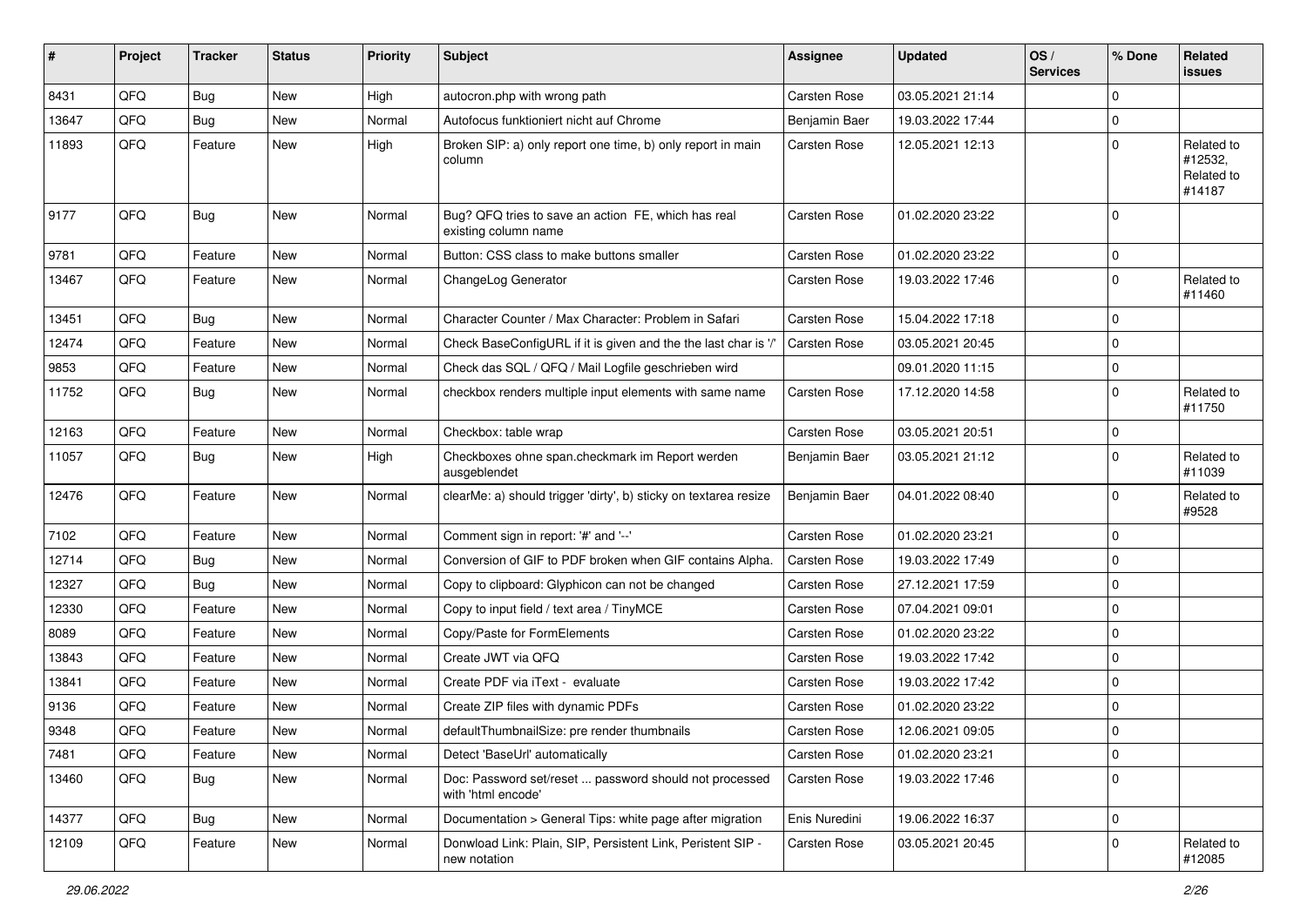| #     | Project | <b>Tracker</b> | <b>Status</b> | <b>Priority</b> | <b>Subject</b>                                                                                                   | <b>Assignee</b>     | <b>Updated</b>   | OS/<br><b>Services</b> | % Done      | Related<br>issues                                |
|-------|---------|----------------|---------------|-----------------|------------------------------------------------------------------------------------------------------------------|---------------------|------------------|------------------------|-------------|--------------------------------------------------|
| 5221  | QFQ     | Bug            | <b>New</b>    | High            | Download Dialog: Bleibt stehen in FF wenn Datei<br>automatisch gespeichert wird.                                 | <b>Carsten Rose</b> | 03.05.2021 21:14 |                        | $\Omega$    |                                                  |
| 10996 | QFQ     | Feature        | New           | Normal          | Download video via sip: no seek                                                                                  | Carsten Rose        | 12.08.2020 14:18 |                        | $\mathbf 0$ |                                                  |
| 6292  | QFQ     | Feature        | New           | Normal          | Download: File speichern mit Hash aber original Filename in<br>der Datenbank vermerken fuer Downloads            | Carsten Rose        | 01.02.2020 23:21 |                        | $\mathbf 0$ |                                                  |
| 12603 | QFQ     | Feature        | New           | Normal          | Dropdown (Select), Radio, checkbox:<br>itemListAlways={{!SELECT key, value}}                                     | Carsten Rose        | 19.03.2022 17:47 |                        | $\mathbf 0$ |                                                  |
| 10119 | QFQ     | Feature        | New           | Normal          | Dropdown (selectlist) & TypeAhead: format and catagorize<br>list                                                 | Carsten Rose        | 07.05.2020 09:36 |                        | $\mathbf 0$ |                                                  |
| 12670 | QFQ     | Bug            | New           | High            | Dropdown-Menu classes können nicht mehr angegeben<br>werden                                                      | Carsten Rose        | 07.12.2021 17:19 |                        | $\mathbf 0$ |                                                  |
| 11504 | QFQ     | Feature        | New           | Normal          | Dynamic Update: Button text update for 'Save',' Close' &<br>'Delete'                                             | Carsten Rose        | 12.11.2020 23:44 |                        | 0           |                                                  |
| 4082  | QFQ     | Feature        | New           | Normal          | Dynamic Update: modeSql - useful default                                                                         | Carsten Rose        | 01.02.2020 23:22 |                        | $\mathbf 0$ |                                                  |
| 11195 | QFQ     | Bug            | New           | Low             | Dynamic Update: Note not updated if new text is empty<br>(v20.4)                                                 |                     | 25.09.2020 11:14 |                        | $\mathbf 0$ |                                                  |
| 7002  | QFQ     | <b>Bug</b>     | New           | Normal          | Dynamic Update: row does not disappear / appear                                                                  | Carsten Rose        | 01.02.2020 23:22 |                        | $\mathbf 0$ |                                                  |
| 7109  | QFQ     | Feature        | New           | Normal          | Dynamic Updates: row/element hide                                                                                | Carsten Rose        | 01.02.2020 23:22 |                        | $\mathbf 0$ | Has<br>duplicate<br>#4081                        |
| 11460 | QFQ     | Feature        | New           | Normal          | Easier creation of changelog: gitchangelog                                                                       | Carsten Rose        | 12.06.2021 10:20 |                        | $\mathbf 0$ | Related to<br>#13467                             |
| 9783  | QFQ     | <b>Bug</b>     | New           | Normal          | Email with special characters                                                                                    | Carsten Rose        | 01.02.2020 23:22 |                        | $\mathbf 0$ |                                                  |
| 12989 | QFQ     | <b>Bug</b>     | <b>New</b>    | Normal          | empty string does not trigger dynamic update                                                                     | Enis Nuredini       | 28.05.2022 11:09 |                        | 0           |                                                  |
| 10759 | QFQ     | <b>Bug</b>     | <b>New</b>    | Normal          | emptyMeansNull - Feld falsch aktualisiert                                                                        |                     | 12.11.2020 23:45 |                        | $\mathbf 0$ |                                                  |
| 3864  | QFQ     | Feature        | New           | Normal          | Encrypt / decrypt field                                                                                          | Carsten Rose        | 08.03.2021 18:08 |                        | $\mathbf 0$ |                                                  |
| 13689 | QFQ     | Bug            | New           | Normal          | Enter auf Eingabefeld mit ungültigem Wert führt zu blurry<br>Seite                                               | Enis Nuredini       | 28.05.2022 10:53 |                        | $\Omega$    | Related to<br>#14245, Has<br>duplicate<br>#11891 |
| 12066 | QFQ     | <b>Bug</b>     | <b>New</b>    | High            | enterAsSubmit: Forward wird nicht ausgeführt                                                                     | Enis Nuredini       | 29.05.2022 09:23 |                        | $\mathbf 0$ |                                                  |
| 9013  | QFQ     | Bug            | New           | Normal          | Error in Twig template not handled                                                                               | <b>Carsten Rose</b> | 20.10.2021 13:43 |                        | $\Omega$    |                                                  |
| 6677  | QFQ     | Bug            | <b>New</b>    | Normal          | Error message FE Action Element: no/wrong FE reference<br>who cause the problem.                                 | Carsten Rose        | 01.02.2020 23:21 |                        | $\mathbf 0$ |                                                  |
| 7547  | QFQ     | Bug            | New           | Normal          | Error Message in afterSave: wrong parameter column<br>reported                                                   | Carsten Rose        | 01.02.2020 23:22 |                        | $\mathbf 0$ |                                                  |
| 6912  | QFQ     | <b>Bug</b>     | New           | Normal          | error Message Var 'deadline' already set in SIP - in Form<br>with FE.value={{deadline:R:::{{deadlinePeriod:Y}}}} | Carsten Rose        | 01.02.2020 23:21 |                        | $\mathbf 0$ |                                                  |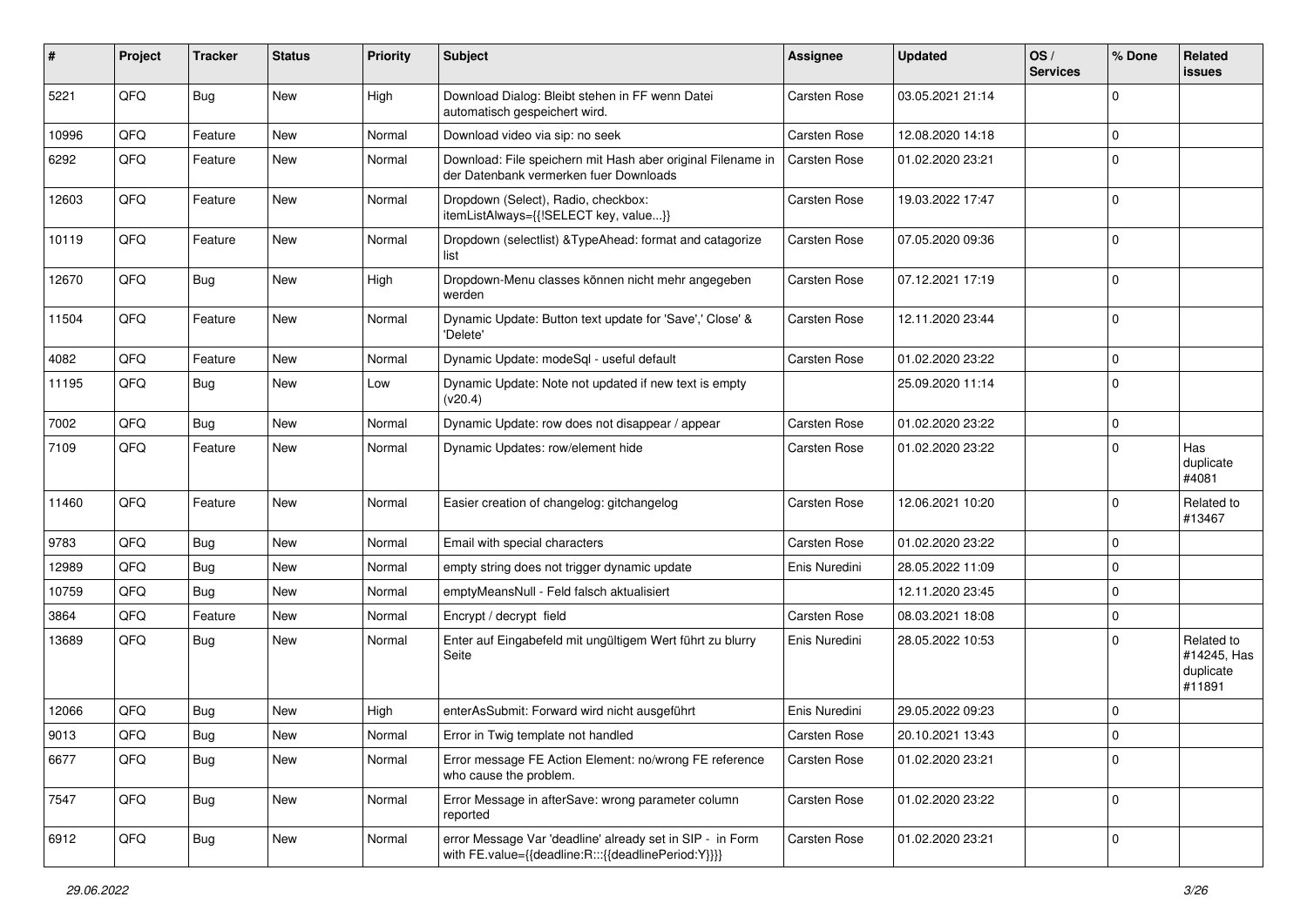| ∦     | Project | <b>Tracker</b> | <b>Status</b> | <b>Priority</b> | <b>Subject</b>                                                                  | <b>Assignee</b> | <b>Updated</b>   | OS/<br><b>Services</b> | % Done      | Related<br>issues                            |
|-------|---------|----------------|---------------|-----------------|---------------------------------------------------------------------------------|-----------------|------------------|------------------------|-------------|----------------------------------------------|
| 9127  | QFQ     | <b>Bug</b>     | <b>New</b>    | Normal          | Error Message: change 'roll over' color - text not readable                     | Carsten Rose    | 01.02.2020 23:22 |                        | $\Omega$    |                                              |
| 9128  | QFQ     | Feature        | New           | Normal          | Error Message: not replaced variables- a) replace back to<br>'{{', b) underline | Carsten Rose    | 01.02.2020 23:22 |                        | $\Omega$    | Related to<br>#9129                          |
| 10874 | QFQ     | Feature        | <b>New</b>    | Normal          | Erstellen eines Foreign Keys in der Tabelle "FormElement"                       |                 | 13.07.2020 10:11 |                        | $\Omega$    |                                              |
| 10324 | QFQ     | <b>Bug</b>     | New           | Normal          | Excel Export mit Template funktioniert nur, wenn Template<br>vor uid kommt      |                 | 30.03.2020 11:20 |                        | $\Omega$    | Related to<br>#10257                         |
| 10976 | QFQ     | Feature        | <b>New</b>    | Normal          | Excel Export Verbesserungen                                                     | Carsten Rose    | 06.08.2020 10:56 |                        | $\Omega$    |                                              |
| 12024 | QFQ     | Feature        | New           | Normal          | Excel Export: text columns by default decode<br>htmlspeciachar()                | Carsten Rose    | 17.02.2021 23:55 |                        | $\Omega$    | Related to<br>#12022                         |
| 6594  | QFQ     | Feature        | New           | Normal          | Excel: on download, check if there is a valid sip                               | Carsten Rose    | 01.02.2020 23:21 |                        | $\mathbf 0$ |                                              |
| 14185 | QFQ     | Feature        | New           | Normal          | External/Autocron.php - better suitable directory                               | Support: System | 28.05.2022 11:03 |                        | $\Omega$    |                                              |
| 8719  | QFQ     | Feature        | <b>New</b>    | Normal          | extraButtonLock: add support for 0/1                                            | Carsten Rose    | 01.02.2020 23:22 |                        | $\Omega$    |                                              |
| 9352  | QFQ     | Feature        | New           | Normal          | FE 'Native' fire slaveld, sqlAfter, sqlIns                                      | Carsten Rose    | 01.02.2020 23:22 |                        | $\Omega$    |                                              |
| 7812  | QFQ     | Feature        | New           | Normal          | FE 'Subrecord' - new option 'subrecordShowFilter',<br>'subrecordPaging'         | Carsten Rose    | 01.02.2020 23:22 |                        | $\Omega$    |                                              |
| 9531  | QFQ     | Bug            | <b>New</b>    | High            | FE File: Dynamic Update / modeSql / required detected even<br>it not set        | Carsten Rose    | 11.06.2021 20:32 |                        | $\Omega$    | Related to<br>#12398                         |
| 12040 | QFQ     | Bug            | New           | Normal          | FE Mode 'hidden' für zwei FEs auf einer Zeile                                   | Carsten Rose    | 18.02.2021 10:13 |                        | $\mathbf 0$ |                                              |
| 3547  | QFQ     | Bug            | <b>New</b>    | Normal          | FE of type 'note' causes writing of empty fields.                               | Carsten Rose    | 01.02.2020 23:21 |                        | $\Omega$    |                                              |
| 5559  | QFQ     | <b>Bug</b>     | <b>New</b>    | Normal          | FE.type = Upload: 'accept' might contain variables                              | Carsten Rose    | 11.05.2020 21:23 |                        | $\Omega$    |                                              |
| 8049  | QFQ     | <b>Bug</b>     | New           | Normal          | FE.type=note, column 'value': text moves some pixel to top<br>after save        | Carsten Rose    | 01.02.2020 23:22 |                        | $\Omega$    |                                              |
| 9317  | QFQ     | Bug            | New           | Normal          | FE.type=note: with dynamic show/hidden an empty label<br>causes trouble         | Carsten Rose    | 01.02.2020 23:22 |                        | $\Omega$    |                                              |
| 7899  | QFQ     | Bug            | New           | High            | Fe.type=password / retype / required: always complain about<br>missing value    | Carsten Rose    | 03.05.2021 21:14 |                        | $\Omega$    |                                              |
| 10082 | QFQ     | Bug            | <b>New</b>    | Normal          | FE.type=SELECT - 'sanatize' Class                                               | Carsten Rose    | 07.05.2020 09:36 |                        | $\Omega$    | Related to<br>#10081                         |
| 12162 | QFQ     | Feature        | New           | Normal          | FE.type=sendmail: personalized mailing (several mails) via<br>template          | Carsten Rose    | 03.05.2021 20:45 |                        | $\Omega$    |                                              |
| 9347  | QFQ     | Bug            | New           | High            | FE.type=upload with dynamic show/hidden: required not<br>detected               | Carsten Rose    | 12.06.2021 10:40 |                        | $\Omega$    | Related to<br>#5305,<br>Related to<br>#12398 |
| 9533  | QFQ     | <b>Bug</b>     | New           | Normal          | FE.type=upload: Check in 'beforeSave' if upload is given                        | Carsten Rose    | 01.02.2020 23:22 |                        | $\mathbf 0$ | Related to<br>#11523                         |
| 7512  | QFQ     | <b>Bug</b>     | New           | Normal          | FE: inputType=number >> 'pattern' is not respected                              | Carsten Rose    | 01.02.2020 23:22 |                        | $\pmb{0}$   |                                              |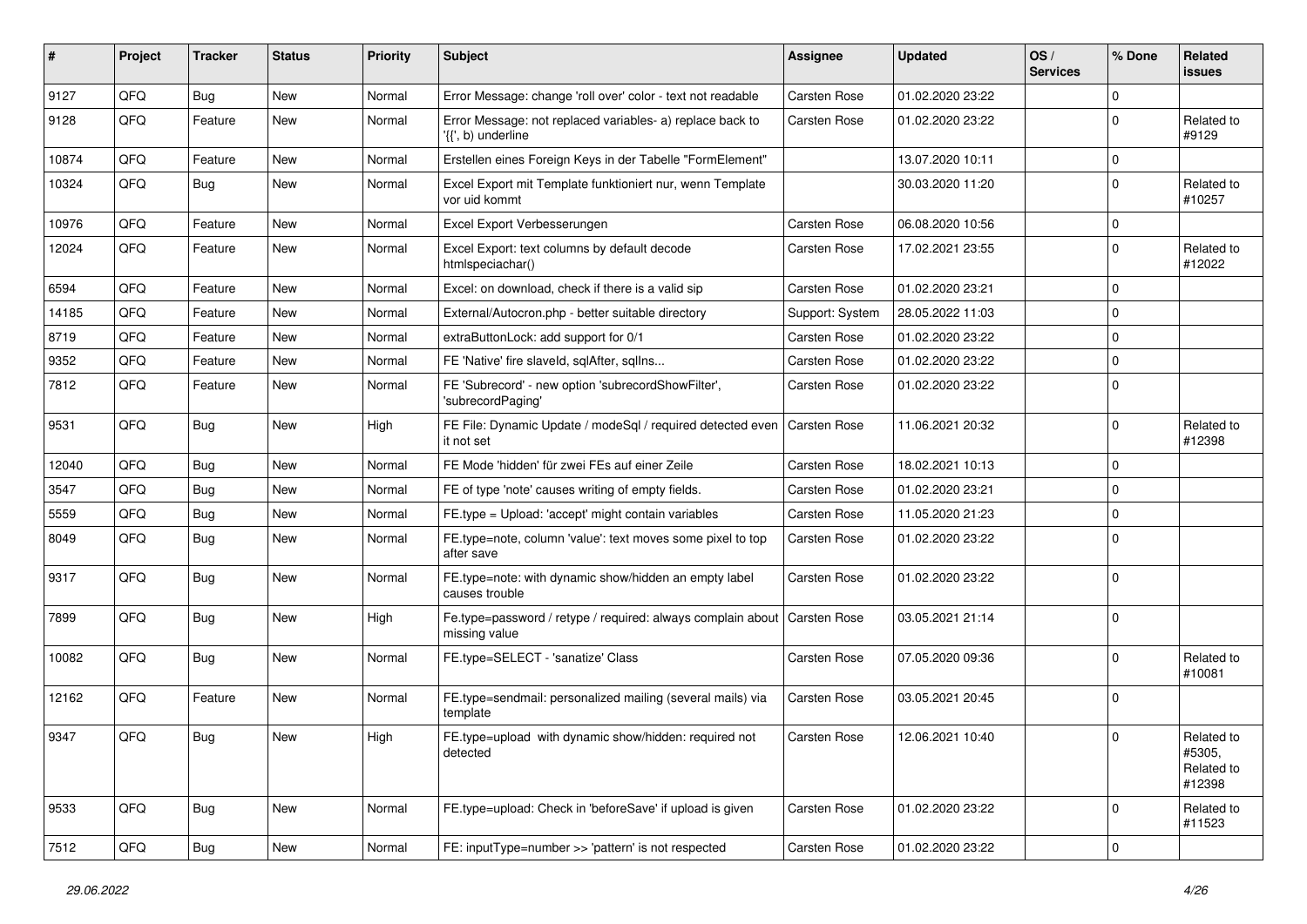| ∦     | Project | <b>Tracker</b> | <b>Status</b> | <b>Priority</b> | Subject                                                                                                                                             | <b>Assignee</b> | <b>Updated</b>   | OS/<br><b>Services</b> | % Done      | <b>Related</b><br>issues                     |
|-------|---------|----------------|---------------|-----------------|-----------------------------------------------------------------------------------------------------------------------------------------------------|-----------------|------------------|------------------------|-------------|----------------------------------------------|
| 7920  | QFQ     | Feature        | New           | Normal          | FE: Syntax Highlight, Zeinlenumbruch                                                                                                                | Carsten Rose    | 01.02.2020 10:03 |                        | $\Omega$    |                                              |
| 10937 | QFQ     | Bug            | New           | Normal          | Fehler mit abhängigen Select- Feldern beim Positionieren                                                                                            | Carsten Rose    | 12.11.2020 23:45 |                        | $\Omega$    |                                              |
| 4413  | QFQ     | Feature        | New           | Normal          | fieldset: show/hidden, modeSql, dynamicUpdate                                                                                                       | Carsten Rose    | 09.02.2022 15:19 |                        | $\Omega$    |                                              |
| 6462  | QFQ     | Bug            | New           | Normal          | File Upload: Nutzlose Fehlermeldung wenn Datei zu gross                                                                                             | Carsten Rose    | 01.02.2020 23:21 |                        | $\Omega$    | Related to<br>#6139                          |
| 13716 | QFQ     | Bug            | <b>New</b>    | High            | Firefox ask to store username/password                                                                                                              | Enis Nuredini   | 30.05.2022 09:31 |                        | $\Omega$    | Related to<br>#13827                         |
| 8336  | QFQ     | Feature        | <b>New</b>    | Normal          | Form > modified > Close New: a) Optional disable popup, b)<br>custom text, c) mode on save: closelstay                                              | Carsten Rose    | 01.02.2020 23:22 |                        | $\Omega$    | Related to<br>#8335                          |
| 10763 | QFQ     | Feature        | New           | Normal          | form accessed and submitted despite logout?                                                                                                         |                 | 16.06.2020 11:43 |                        | $\Omega$    |                                              |
| 11716 | QFQ     | Feature        | New           | Normal          | Form an beliebiger Stelle im Report anzeigen                                                                                                        |                 | 09.12.2020 09:47 |                        | $\Omega$    |                                              |
| 9602  | QFQ     | Feature        | <b>New</b>    | Normal          | Form definition as JSON                                                                                                                             | Carsten Rose    | 01.02.2020 23:21 |                        | $\Omega$    | Related to<br>#9600                          |
| 4756  | QFQ     | Bug            | New           | Normal          | Form dirty even nothing changes                                                                                                                     | Carsten Rose    | 11.12.2019 16:16 |                        | $\Omega$    |                                              |
| 14322 | QFQ     | <b>Bug</b>     | New           | Normal          | Form Load: by default no scroll (save & close should be<br>visible)                                                                                 | Enis Nuredini   | 15.06.2022 14:12 |                        | $\Omega$    | Related to<br>#14321,<br>Related to<br>#6232 |
| 14245 | QFQ     | Bug            | <b>New</b>    | Normal          | Form Save Btn bleibt disabled wenn Datumsfeld über<br>Datepicker geändert                                                                           | Enis Nuredini   | 27.05.2022 13:45 |                        | $\Omega$    | Related to<br>#13689                         |
| 12581 | QFQ     | <b>Bug</b>     | New           | Normal          | Form.forward=close: Record 'new' in new browser tab ><br>save (& close) >> Form is not reloaded with new created<br>record id and stays in mode=new | Carsten Rose    | 19.03.2022 17:48 |                        | $\Omega$    |                                              |
| 9773  | QFQ     | Bug            | New           | Normal          | form.parameter.formModeGlobal=requiredOff                                                                                                           | Carsten Rose    | 01.02.2020 15:56 |                        | $\mathbf 0$ |                                              |
| 6289  | QFQ     | Feature        | New           | Normal          | Form: Log                                                                                                                                           | Carsten Rose    | 01.02.2020 23:21 |                        | $\Omega$    |                                              |
| 12156 | QFQ     | Feature        | <b>New</b>    | Normal          | Form: Optional disable 'leave page'                                                                                                                 |                 | 03.05.2021 20:45 |                        | $\mathbf 0$ |                                              |
| 12468 | QFQ     | Bug            | New           | Urgent          | Form: update Form.title after save                                                                                                                  | Carsten Rose    | 03.05.2021 21:12 |                        | $\Omega$    |                                              |
| 9537  | QFQ     | Feature        | New           | Normal          | FormEditor: Edit fieldset in FrontEnd                                                                                                               | Carsten Rose    | 01.02.2020 23:22 |                        | $\Omega$    |                                              |
| 8083  | QFQ     | Bug            | New           | High            | FormEditor: primary table list does not respect<br>'indexDb={{indexData:Y}}'                                                                        | Carsten Rose    | 03.05.2021 21:14 |                        | $\Omega$    | Has<br>duplicate<br>#6678                    |
| 14395 | QFQ     | Support        | New           | Normal          | FormEditor: Virtual table columns                                                                                                                   | Enis Nuredini   | 21.06.2022 16:09 |                        | 0           |                                              |
| 7890  | QFQ     | <b>Bug</b>     | New           | Normal          | FormElement 'required': extraButtonInfo not aligned                                                                                                 | Carsten Rose    | 11.06.2021 21:17 |                        | 0           | Related to<br>#11517                         |
| 10322 | QFQ     | <b>Bug</b>     | New           | Normal          | FormElement / Radio: missing column 'enum' >> FE not<br>reported                                                                                    | Carsten Rose    | 07.05.2020 09:37 |                        | $\mathbf 0$ |                                              |
| 6602  | QFG     | Feature        | New           | Normal          | Formlet: in Report auf Mausklick ein mini-form oeffnen                                                                                              | Carsten Rose    | 11.12.2019 16:16 |                        | $\pmb{0}$   |                                              |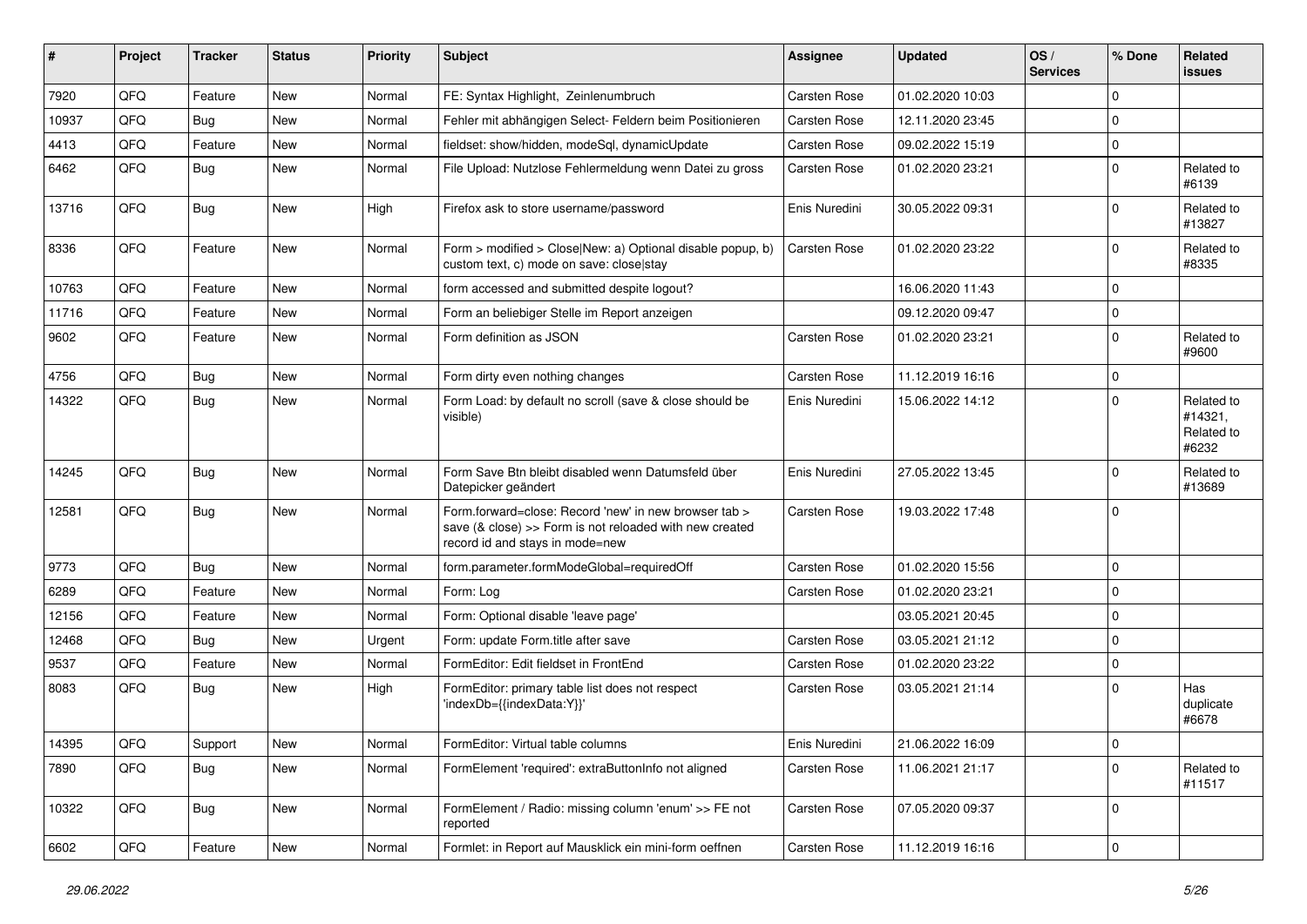| #     | Project | <b>Tracker</b> | <b>Status</b> | <b>Priority</b> | <b>Subject</b>                                                                           | Assignee            | <b>Updated</b>   | OS/<br><b>Services</b> | % Done         | <b>Related</b><br><b>issues</b>                                       |
|-------|---------|----------------|---------------|-----------------|------------------------------------------------------------------------------------------|---------------------|------------------|------------------------|----------------|-----------------------------------------------------------------------|
| 8891  | QFQ     | Bug            | <b>New</b>    | High            | formSubmitLog: do not log passwords                                                      | Enis Nuredini       | 25.03.2022 09:06 |                        | 0              |                                                                       |
| 11702 | QFQ     | Feature        | <b>New</b>    | Normal          | HTML Special Char makes no sense for 'allbut' if '&' is<br>forbidden                     | Carsten Rose        | 07.12.2021 16:35 |                        | $\Omega$       | Related to<br>#5112,<br>Related to<br>#14320                          |
| 12480 | QFQ     | Feature        | <b>New</b>    | Normal          | If QFQ upgrade is running, block further request                                         | <b>Carsten Rose</b> | 03.05.2021 20:45 |                        | 0              |                                                                       |
| 8217  | QFQ     | Feature        | <b>New</b>    | Normal          | if-elseif-else construct                                                                 | Carsten Rose        | 16.03.2021 18:41 |                        | $\Omega$       | Related to<br>#10716                                                  |
| 7660  | QFQ     | Feature        | <b>New</b>    | Normal          | IMAP: import mails to DB, move / delete mails                                            | Carsten Rose        | 01.02.2020 09:52 |                        | 0              |                                                                       |
| 12513 | QFQ     | <b>Bug</b>     | <b>New</b>    | High            | Implement server side check of maxlength                                                 | Carsten Rose        | 07.12.2021 17:19 |                        | $\Omega$       |                                                                       |
| 14091 | QFQ     | <b>Bug</b>     | <b>New</b>    | Normal          | inconsistent template path for twig                                                      | Carsten Rose        | 19.04.2022 18:36 |                        | 0              |                                                                       |
| 14305 | QFQ     | <b>Bug</b>     | New           | Normal          | Inline Report editing does not create history entries                                    | Carsten Rose        | 10.06.2022 11:55 |                        | 0              |                                                                       |
| 10593 | QFQ     | Feature        | <b>New</b>    | Normal          | label2: text behind input element                                                        | Carsten Rose        | 16.05.2020 10:57 |                        | 0              |                                                                       |
| 8702  | QFQ     | Feature        | <b>New</b>    | Normal          | Load Record which is locked: missing user info                                           | Carsten Rose        | 11.12.2019 16:16 |                        | $\Omega$       | Related to<br>#9789                                                   |
| 12490 | QFQ     | Feature        | <b>New</b>    | Normal          | Loading Plugins in QFQ - see what tinymce does. (lazy<br>loading)                        | Benjamin Baer       | 08.06.2022 10:37 |                        | 0              | Related to<br>#12611,<br>Related to<br>#10013.<br>Related to<br>#7732 |
| 9777  | QFQ     | Feature        | <b>New</b>    | Normal          | Logging QFQ Variables                                                                    | Carsten Rose        | 16.12.2019 17:17 |                        | $\pmb{0}$      |                                                                       |
| 2361  | QFQ     | Feature        | <b>New</b>    | Normal          | Logging wer/wann/wo welches Formular aufgerufen hat                                      | Carsten Rose        | 11.12.2019 16:15 |                        | $\Omega$       | Related to<br>#4432.<br>Related to<br>#7480                           |
| 3504  | QFQ     | Feature        | New           | Normal          | Logging: welche Action FEs werden wann wie ausgefuehrt                                   | Carsten Rose        | 01.02.2020 23:21 |                        | $\Omega$       | Related to<br>#5458,<br>Related to<br>#4092                           |
| 11747 | QFQ     | Feature        | <b>New</b>    | Normal          | Maintenance Page with Redirect                                                           | Carsten Rose        | 03.05.2021 20:47 |                        | $\Omega$       | Related to<br>#11741                                                  |
| 9208  | QFQ     | Feature        | <b>New</b>    | Normal          | Manage 'recent' records                                                                  | Carsten Rose        | 01.02.2020 23:22 |                        | 0              |                                                                       |
| 10014 | QFQ     | Feature        | New           | Normal          | Manual.rst: describe behaviour and process order of<br>fillStoreVar, slaveld, sqlBefore, | Carsten Rose        | 01.02.2020 22:31 |                        | $\overline{0}$ |                                                                       |
| 12039 | QFQ     | Feature        | <b>New</b>    | Normal          | Missing htmlSpecialChar() in pre processing on form submit                               |                     | 18.02.2021 00:09 |                        | $\Omega$       | Related to<br>#14320                                                  |
| 11523 | QFQ     | Feature        | <b>New</b>    | Normal          | Mit dynamic Update erkennen, ob Upload gemacht wurde                                     | Carsten Rose        | 13.11.2020 15:07 |                        | $\Omega$       | Related to<br>#9533                                                   |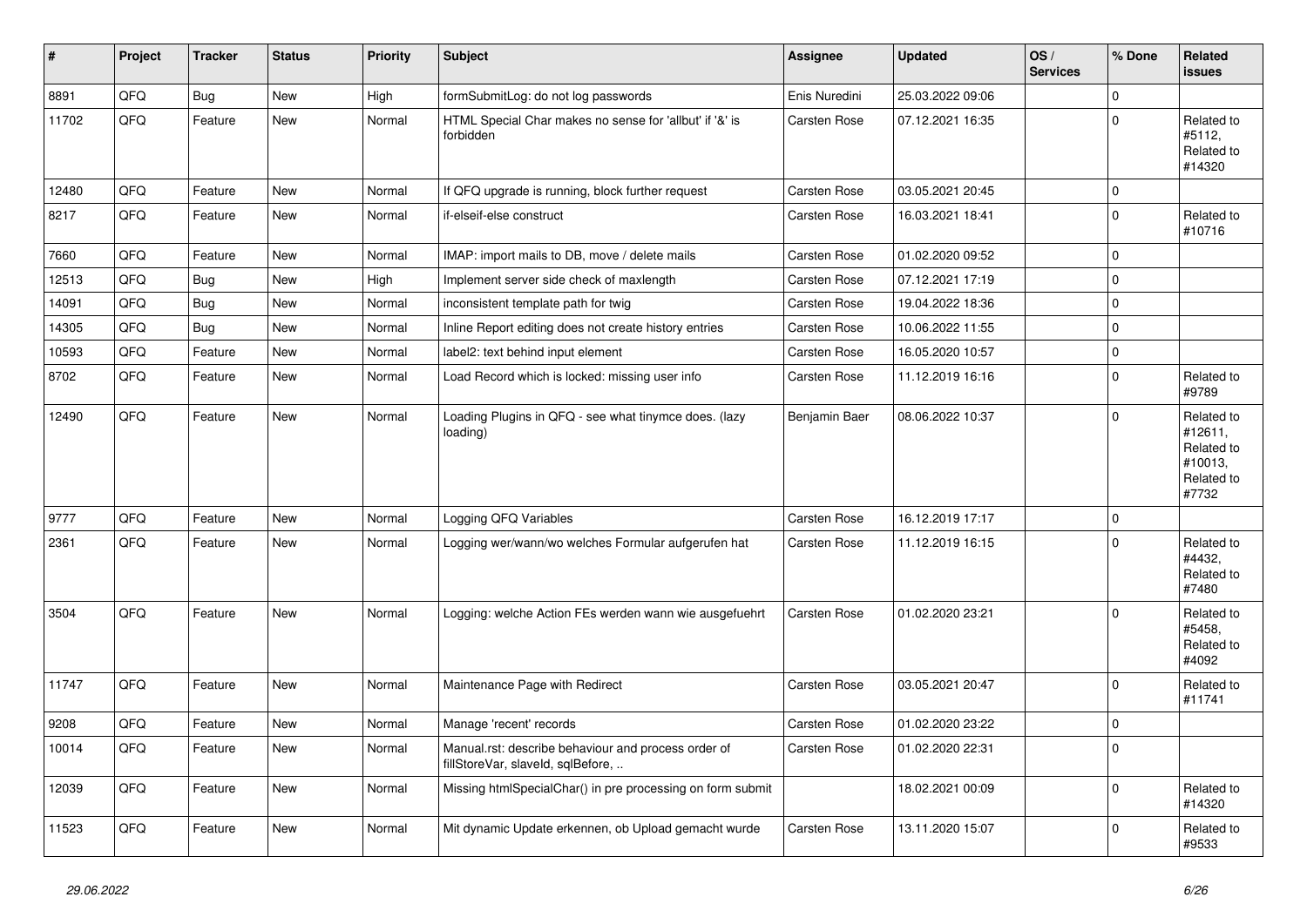| #     | Project | <b>Tracker</b> | <b>Status</b> | <b>Priority</b> | <b>Subject</b>                                                                                        | Assignee            | <b>Updated</b>   | OS/<br><b>Services</b> | % Done      | Related<br><b>issues</b>                                             |
|-------|---------|----------------|---------------|-----------------|-------------------------------------------------------------------------------------------------------|---------------------|------------------|------------------------|-------------|----------------------------------------------------------------------|
| 6765  | QFQ     | Feature        | <b>New</b>    | Normal          | Moeglichkeit via QFQ eigene Logs zu schreiben                                                         | Carsten Rose        | 01.02.2020 23:21 |                        | $\mathbf 0$ |                                                                      |
| 5459  | QFQ     | Bug            | <b>New</b>    | High            | Multi DB: spread system tables between 'QFQ' and<br>'Data'-DB                                         | Carsten Rose        | 03.05.2021 21:14 |                        | $\mathbf 0$ | Related to<br>#4720                                                  |
| 9706  | QFQ     | Feature        | <b>New</b>    | Normal          | Multi File Upload (hidden template group)                                                             | <b>Carsten Rose</b> | 01.02.2020 23:22 |                        | $\mathbf 0$ | Related to<br>#7521,<br>Related to<br>#5562,<br>Related to<br>#13330 |
| 10508 | QFQ     | Bug            | New           | High            | Multi Form broken on Multi DB Instance                                                                | <b>Carsten Rose</b> | 03.05.2021 21:12 |                        | $\mathbf 0$ |                                                                      |
| 13331 | QFQ     | Bug            | <b>New</b>    | Normal          | Multi Form: Clear Icon misplaced                                                                      | <b>Carsten Rose</b> | 19.03.2022 17:47 |                        | $\mathbf 0$ |                                                                      |
| 13332 | QFQ     | Bug            | <b>New</b>    | Normal          | Multi Form: Required Felder werden visuell nicht markiert.                                            | <b>Carsten Rose</b> | 19.03.2022 17:47 |                        | 0           |                                                                      |
| 11516 | QFQ     | Feature        | <b>New</b>    | Normal          | Multi Page Form (Previous/Next Buttons)                                                               | <b>Carsten Rose</b> | 16.03.2021 17:52 |                        | $\mathbf 0$ |                                                                      |
| 10714 | QFQ     | Feature        | New           | Normal          | multi Table Form                                                                                      | Carsten Rose        | 16.03.2021 18:44 |                        | $\mathbf 0$ |                                                                      |
| 11695 | QFQ     | <b>Bug</b>     | New           | Normal          | MultiForm required FE Error                                                                           | <b>Carsten Rose</b> | 04.12.2020 13:34 |                        | $\mathbf 0$ |                                                                      |
| 11667 | QFQ     | Bug            | New           | Normal          | MySQL mariadb-server-10.3: Incorrect datetime value                                                   | Carsten Rose        | 03.05.2021 20:48 |                        | $\mathbf 0$ |                                                                      |
| 12023 | QFQ     | Feature        | New           | Normal          | MySQL Stored Precdure: QDECODESPECIALCHAR()                                                           | Carsten Rose        | 16.02.2021 11:16 |                        | $\mathbf 0$ | Related to<br>#12022                                                 |
| 6437  | QFQ     | Feature        | <b>New</b>    | Normal          | Neuer Mode Button bei FormElementen                                                                   | <b>Carsten Rose</b> | 01.02.2020 23:21 |                        | $\mathbf 0$ | Related to<br>#9668.<br>Blocked by<br>#9678                          |
| 5782  | QFQ     | Feature        | <b>New</b>    | Normal          | NextCloud API                                                                                         | <b>Carsten Rose</b> | 01.02.2020 10:02 |                        | $\mathbf 0$ |                                                                      |
| 12133 | QFQ     | Bug            | New           | Normal          | NPM, phpSpreadSheet aktualisieren                                                                     | <b>Carsten Rose</b> | 15.03.2021 09:04 |                        | $\mathbf 0$ |                                                                      |
| 14090 | QFQ     | Feature        | <b>New</b>    | Normal          | Nützliche _script funktionen                                                                          | <b>Carsten Rose</b> | 28.05.2022 11:03 |                        | $\mathbf 0$ |                                                                      |
| 7685  | QFQ     | Bug            | New           | Normal          | Open FormElement from QFQ error message and save<br>modified record: error about missing {{formId:F}} | <b>Carsten Rose</b> | 01.02.2020 23:22 |                        | $\mathbf 0$ |                                                                      |
| 7650  | QFQ     | Bug            | <b>New</b>    | High            | Optional do not show 'required' sign on FormElement                                                   | <b>Carsten Rose</b> | 03.05.2021 21:14 |                        | $\mathbf 0$ |                                                                      |
| 7681  | QFQ     | Feature        | New           | Normal          | Optional switch off 'check for modified record'                                                       | Carsten Rose        | 01.02.2020 23:21 |                        | 0           |                                                                      |
| 10384 | QFQ     | Feature        | New           | Normal          | Parameter Exchange QFQ Instances                                                                      |                     | 07.05.2020 09:38 |                        | $\mathbf 0$ |                                                                      |
| 5715  | QFQ     | Feature        | New           | High            | PDF Caching                                                                                           | <b>Carsten Rose</b> | 03.05.2021 21:14 |                        | $\mathbf 0$ | Related to<br>#5851,<br>Related to<br>#6357                          |
| 6261  | QFQ     | Feature        | <b>New</b>    | Normal          | Persistent SIP                                                                                        | <b>Carsten Rose</b> | 12.06.2021 09:07 |                        | $\mathbf 0$ | Related to<br>#10819                                                 |
| 10819 | QFQ     | Feature        | <b>New</b>    | Normal          | Persistent SIP - second try                                                                           | <b>Carsten Rose</b> | 29.06.2020 23:02 |                        | 0           | Related to<br>#6261                                                  |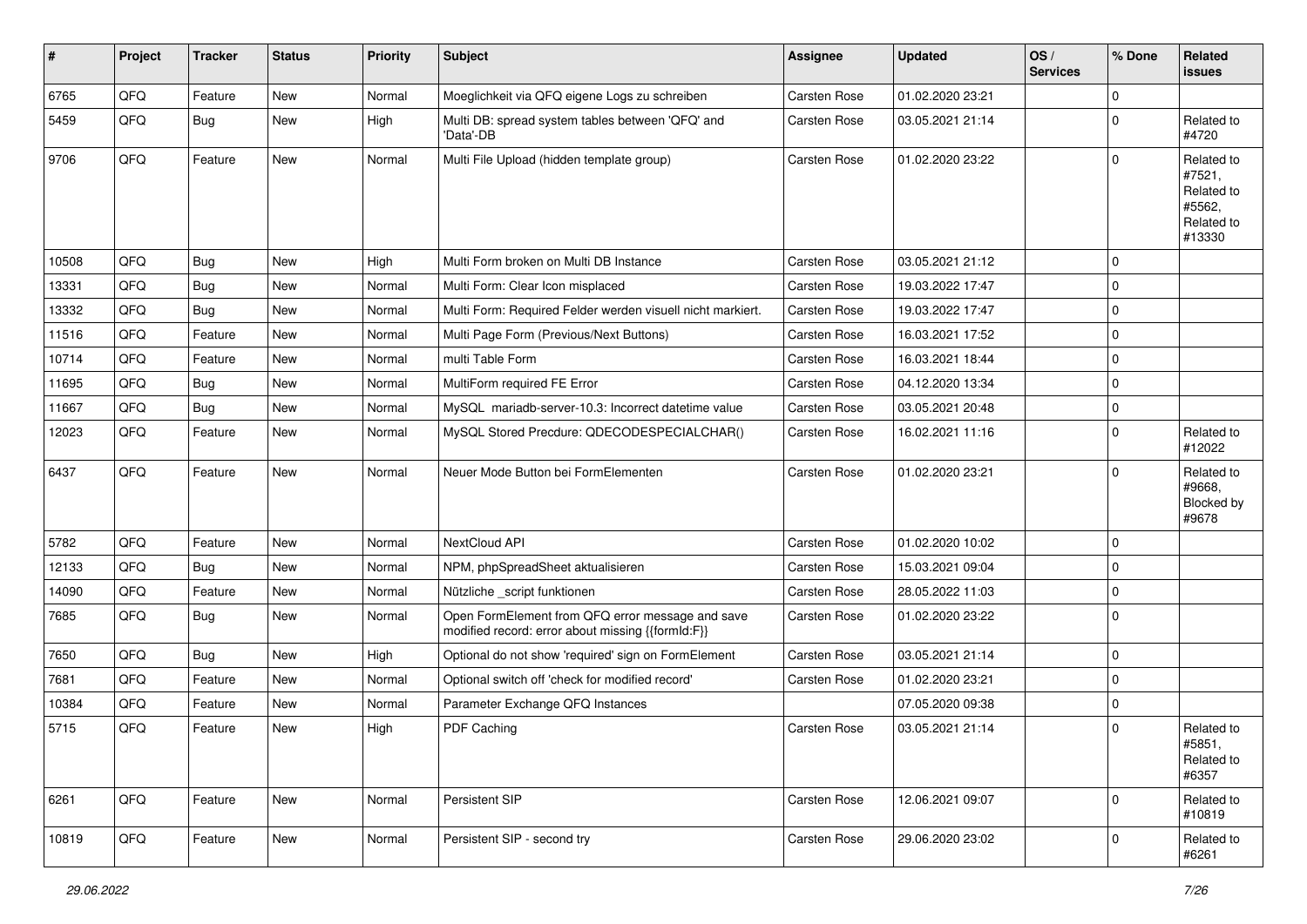| #     | Project | <b>Tracker</b> | <b>Status</b> | <b>Priority</b> | <b>Subject</b>                                                                                                                        | Assignee               | <b>Updated</b>   | OS/<br><b>Services</b> | % Done      | Related<br>issues                                                      |
|-------|---------|----------------|---------------|-----------------|---------------------------------------------------------------------------------------------------------------------------------------|------------------------|------------------|------------------------|-------------|------------------------------------------------------------------------|
| 8668  | QFQ     | Bug            | <b>New</b>    | High            | Pill disabled: dyamic mode 'hidden' not respected - FE is still<br>required                                                           | <b>Carsten Rose</b>    | 03.05.2021 21:14 |                        | $\mathbf 0$ |                                                                        |
| 12556 | QFQ     | Feature        | New           | Normal          | Pills Title: colored = static or dynamic on allrequiredgiven                                                                          | Benjamin Baer          | 19.03.2022 17:49 |                        | $\mathbf 0$ |                                                                        |
| 11668 | QFQ     | Bug            | New           | Normal          | Play function.sql - problem with mysql                                                                                                | Carsten Rose           | 03.05.2021 20:48 |                        | $\mathbf 0$ |                                                                        |
| 10080 | QFQ     | Feature        | New           | Normal          | Popup on 'save' / 'close': configure dialog (answer<br>yes/no/cancle/)                                                                | <b>Carsten Rose</b>    | 28.03.2021 20:52 |                        | $\mathbf 0$ | Is duplicate<br>of #12262                                              |
| 4023  | QFQ     | Feature        | New           | Normal          | prepared statements - FE action: salveld, sqlInsert,<br>sqlUpdate, sqlDelete, sqlBefore, sqlAfter                                     | Carsten Rose           | 11.12.2019 16:15 |                        | $\mathbf 0$ |                                                                        |
| 10658 | QFQ     | Bug            | <b>New</b>    | Normal          | processReadOnly broken                                                                                                                | <b>Carsten Rose</b>    | 27.05.2020 17:55 |                        | $\mathbf 0$ |                                                                        |
| 14376 | QFQ     | Feature        | New           | Normal          | QFQ Bootstrap: if missing, create stored procedures                                                                                   | Enis Nuredini          | 19.06.2022 16:37 |                        | $\mathbf 0$ |                                                                        |
| 13592 | QFQ     | Bug            | New           | Normal          | QFQ Build Queue: das vergeben von Tags klappt nicht. Es<br>werden keine Releases gebaut.                                              | <b>Carsten Rose</b>    | 19.03.2022 17:45 |                        | $\mathbf 0$ |                                                                        |
| 12465 | QFQ     | Feature        | <b>New</b>    | Normal          | QFQ Function: use in FE to fill StoreRecord                                                                                           | <b>Carsten Rose</b>    | 05.05.2021 21:58 |                        | $\mathbf 0$ |                                                                        |
| 13609 | QFQ     | Feature        | New           | Normal          | QFQ Introduction: Seite aufloesen                                                                                                     | Philipp<br>Gröbelbauer | 28.05.2022 11:02 |                        | $\mathbf 0$ |                                                                        |
| 7524  | QFQ     | <b>Bug</b>     | New           | Normal          | QFQ throws a 'General Error' if 'fileadmin/protected/log/' is<br>not writeable                                                        | Carsten Rose           | 01.02.2020 23:22 |                        | $\mathbf 0$ |                                                                        |
| 9927  | QFQ     | Feature        | New           | Normal          | QFQ Update: a) Update nur machen wenn BE User<br>eingeloggt ist., b) Bei Fehler genaue Meldung welcher<br>Updateschritt Probleme hat. | <b>Carsten Rose</b>    | 22.01.2020 12:59 |                        | $\mathbf 0$ |                                                                        |
| 13528 | QFQ     | Bug            | New           | Normal          | gfg.io > releases: es wird kein neues Release angelegt                                                                                | Benjamin Baer          | 19.03.2022 17:46 |                        | $\mathbf 0$ |                                                                        |
| 14187 | QFQ     | Feature        | New           | High            | qfq.log: show current URL                                                                                                             | <b>Carsten Rose</b>    | 28.05.2022 11:02 |                        | $\mathbf 0$ | Related to<br>#13933,<br>Related to<br>#12532,<br>Related to<br>#11893 |
| 13757 | QFQ     | Feature        | New           | High            | QR / Bar-Code Plugin                                                                                                                  | Enis Nuredini          | 19.03.2022 17:43 |                        | $\mathbf 0$ |                                                                        |
| 7520  | QFQ     | Feature        | New           | Normal          | QR Code:  AS _qr ( AS _link)                                                                                                          | Carsten Rose           | 01.02.2020 23:22 |                        | $\mathbf 0$ |                                                                        |
| 6483  | QFQ     | Bug            | New           | Normal          | R Store funktioniert nicht bei 'Report Notation' im FE                                                                                | <b>Carsten Rose</b>    | 01.02.2020 23:21 |                        | $\mathbf 0$ |                                                                        |
| 7924  | QFQ     | Feature        | New           | Normal          | Radio/Checkbox with Tooltip                                                                                                           | <b>Carsten Rose</b>    | 01.02.2020 23:22 |                        | $\mathbf 0$ |                                                                        |
| 11239 | QFQ     | Bug            | New           | Normal          | Radiobutton (plain): horizontales Rendern abhängig vom<br>Datentyp in der Datenbank                                                   | Carsten Rose           | 30.09.2020 18:37 |                        | $\Omega$    |                                                                        |
| 11237 | QFQ     | <b>Bug</b>     | New           | High            | Radiobutton / parameter.buttonClass= btn-default - kein dirty<br>Trigger                                                              | Benjamin Baer          | 03.05.2021 21:12 |                        | $\mathbf 0$ | Related to<br>#10766                                                   |
| 10766 | QFQ     | <b>Bug</b>     | New           | High            | Radiobutton / parameter.buttonClass=btn-default: dynamic<br>update                                                                    |                        | 03.05.2021 21:12 |                        | $\mathbf 0$ | Related to<br>#11237                                                   |
| 7513  | QFQ     | Bug            | New           | Normal          | Radios not correct aligned                                                                                                            | Carsten Rose           | 01.02.2020 23:22 |                        | $\mathsf 0$ |                                                                        |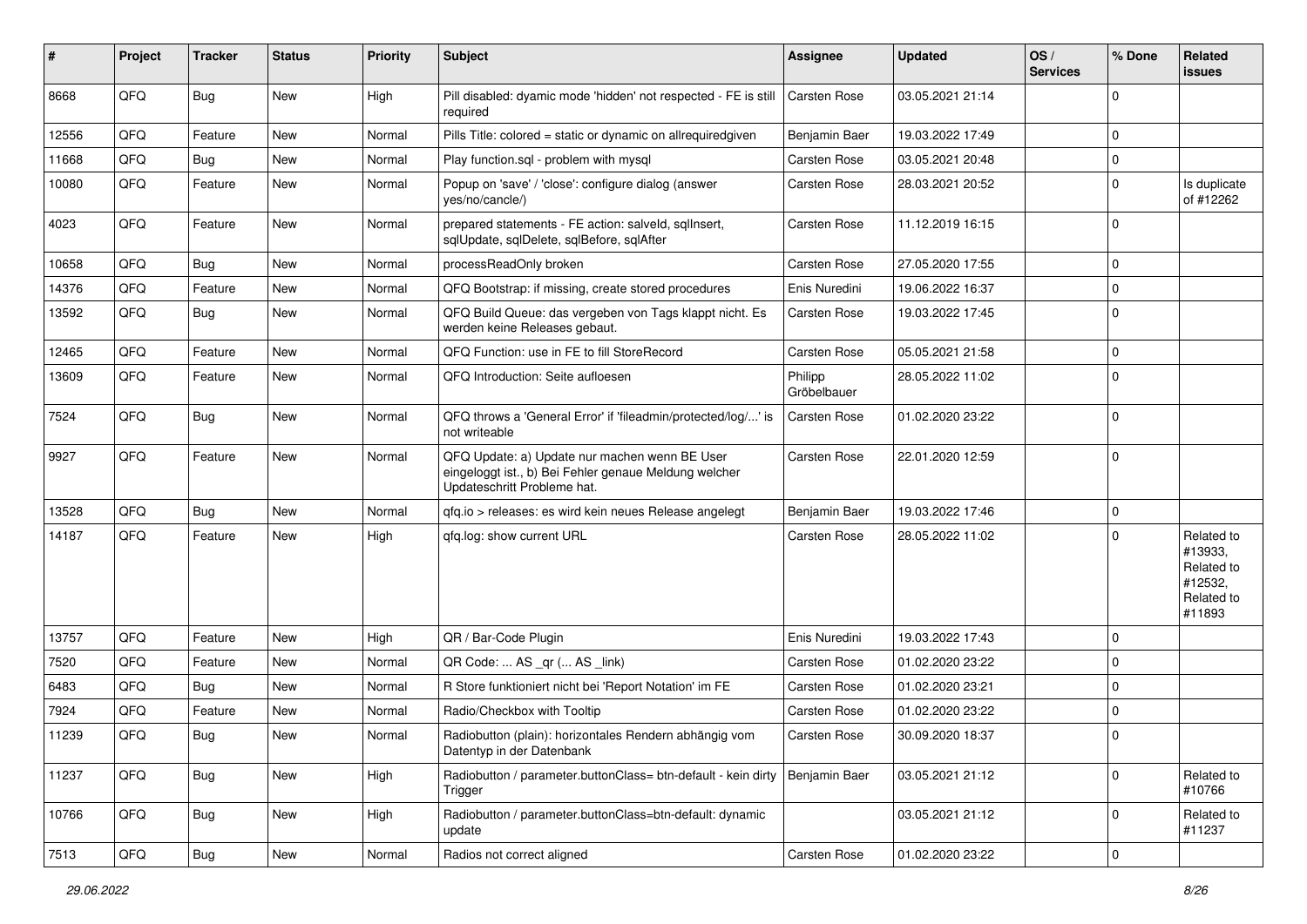| #     | Project | <b>Tracker</b> | <b>Status</b> | <b>Priority</b> | <b>Subject</b>                                                                                     | Assignee            | <b>Updated</b>   | OS/<br><b>Services</b> | % Done      | Related<br><b>issues</b>                      |
|-------|---------|----------------|---------------|-----------------|----------------------------------------------------------------------------------------------------|---------------------|------------------|------------------------|-------------|-----------------------------------------------|
| 7795  | QFQ     | Bug            | <b>New</b>    | Normal          | Readonly Form: Typeahead-Felder                                                                    | <b>Carsten Rose</b> | 01.02.2020 23:22 |                        | $\mathbf 0$ |                                               |
| 7280  | QFQ     | Feature        | New           | Normal          | recently used table                                                                                | <b>Carsten Rose</b> | 01.02.2020 23:21 |                        | $\mathbf 0$ |                                               |
| 7480  | QFQ     | Feature        | New           | Normal          | Record History (Undo / Redo)                                                                       | <b>Carsten Rose</b> | 11.12.2019 16:16 |                        | $\mathbf 0$ | Related to<br>#2361                           |
| 7099  | QFQ     | Feature        | <b>New</b>    | Normal          | Redesign FormEditor                                                                                | Carsten Rose        | 01.02.2020 23:21 |                        | $\mathbf 0$ |                                               |
| 13700 | QFQ     | Feature        | New           | Normal          | Redesign gfg.io Seite                                                                              | Carsten Rose        | 19.03.2022 17:43 |                        | $\mathbf 0$ |                                               |
| 8975  | QFQ     | Feature        | <b>New</b>    | Normal          | Report Notation: 2.0                                                                               | <b>Carsten Rose</b> | 01.02.2020 23:22 |                        | $\mathbf 0$ | Related to<br>#8963                           |
| 9983  | QFQ     | Feature        | <b>New</b>    | Normal          | Report Notation: new keyword 'range'                                                               | <b>Carsten Rose</b> | 01.02.2020 15:55 |                        | $\mathbf 0$ |                                               |
| 7261  | QFQ     | Bug            | New           | Normal          | Report pathFilename for user without path, only the filename                                       | <b>Carsten Rose</b> | 01.02.2020 23:21 |                        | 0           |                                               |
| 6723  | QFQ     | Feature        | New           | Normal          | Report QFQ Installation and Version                                                                | <b>Carsten Rose</b> | 12.06.2021 09:07 |                        | $\mathbf 0$ |                                               |
| 10463 | QFQ     | Feature        | New           | Normal          | Report _link: expliztes setzen von HTML Tags (Bedarf fuer<br>'data-selenium' & 'id')               | Enis Nuredini       | 23.03.2022 09:23 |                        | $\mathbf 0$ | Related to<br>#7648                           |
| 11534 | QFQ     | Feature        | New           | Normal          | Report: Action on selected rows - Table batchprocessing<br>feature                                 |                     | 18.11.2020 08:15 |                        | $\mathbf 0$ |                                               |
| 9811  | QFQ     | Feature        | <b>New</b>    | Normal          | Report: tag every n'th row                                                                         | <b>Carsten Rose</b> | 01.02.2020 23:22 |                        | $\mathbf 0$ |                                               |
| 5345  | QFQ     | Feature        | New           | Normal          | Report: UPDATE / INSERT / DELETE statements should<br>trigger subqueries, depending on the result. | <b>Carsten Rose</b> | 27.05.2020 16:11 |                        | $\mathbf 0$ |                                               |
| 9855  | QFQ     | Bug            | <b>New</b>    | Normal          | <b>Required Check</b>                                                                              |                     | 01.02.2020 15:56 |                        | $\mathbf 0$ |                                               |
| 14028 | QFQ     | Feature        | <b>New</b>    | Normal          | Required notification: visual nicer                                                                | Enis Nuredini       | 28.05.2022 11:01 |                        | $\mathbf 0$ |                                               |
| 12974 | QFQ     | Bug            | New           | High            | Sanitize Queries in Action-Elements                                                                | <b>Carsten Rose</b> | 07.12.2021 17:19 |                        | $\mathbf 0$ |                                               |
| 3727  | QFQ     | Feature        | New           | High            | Security: Session Hijacking erschweren                                                             | <b>Carsten Rose</b> | 03.05.2021 21:14 |                        | $\mathbf 0$ |                                               |
| 7519  | QFQ     | Feature        | <b>New</b>    | Normal          | Select: Multi                                                                                      | <b>Carsten Rose</b> | 01.02.2020 23:22 |                        | $\mathbf 0$ |                                               |
| 14227 | QFQ     | Feature        | New           | Normal          | Selenium Konkurrenz: cypress.io                                                                    | Enis Nuredini       | 28.05.2022 11:02 |                        | $\mathbf 0$ |                                               |
| 11080 | QFQ     | Feature        | <b>New</b>    | Normal          | Send MQTT messages                                                                                 | <b>Carsten Rose</b> | 29.08.2020 19:49 |                        | $\mathbf 0$ |                                               |
| 7014  | QFQ     | <b>Bug</b>     | <b>New</b>    | Normal          | Sending invalid emails succeeds when<br>debug.redirectAllMailTo is set                             | Carsten Rose        | 01.02.2020 23:21 |                        | $\mathbf 0$ |                                               |
| 9707  | QFQ     | Feature        | <b>New</b>    | Normal          | SIP security: encode pageId and check pageId on decode                                             | <b>Carsten Rose</b> | 01.02.2020 23:22 |                        | $\mathbf 0$ |                                               |
| 12532 | QFQ     | Feature        | New           | High            | SIP-Parameter bei Seitenaufruf in Browser-Console<br>anzeigen                                      | Carsten Rose        | 07.12.2021 17:19 |                        | $\mathbf 0$ | Related to<br>#11893,<br>Related to<br>#14187 |
| 12512 | QFQ     | Bug            | New           | Normal          | Some MySQL Installation can't use 'stored procedures'                                              | Carsten Rose        | 19.03.2022 17:48 |                        | $\mathbf 0$ |                                               |
| 7683  | QFQ     | Feature        | New           | Normal          | Special column names in '{{ SELECT  AS _link }}' should<br>be detected                             | Carsten Rose        | 01.02.2020 23:21 |                        | $\mathbf 0$ |                                               |
| 8806  | QFQ     | Feature        | New           | Normal          | SQL Function nl2br                                                                                 | Carsten Rose        | 01.02.2020 23:22 |                        | $\pmb{0}$   |                                               |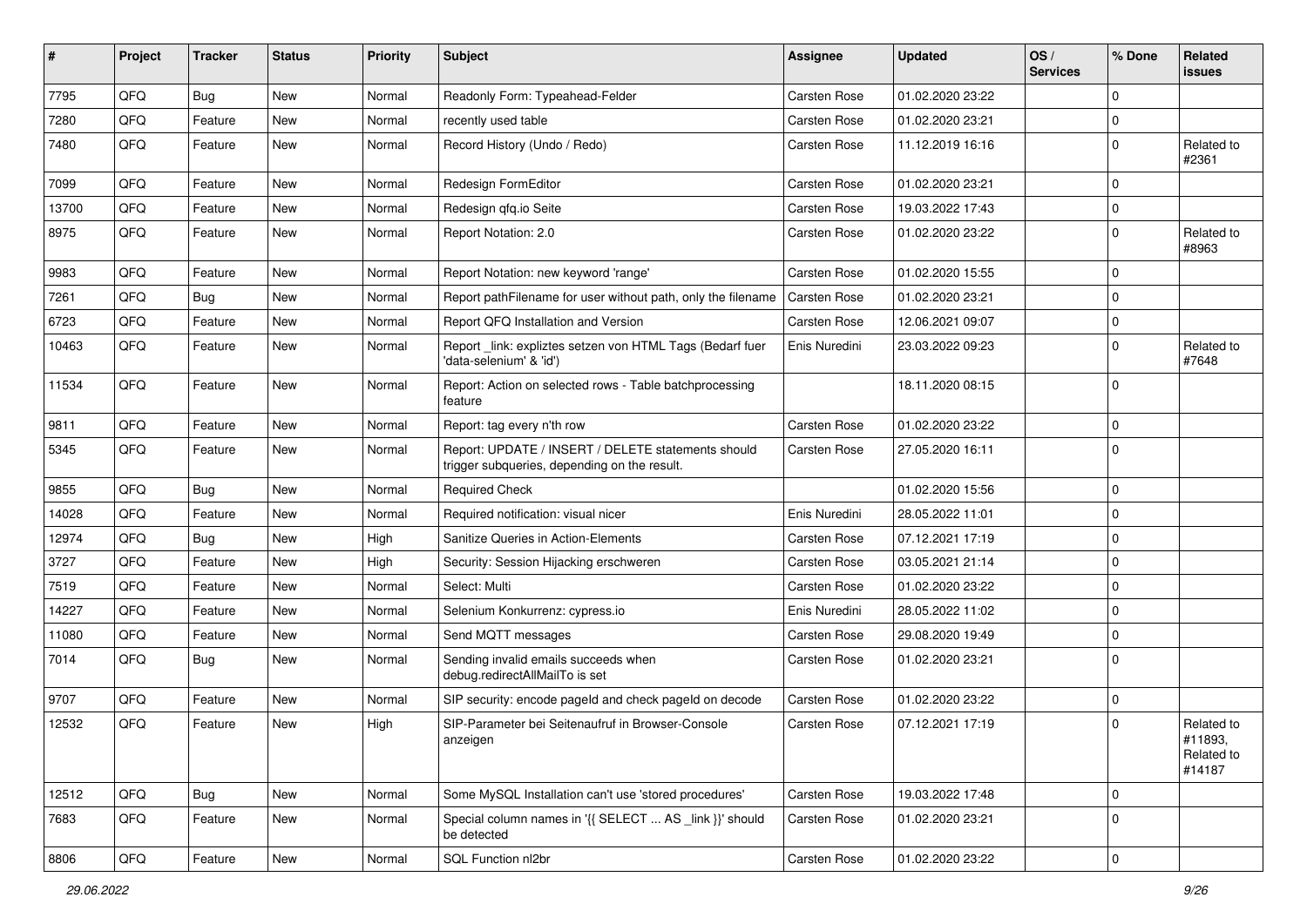| $\vert$ # | Project | <b>Tracker</b> | <b>Status</b> | <b>Priority</b> | <b>Subject</b>                                                                                       | <b>Assignee</b>                                        | <b>Updated</b>   | OS/<br><b>Services</b> | % Done       | <b>Related</b><br><b>issues</b>               |                      |
|-----------|---------|----------------|---------------|-----------------|------------------------------------------------------------------------------------------------------|--------------------------------------------------------|------------------|------------------------|--------------|-----------------------------------------------|----------------------|
| 12545     | QFQ     | Bug            | <b>New</b>    | Urgent          | sql.log not created / updated                                                                        | Carsten Rose                                           | 14.12.2021 16:02 |                        | $\Omega$     |                                               |                      |
| 4050      | QFQ     | Feature        | New           | Normal          | sql.log: 1) FormElement ID which causes a specific action,<br>2) Result in the same row.             | Carsten Rose                                           | 15.04.2020 11:35 |                        | $\mathbf 0$  | Related to<br>#5458                           |                      |
| 9129      | QFQ     | Feature        | <b>New</b>    | Normal          | sqlValidate: Message as notification, not as error                                                   | Carsten Rose                                           | 01.02.2020 23:22 |                        | $\mathbf{0}$ | Related to<br>#9128                           |                      |
| 10081     | QFQ     | Bug            | <b>New</b>    | High            | Stale record lock after 'forbidden' character                                                        | Carsten Rose                                           | 03.05.2021 21:12 |                        | $\Omega$     | Related to<br>#10082.<br>Related to<br>#9789  |                      |
| 12413     | QFQ     | Feature        | <b>New</b>    | Normal          | STORE TYPO3: enhance for {{be users.email:T}},<br>{{fe_users.email:T}}                               | Carsten Rose                                           | 03.05.2021 20:45 |                        | $\mathbf 0$  | Related to<br>#12412.<br>Related to<br>#10012 |                      |
| 11775     | QFQ     | Feature        | <b>New</b>    | Normal          | Subrecord Tooltip pro Feld                                                                           | Carsten Rose                                           | 18.12.2020 15:22 |                        | $\Omega$     | Related to<br>#11955                          |                      |
| 3432      | QFQ     | Feature        | <b>New</b>    | Normal          | subrecord: dynamicUpdate                                                                             | Carsten Rose                                           | 11.06.2020 21:10 |                        | $\Omega$     | Related to<br>#5691                           |                      |
| 8187      | QFQ     | Feature        | <b>New</b>    | Normal          | Subrecord: enable/hide new button - make new/edit/delete<br>customizeable.                           | Carsten Rose                                           | 06.03.2021 18:44 |                        | $\mathbf 0$  | Related to<br>#11326                          |                      |
| 11955     | QFQ     | Feature        | <b>New</b>    | Normal          | subrecord: new title option to set <th> attributes - e.g. to<br/>customize tablesorter options.</th> | attributes - e.g. to<br>customize tablesorter options. | Carsten Rose     | 03.05.2021 20:47       |              | $\mathbf 0$                                   | Related to<br>#11775 |
| 12135     | QFQ     | Feature        | New           | Normal          | Subrecord: Notiz                                                                                     |                                                        | 24.04.2021 16:58 |                        | $\Omega$     |                                               |                      |
| 7574      | QFQ     | Bug            | <b>New</b>    | Normal          | Substitute error: form element not reported / dont parse<br>Form.note                                | Carsten Rose                                           | 01.02.2020 23:21 |                        | $\mathbf 0$  |                                               |                      |
| 12477     | QFQ     | Feature        | New           | Normal          | Support for refactoring: Form, FormElement, diverse<br>Tabellen/Spalten, tt-content Records          | Carsten Rose                                           | 03.05.2021 20:45 |                        | $\mathbf 0$  |                                               |                      |
| 12520     | QFQ     | Bug            | <b>New</b>    | Normal          | Switch FE User: still active even FE User session expired                                            | Carsten Rose                                           | 19.03.2022 17:48 |                        | $\mathbf 0$  |                                               |                      |
| 10114     | QFQ     | Feature        | New           | High            | Symbol (Link): 'G:' (Glyphicon) replaced by 'i:' (icon)                                              |                                                        | 07.12.2021 17:19 |                        | $\mathbf 0$  | Related to<br>#3797,<br>Related to<br>#4194   |                      |
| 14304     | QFQ     | Bug            | <b>New</b>    | Normal          | table sorter view safer does not work                                                                | <b>Carsten Rose</b>                                    | 10.06.2022 11:49 |                        | $\mathbf 0$  |                                               |                      |
| 11892     | QFQ     | Feature        | <b>New</b>    | Normal          | tablesorter: columns with links are hard to order - new<br>qualifier 'Y: <ord>'</ord>                | Enis Nuredini                                          | 23.03.2022 09:22 |                        | $\mathbf 0$  |                                               |                      |
| 12679     | QFQ     | Feature        | <b>New</b>    | Normal          | tablesorter: custom column width                                                                     | Carsten Rose                                           | 16.06.2021 11:10 |                        | $\pmb{0}$    |                                               |                      |
| 10506     | QFQ     | <b>Bug</b>     | <b>New</b>    | High            | Template Group broken on MultiDB instance                                                            | Carsten Rose                                           | 03.05.2021 21:12 |                        | $\mathbf 0$  | Related to<br>#10505                          |                      |
| 12716     | QFQ     | Bug            | <b>New</b>    | Normal          | template group: Pattern only applied to first instance                                               | Carsten Rose                                           | 19.03.2022 17:47 |                        | $\pmb{0}$    |                                               |                      |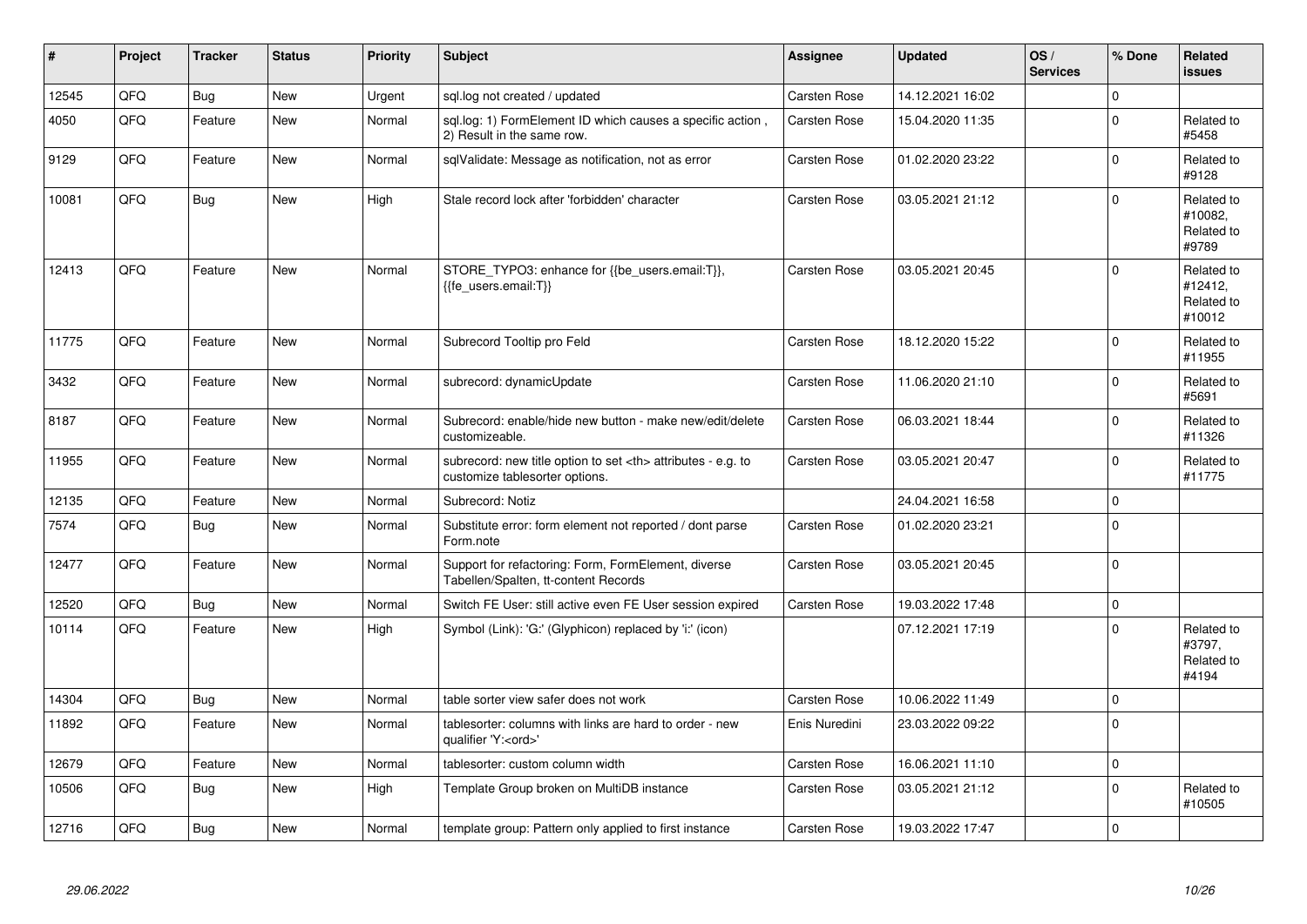| #     | Project | <b>Tracker</b> | <b>Status</b> | <b>Priority</b> | <b>Subject</b>                                                                                                             | Assignee     | <b>Updated</b>   | OS/<br><b>Services</b> | % Done      | Related<br><b>issues</b>                    |
|-------|---------|----------------|---------------|-----------------|----------------------------------------------------------------------------------------------------------------------------|--------------|------------------|------------------------|-------------|---------------------------------------------|
| 12045 | QFQ     | Bug            | <b>New</b>    | Normal          | templateGroup afterSave FE: Aufruf ohne<br>salHonorFormElements funktioniert nicht                                         | Carsten Rose | 18.02.2021 16:33 |                        | $\Omega$    |                                             |
| 12702 | QFQ     | Bug            | <b>New</b>    | High            | templateGroup: broken in multiDb Setup                                                                                     | Carsten Rose | 14.12.2021 16:02 |                        | $\mathbf 0$ |                                             |
| 7521  | QFQ     | Feature        | New           | Normal          | TemplateGroup: fe.type=upload                                                                                              | Carsten Rose | 01.02.2020 23:21 |                        | $\mathbf 0$ | Related to<br>#9706                         |
| 10345 | QFQ     | Feature        | New           | Normal          | Templates - Patterns QFQ Style                                                                                             |              | 03.05.2021 21:01 |                        | $\Omega$    | Related to<br>#10713                        |
| 12186 | QFQ     | Feature        | <b>New</b>    | High            | TinyMCE Config für Objekte                                                                                                 | Carsten Rose | 07.12.2021 17:19 |                        | $\Omega$    | <b>Blocks</b><br>#12632                     |
| 7239  | QFQ     | Feature        | <b>New</b>    | Normal          | TinyMCE: html tag whitelist                                                                                                | Carsten Rose | 01.02.2020 23:21 |                        | $\Omega$    | Related to<br>#14320                        |
| 12664 | QFQ     | Feature        | <b>New</b>    | Normal          | TinyMCE: report/remove malicous HTML/JS Code                                                                               | Carsten Rose | 19.03.2022 17:47 |                        | $\Omega$    | Related to<br>#14320                        |
| 12187 | QFQ     | Bug            | New           | Normal          | Trigger FormAsFile() via Report: probably problem with multi<br>DB setup                                                   | Carsten Rose | 20.03.2021 21:20 |                        | $\Omega$    |                                             |
| 12400 | QFQ     | Feature        | <b>New</b>    | Normal          | Tutorial ist in QFQ Doku, Wird in der Suche gefunden, es<br>gibt aber kein Menupunkt - Inhalt ueberpruefen                 | Carsten Rose | 03.05.2021 20:45 |                        | $\Omega$    |                                             |
| 10640 | QFQ     | Bug            | <b>New</b>    | High            | TypeAhead Tag: FE editierbar trotz readOnly                                                                                | Carsten Rose | 03.05.2021 21:12 |                        | $\mathbf 0$ |                                             |
| 9221  | QFQ     | Feature        | <b>New</b>    | Normal          | typeAhead: Zeichenlimite ausschalten                                                                                       | Carsten Rose | 08.05.2021 17:06 |                        | $\mathbf 0$ |                                             |
| 9077  | QFQ     | <b>Bug</b>     | New           | Normal          | typeAheadSql: report broken SQL                                                                                            | Carsten Rose | 01.02.2020 23:22 |                        | $\Omega$    |                                             |
| 10588 | QFQ     | <b>Bug</b>     | <b>New</b>    | Normal          | typeahed Tag: Doku anpassen                                                                                                | Carsten Rose | 12.11.2020 23:45 |                        | $\mathbf 0$ |                                             |
| 7219  | QFQ     | Bug            | <b>New</b>    | Normal          | typeSheadSql / typeAheadSqlPrefetch: change to curly<br>braces                                                             | Carsten Rose | 01.02.2020 23:21 |                        | $\Omega$    |                                             |
| 5305  | QFQ     | Bug            | New           | Normal          | Upload FormElement: nicht disabled by readonly Form                                                                        | Carsten Rose | 16.06.2021 13:43 |                        | $\Omega$    | Related to<br>#9347,<br>Related to<br>#9834 |
| 7850  | QFQ     | Feature        | <b>New</b>    | High            | Upload records: non 'pathFileName' column                                                                                  | Carsten Rose | 03.05.2021 21:14 |                        | $\mathbf 0$ |                                             |
| 7175  | QFQ     | Feature        | New           | Normal          | Upload: md5 hash as filename                                                                                               | Carsten Rose | 01.02.2020 23:21 |                        | $\Omega$    |                                             |
| 7119  | QFQ     | Feature        | <b>New</b>    | Normal          | Upload: scaleDownWidth, scaleDownHeight                                                                                    | Carsten Rose | 01.02.2020 23:21 |                        | $\mathbf 0$ |                                             |
| 13354 | QFQ     | Feature        | New           | Normal          | Using Websocket in QFQ                                                                                                     | Carsten Rose | 10.11.2021 15:47 |                        | $\Omega$    |                                             |
| 6855  | QFQ     | Feature        | New           | Normal          | With {{feUser:U}}!={{feUser:T}}: Save / Delete: only possible<br>with {{feUserSave:U}}='yes' and '{{feUserDelete:U}}='yes' | Carsten Rose | 01.02.2020 23:21 |                        | $\mathbf 0$ |                                             |
| 11850 | QFQ     | Feature        | <b>New</b>    | Urgent          | Wizard Form: basierend auf einer Tabelle eine Form<br>anlegen.                                                             |              | 03.05.2021 21:12 |                        | $\Omega$    | <b>Blocked by</b><br>#8082                  |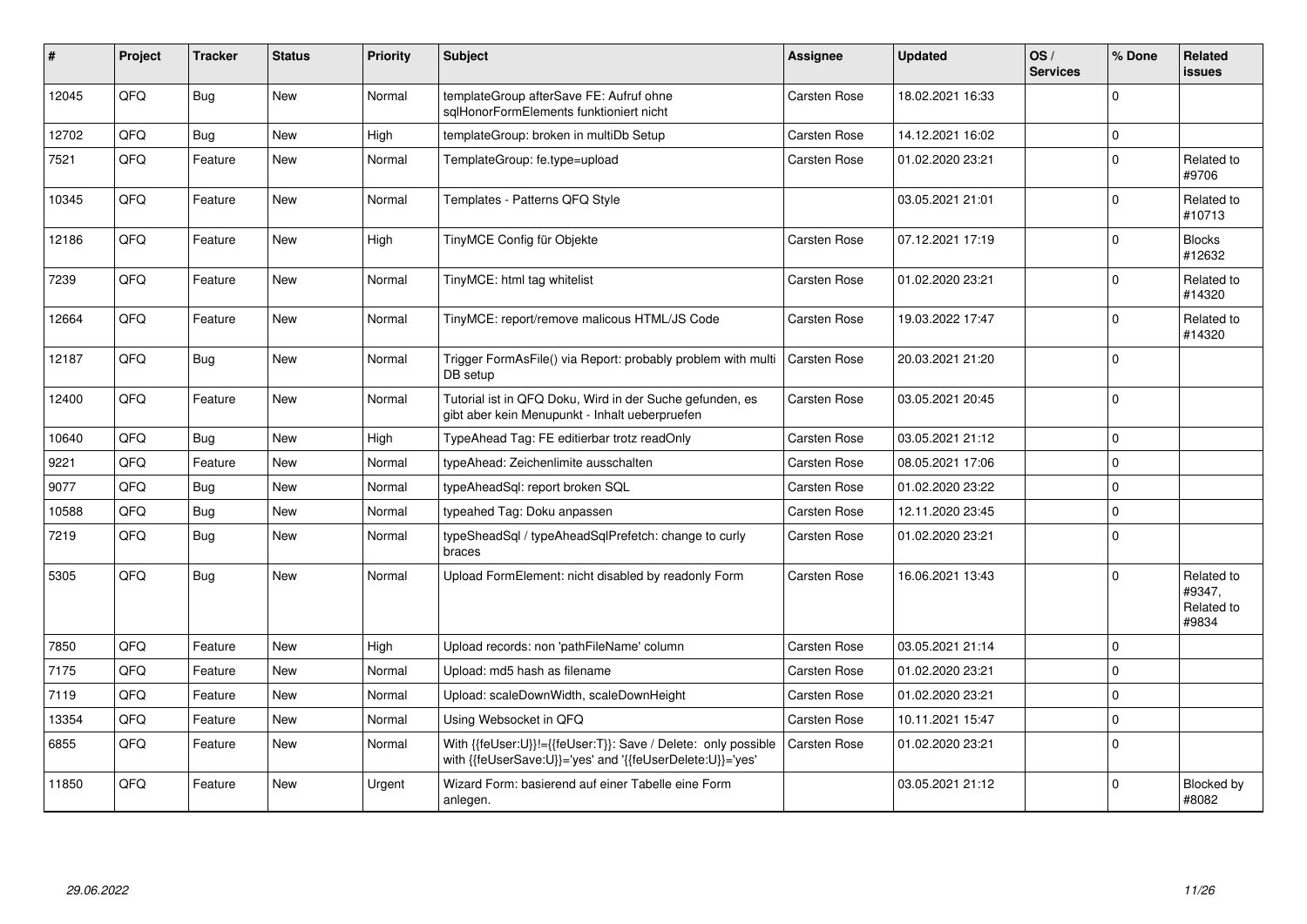| #     | Project | <b>Tracker</b> | <b>Status</b> | <b>Priority</b> | Subject                                                                               | <b>Assignee</b>     | <b>Updated</b>   | OS/<br><b>Services</b> | % Done      | Related<br><b>issues</b>                                             |
|-------|---------|----------------|---------------|-----------------|---------------------------------------------------------------------------------------|---------------------|------------------|------------------------|-------------|----------------------------------------------------------------------|
| 10704 | QFQ     | <b>Bug</b>     | <b>New</b>    | Normal          | wkhtml problem rendering fullCalendar.js / fabric.js >><br>successor: puppeteer       | Carsten Rose        | 12.11.2020 23:45 |                        | $\Omega$    | Related to<br>#5024,<br>Related to<br>#4650,<br>Related to<br>#10715 |
| 13706 | QFQ     | Bug            | New           | Normal          | Wrong CheckType in FieldElement LastStatus of Form Cron                               | <b>Carsten Rose</b> | 21.01.2022 18:20 |                        | $\mathbf 0$ |                                                                      |
| 13659 | QFQ     | Bug            | <b>New</b>    | Normal          | wrong sanitize class applied to R-store                                               | Carsten Rose        | 15.01.2022 14:23 |                        | $\mathbf 0$ |                                                                      |
| 6609  | QFQ     | Feature        | <b>New</b>    | Normal          | Formlet: JSON API erweitern                                                           | <b>Carsten Rose</b> | 01.02.2020 23:21 |                        | 50          |                                                                      |
| 9275  | QFQ     | Bug            | New           | Normal          | autcron: t3 page, which takes to long to respond, is not<br>reported properly         | <b>Carsten Rose</b> | 01.02.2020 23:22 |                        | 100         |                                                                      |
| 12632 | QFQ     | Feature        | New           | Normal          | TinyMCE: Prepare CSS classes for images                                               | <b>Carsten Rose</b> | 04.06.2021 14:35 |                        | 100         | Blocked by<br>#12186                                                 |
| 10115 | QFQ     | Feature        | New           | Normal          | TypeAhead: static list                                                                | Carsten Rose        | 26.02.2020 16:42 |                        | 100         |                                                                      |
| 5942  | QFQ     | Feature        | Priorize      | Normal          | 'L' and 'type': append to links, generate via '_link' by using 'u:'                   | <b>Carsten Rose</b> | 01.02.2020 10:13 |                        | 0           |                                                                      |
| 12452 | QFQ     | Feature        | Priorize      | Normal          | BaseURL: alsways with '/' at the end                                                  | Carsten Rose        | 19.06.2022 13:45 |                        | 0           | Related to<br>#10782                                                 |
| 9346  | QFQ     | Feature        | Priorize      | Normal          | beforeSave: check if an upload is given                                               | <b>Carsten Rose</b> | 11.06.2021 21:18 |                        | $\mathbf 0$ |                                                                      |
| 3782  | QFQ     | Bug            | Priorize      | Normal          | Bei fehlerhafter Eingabe (z.B. Datum) sollte das erwartete<br>Format angezeigt werden | <b>Carsten Rose</b> | 01.02.2020 10:13 |                        | $\mathbf 0$ |                                                                      |
| 9958  | QFQ     | Bug            | Priorize      | Normal          | Broken subrecord query: no error message                                              | Carsten Rose        | 05.02.2021 15:15 |                        | $\mathbf 0$ |                                                                      |
| 6870  | QFQ     | Feature        | Priorize      | Normal          | Click on '_link' triggers an API call                                                 | Benjamin Baer       | 03.01.2022 08:25 |                        | 0           |                                                                      |
| 8082  | QFQ     | Feature        | Priorize      | High            | Contact form without saving record                                                    | <b>Carsten Rose</b> | 07.12.2021 15:20 |                        | $\mathbf 0$ | Related to<br>#8587,<br><b>Blocks</b><br>#11850                      |
| 7630  | QFQ     | Feature        | Priorize      | Normal          | detailed error message for simple upload                                              | <b>Carsten Rose</b> | 01.02.2020 10:13 |                        | $\mathbf 0$ |                                                                      |
| 12503 | QFQ     | Feature        | Priorize      | Normal          | Detect dangerous UPDATE statement with missing WHERE                                  | <b>Carsten Rose</b> | 05.05.2021 22:09 |                        | $\mathbf 0$ |                                                                      |
| 7217  | QFQ     | Feature        | Priorize      | Normal          | Download: notice User if `_sip=?` is missing                                          | Carsten Rose        | 01.02.2020 10:13 |                        | $\mathbf 0$ |                                                                      |
| 5562  | QFQ     | Feature        | Priorize      | Normal          | Drag'n'Drop fuer Uploads                                                              | Benjamin Baer       | 21.03.2022 09:52 |                        | $\mathbf 0$ | Related to<br>#9706                                                  |
| 9975  | QFQ     | <b>Bug</b>     | Priorize      | Normal          | Dropdown Menu: 'r:3' broken                                                           | Carsten Rose        | 01.02.2020 10:13 |                        | $\pmb{0}$   |                                                                      |
| 6224  | QFQ     | Feature        | Priorize      | Normal          | Dynamic update: fade in/out fields                                                    | Benjamin Baer       | 21.03.2022 09:50 |                        | 0           |                                                                      |
| 8585  | QFQ     | Feature        | Priorize      | Normal          | Enhance Error message for 'unknown form'                                              | Carsten Rose        | 01.02.2020 10:13 |                        | 0           |                                                                      |
| 6801  | QFQ     | Feature        | Priorize      | Normal          | Fabric: Maximize / FullIscreen                                                        | Benjamin Baer       | 21.03.2022 09:56 |                        | $\mathbf 0$ |                                                                      |
| 9862  | QFQ     | Bug            | Priorize      | Normal          | Failed writing to sql mail qfq.log should throw an exception                          | Carsten Rose        | 01.02.2020 10:13 |                        | 0           |                                                                      |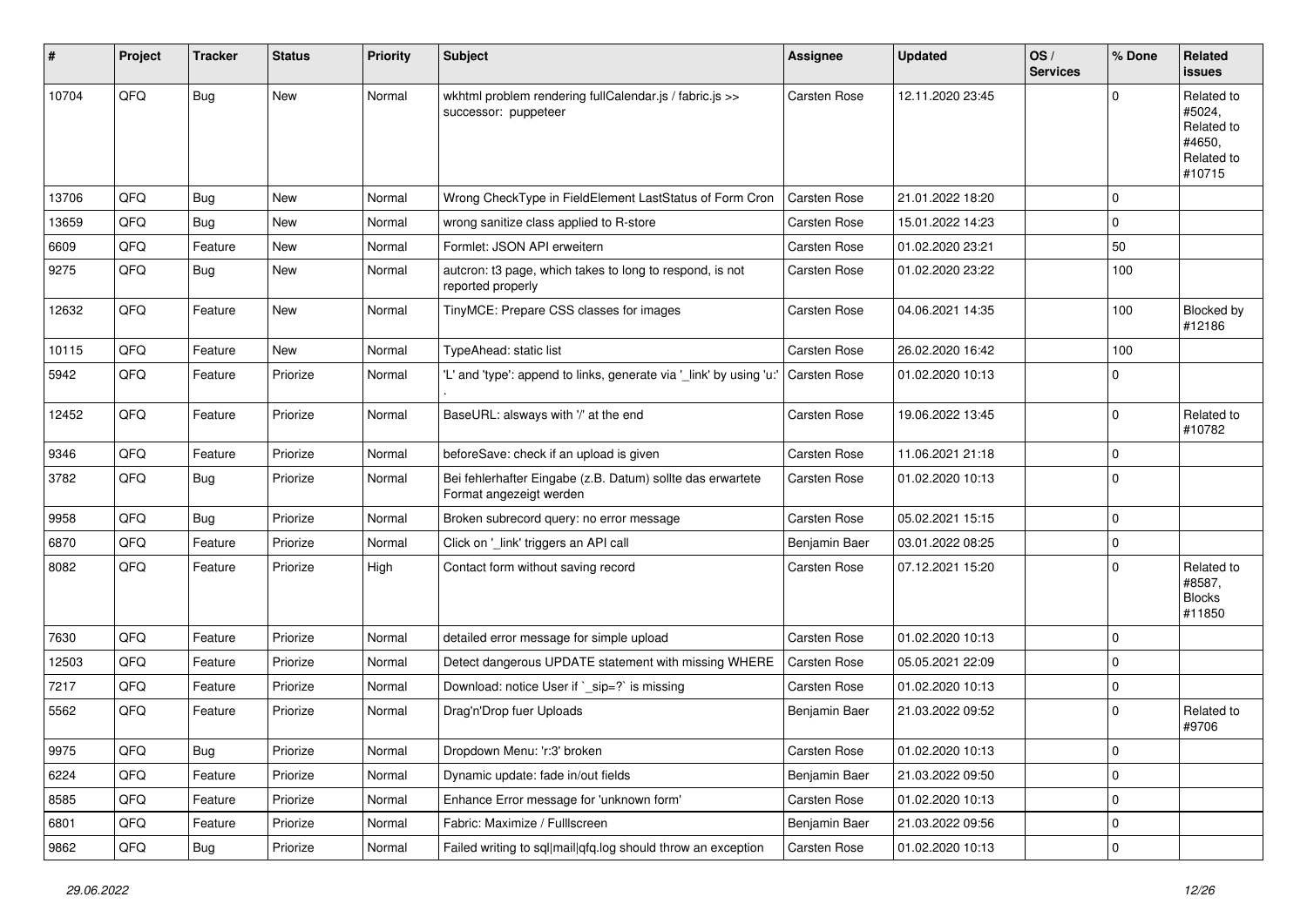| #     | Project | <b>Tracker</b> | <b>Status</b> | <b>Priority</b> | <b>Subject</b>                                                                                           | <b>Assignee</b>     | <b>Updated</b>   | OS/<br><b>Services</b> | % Done      | Related<br><b>issues</b>                                                |
|-------|---------|----------------|---------------|-----------------|----------------------------------------------------------------------------------------------------------|---------------------|------------------|------------------------|-------------|-------------------------------------------------------------------------|
| 8584  | QFQ     | Feature        | Priorize      | Normal          | FE 'Action' - never assign to Container (except Template<br>Group)                                       | Carsten Rose        | 01.02.2020 10:13 |                        | $\mathbf 0$ |                                                                         |
| 7656  | QFQ     | Bug            | Priorize      | Normal          | FE with required, 'pattern' and 'extraButtonLock': always<br>complain about missing value                | <b>Carsten Rose</b> | 01.02.2020 10:13 |                        | $\mathbf 0$ |                                                                         |
| 8277  | QFQ     | Feature        | Priorize      | Normal          | fe.parameter.default=                                                                                    | Carsten Rose        | 01.02.2020 23:17 |                        | $\mathbf 0$ | Related to<br>#8113                                                     |
| 8037  | QFQ     | <b>Bug</b>     | Priorize      | Normal          | FE.type=upload (advanced mode): {{slaveld:V}} missing<br>during dynamic update                           | <b>Carsten Rose</b> | 01.02.2020 10:13 |                        | $\mathbf 0$ |                                                                         |
| 9534  | QFQ     | Bug            | Priorize      | Urgent          | FE.type=upload: 'Unknown Mode: ID"                                                                       | Carsten Rose        | 03.05.2021 21:14 |                        | $\mathbf 0$ | Related to<br>#9532                                                     |
| 10003 | QFQ     | Feature        | Priorize      | Normal          | fieldset: stronger visualize group                                                                       | Benjamin Baer       | 12.02.2020 08:13 |                        | $\pmb{0}$   |                                                                         |
| 9668  | QFQ     | Feature        | Priorize      | Normal          | Form.mode: rename 'hidden' to 'hide'                                                                     | Carsten Rose        | 05.05.2021 22:14 |                        | $\mathbf 0$ | Related to<br>#6437                                                     |
| 6998  | QFQ     | Feature        | Priorize      | Normal          | Form: with debug=on show column information as tooltip of<br>column label                                | Carsten Rose        | 01.02.2020 10:13 |                        | $\mathbf 0$ |                                                                         |
| 14290 | QFQ     | Feature        | Priorize      | Normal          | FormEditor: Show Table Definition                                                                        | <b>Carsten Rose</b> | 19.06.2022 16:37 |                        | $\mathbf 0$ |                                                                         |
| 7290  | QFQ     | Feature        | Priorize      | Normal          | FormEditor: title as textarea if LEN(title)>60                                                           | <b>Carsten Rose</b> | 01.02.2020 10:13 |                        | $\mathbf 0$ | Blocked by<br>#7682                                                     |
| 8034  | QFQ     | Feature        | Priorize      | Normal          | FormElement 'data': 22.22.2222 should not be accepted                                                    | Carsten Rose        | 01.02.2020 10:13 |                        | $\mathbf 0$ |                                                                         |
| 9900  | QFQ     | Feature        | Priorize      | Normal          | Generic API Call: tt-content record >> JSON                                                              | Carsten Rose        | 01.02.2020 10:13 |                        | $\mathbf 0$ |                                                                         |
| 14283 | QFQ     | <b>Bug</b>     | Priorize      | Normal          | HEIC / HEIF convert doesn't trigger                                                                      | Carsten Rose        | 19.06.2022 16:37 |                        | $\mathbf 0$ |                                                                         |
| 9834  | QFQ     | Bug            | Priorize      | Normal          | Input elements with tag 'disabled' are missing on<br>form-submit: server option 'processReadOnly' broken | Carsten Rose        | 07.12.2021 16:43 |                        | $\mathbf 0$ | Related to<br>#9691,<br>Related to<br>#5305, Has<br>duplicate<br>#12331 |
| 7965  | QFQ     | Feature        | Priorize      | Normal          | Input type 'text' with visual format - currency                                                          | Benjamin Baer       | 03.01.2022 07:45 |                        | $\mathbf 0$ |                                                                         |
| 7522  | QFQ     | Feature        | Priorize      | Normal          | Inserting default index.html to folder (Avoid Apache Indexing)                                           | <b>Carsten Rose</b> | 01.02.2020 10:13 |                        | $\mathbf 0$ |                                                                         |
| 14371 | QFQ     | Feature        | Priorize      | Normal          | LDAP via REPORT                                                                                          | Carsten Rose        | 19.06.2022 16:37 |                        | $\mathbf 0$ |                                                                         |
| 6566  | QFQ     | Bug            | Priorize      | Normal          | Link Function 'delete': provided parameter missing on page<br>reload                                     | Benjamin Baer       | 03.01.2022 08:08 |                        | $\mathbf 0$ |                                                                         |
| 10569 | QFO     | Feature        | Priorize      | Normal          | link _blank more safe                                                                                    | Enis Nuredini       | 25.03.2022 12:44 |                        | $\pmb{0}$   |                                                                         |
| 10015 | QFQ     | Feature        | Priorize      | Normal          | Monospace in Textarea                                                                                    | Carsten Rose        | 03.02.2020 13:40 |                        | $\mathbf 0$ |                                                                         |
| 12325 | QFQ     | <b>Bug</b>     | Priorize      | Normal          | MultiDB form.dblndex not working for report syntax                                                       | Carsten Rose        | 07.09.2021 13:37 |                        | $\mathbf 0$ | Related to<br>#12145,<br>Related to<br>#12314                           |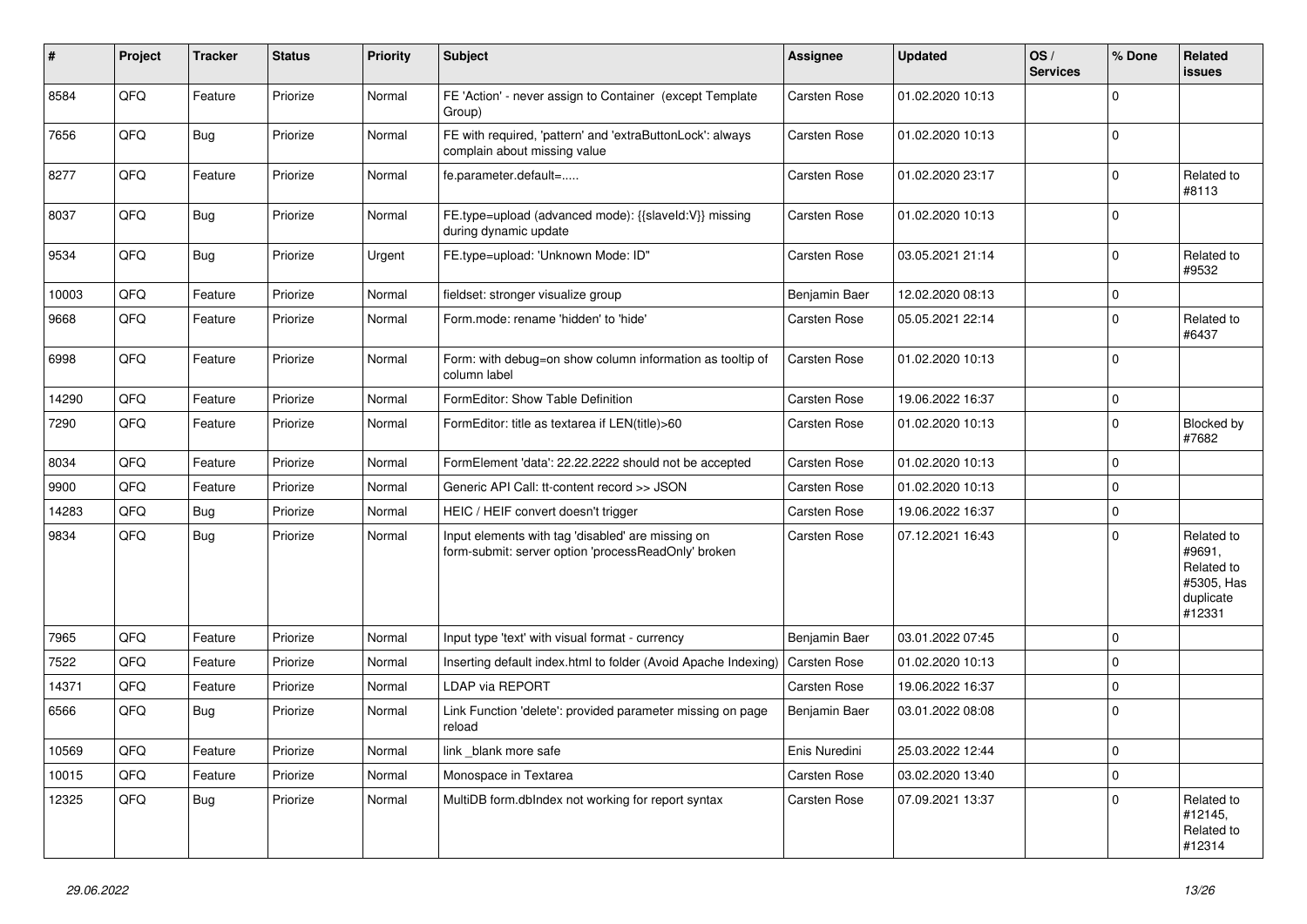| #     | Project | <b>Tracker</b> | <b>Status</b> | <b>Priority</b> | <b>Subject</b>                                                                                    | Assignee            | <b>Updated</b>   | OS/<br><b>Services</b> | % Done      | <b>Related</b><br><b>issues</b>                                        |
|-------|---------|----------------|---------------|-----------------|---------------------------------------------------------------------------------------------------|---------------------|------------------|------------------------|-------------|------------------------------------------------------------------------|
| 10011 | QFQ     | Feature        | Priorize      | Normal          | Offer new STORE TYPO3 Variable 'beUser', 'beEmail'                                                | <b>Carsten Rose</b> | 08.05.2021 09:51 |                        | $\Omega$    | Related to<br>#10012,<br>Related to<br>#12511                          |
| 8204  | QFQ     | Feature        | Priorize      | High            | Position 'required mark'                                                                          | Carsten Rose        | 16.06.2021 13:44 |                        | $\mathbf 0$ |                                                                        |
| 9135  | QFQ     | Feature        | Priorize      | Normal          | Progress Bar generic / replace old hourglass download<br>popup                                    | Benjamin Baer       | 03.01.2022 07:43 |                        | $\mathbf 0$ |                                                                        |
| 6140  | QFQ     | <b>Bug</b>     | Priorize      | Normal          | QFQ DnD Sort: Locked fields                                                                       | Benjamin Baer       | 21.03.2022 09:56 |                        | $\mathbf 0$ |                                                                        |
| 6574  | QFQ     | <b>Bug</b>     | Priorize      | Normal          | qfq.log: Fehlermeldung wurde angezeigt, aber nicht geloggt                                        | <b>Carsten Rose</b> | 01.02.2020 10:13 |                        | $\mathbf 0$ |                                                                        |
| 3867  | QFQ     | Feature        | Priorize      | Normal          | Readonly Formular: Template Groups add/delete<br>ausbeldnen                                       | <b>Carsten Rose</b> | 05.05.2021 22:12 |                        | $\mathbf 0$ |                                                                        |
| 10012 | QFQ     | Feature        | Priorize      | Normal          | redirectAllMailTo: {{beEmail:T}}                                                                  | <b>Carsten Rose</b> | 08.05.2021 09:54 |                        | $\Omega$    | Related to<br>#12412,<br>Related to<br>#12413,<br>Related to<br>#10011 |
| 10005 | QFQ     | Feature        | Priorize      | Normal          | Report / special column name:  AS _calendar                                                       | <b>Carsten Rose</b> | 03.06.2020 17:28 |                        | $\mathbf 0$ |                                                                        |
| 9394  | QFQ     | Feature        | Priorize      | Normal          | REST: allow for non numerical ids in get requests                                                 | Carsten Rose        | 05.05.2021 22:10 |                        | $\Omega$    |                                                                        |
| 5366  | QFQ     | Feature        | Priorize      | Normal          | Saving with keyboard shortcuts                                                                    | Benjamin Baer       | 21.03.2022 09:47 |                        | $\mathbf 0$ |                                                                        |
| 7730  | QFQ     | Feature        | Priorize      | Normal          | SELECT Box: title in between                                                                      | Benjamin Baer       | 01.02.2020 23:22 |                        | $\mathbf 0$ |                                                                        |
| 7616  | QFQ     | <b>Bug</b>     | Priorize      | Normal          | Selectlist with Enum & Dynamic Update                                                             | <b>Carsten Rose</b> | 01.02.2020 10:13 |                        | $\Omega$    |                                                                        |
| 13900 | QFQ     | Feature        | Priorize      | Normal          | Selenium: Check das Cookie/PDF funktioniert                                                       | Enis Nuredini       | 25.03.2022 12:45 |                        | $\mathbf 0$ |                                                                        |
| 8963  | QFQ     | Feature        | Priorize      | Normal          | Setting values in a store: flexible way                                                           | Carsten Rose        | 05.05.2021 22:10 |                        | $\mathbf 0$ | Related to<br>#8975                                                    |
| 9121  | QFQ     | <b>Bug</b>     | Priorize      | High            | sip links have r and __dbIndexData set                                                            | Carsten Rose        | 12.06.2021 10:41 |                        | $\mathbf 0$ |                                                                        |
| 9928  | QFQ     | Feature        | Priorize      | Normal          | SpecialColumnName: a) Deprecated: ' AS "_+tag " ', b)<br>New: ' AS "_ <tag1><tag2>"</tag2></tag1> | Carsten Rose        | 01.02.2020 23:17 |                        | $\Omega$    | Related to<br>#9929                                                    |
| 12504 | QFQ     | Feature        | Priorize      | Normal          | sql.log: report fe.id                                                                             | <b>Carsten Rose</b> | 05.05.2021 22:09 |                        | $\mathbf 0$ |                                                                        |
| 9173  | QFQ     | Bug            | Priorize      | Urgent          | Stale Record Lock: Firefox                                                                        | Carsten Rose        | 03.05.2021 21:14 |                        | $\Omega$    | Related to<br>#9789                                                    |
| 9968  | QFQ     | Feature        | Priorize      | Normal          | Tooltip in Links for Developer                                                                    | Carsten Rose        | 01.02.2020 23:17 |                        | $\Omega$    |                                                                        |
| 8044  | QFQ     | Feature        | Priorize      | Normal          | Transaction: a) Form, b) Report                                                                   | Carsten Rose        | 05.05.2021 22:14 |                        | $\mathbf 0$ | Related to<br>#8043                                                    |
| 4457  | QFQ     | <b>Bug</b>     | Priorize      | Normal          | typeahead: pressing return to select an item, saves the form<br>and closes the form.              | Benjamin Baer       | 03.01.2022 08:01 |                        | 0           | Related to<br>#4398                                                    |
| 11320 | QFQ     | Feature        | Priorize      | Normal          | Typo3 Version 10 support                                                                          | Carsten Rose        | 05.05.2021 22:09 |                        | 0           |                                                                        |
| 13943 | QFG     | Bug            | Priorize      | Normal          | unable to find formgroup                                                                          | Enis Nuredini       | 28.05.2022 11:03 |                        | $\mathbf 0$ |                                                                        |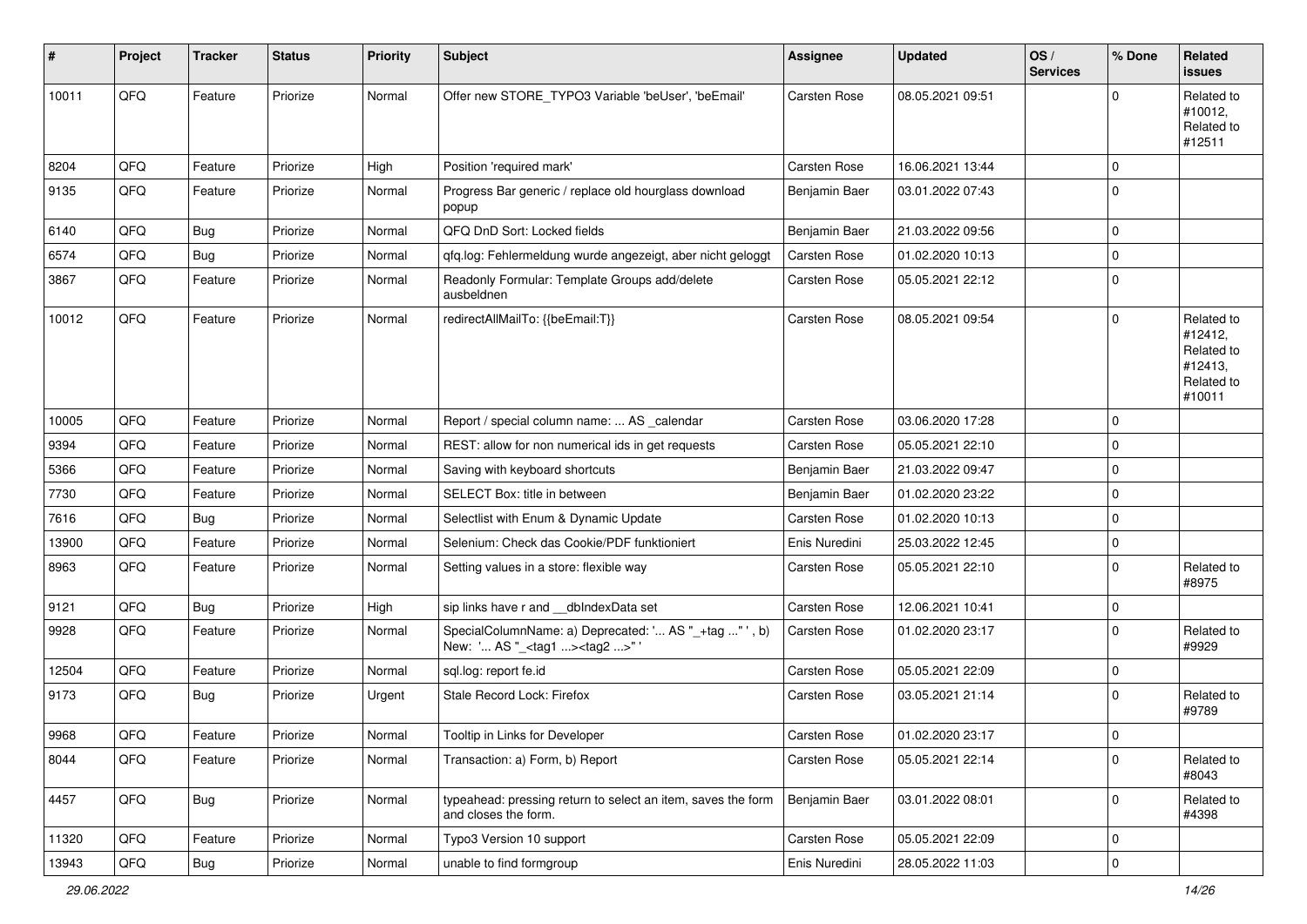| $\pmb{\sharp}$ | Project | <b>Tracker</b> | <b>Status</b> | <b>Priority</b> | <b>Subject</b>                                                                                      | <b>Assignee</b>     | <b>Updated</b>   | OS/<br><b>Services</b> | % Done      | <b>Related</b><br><b>issues</b>                                                                                                                                       |
|----------------|---------|----------------|---------------|-----------------|-----------------------------------------------------------------------------------------------------|---------------------|------------------|------------------------|-------------|-----------------------------------------------------------------------------------------------------------------------------------------------------------------------|
| 9947           | QFQ     | <b>Bug</b>     | Priorize      | Normal          | Unwanted error message if missing 'typeAheadSqlPrefetch'                                            | Carsten Rose        | 01.02.2020 10:13 |                        | $\pmb{0}$   |                                                                                                                                                                       |
| 6116           | QFQ     | <b>Bug</b>     | Priorize      | High            | value of checkbox not saved                                                                         | Carsten Rose        | 07.12.2021 17:19 |                        | $\mathbf 0$ |                                                                                                                                                                       |
| 2665           | QFQ     | Bug            | Priorize      | Normal          | Dynamic Update funktioniert nicht, wenn beim<br>entsprechenden FormElement eine size angegeben ist. | Benjamin Baer       | 03.01.2022 08:12 |                        | 30          |                                                                                                                                                                       |
| 14320          | QFQ     | Feature        | ToDo          | Normal          | Allow specific HTML Tags and Attributes: general, TinyMCE                                           | Enis Nuredini       | 17.06.2022 10:44 |                        | $\mathbf 0$ | Related to<br>#12664,<br>Related to<br>#12039,<br>Related to<br>#11702,<br>Related to<br>#7239,<br>Related to<br>#3708.<br>Related to<br>#3646,<br>Related to<br>#880 |
| 14303          | QFQ     | Bug            | ToDo          | Normal          | datetime broken with picker                                                                         | Enis Nuredini       | 17.06.2022 09:02 |                        | $\mathbf 0$ | Related to<br>#12630                                                                                                                                                  |
| 12262          | QFQ     | Feature        | ToDo          | Normal          | Form buttons on top: more customable                                                                | Enis Nuredini       | 17.06.2022 10:44 |                        | $\mathbf 0$ | Related to<br>#13945, Has<br>duplicate<br>#4046, Has<br>duplicate<br>#10080                                                                                           |
| 7602           | QFQ     | Feature        | ToDo          | High            | Multi Select: with checkboxes                                                                       | Benjamin Baer       | 22.03.2022 09:07 |                        | $\mathbf 0$ |                                                                                                                                                                       |
| 12463          | QFQ     | Bug            | ToDo          | High            | QFQ Function: 'function' and 'sql' on same level - output of<br>sql is shown two times.             | <b>Carsten Rose</b> | 15.12.2021 16:31 |                        | $\mathbf 0$ |                                                                                                                                                                       |
| 12395          | QFQ     | Bug            | ToDo          | High            | QFQ Function: Result two times shown                                                                | Carsten Rose        | 18.02.2022 08:59 |                        | $\mathbf 0$ |                                                                                                                                                                       |
| 13899          | QFQ     | Bug            | ToDo          | Normal          | Selenium: zum laufen bringen                                                                        | Enis Nuredini       | 25.03.2022 10:24 |                        | $\pmb{0}$   |                                                                                                                                                                       |
| 4194           | QFQ     | Feature        | In Progress   | Normal          | Bootstrap 4 ist jetzt offiziel                                                                      |                     | 03.05.2021 20:47 |                        | $\mathbf 0$ | Related to<br>#10114                                                                                                                                                  |
| 6250           | QFQ     | Feature        | In Progress   | Normal          | Enhance layout: a) Subrecord, b) Subrecord-Title                                                    | Carsten Rose        | 01.02.2020 23:22 |                        | $\mathbf 0$ | Related to<br>#5391                                                                                                                                                   |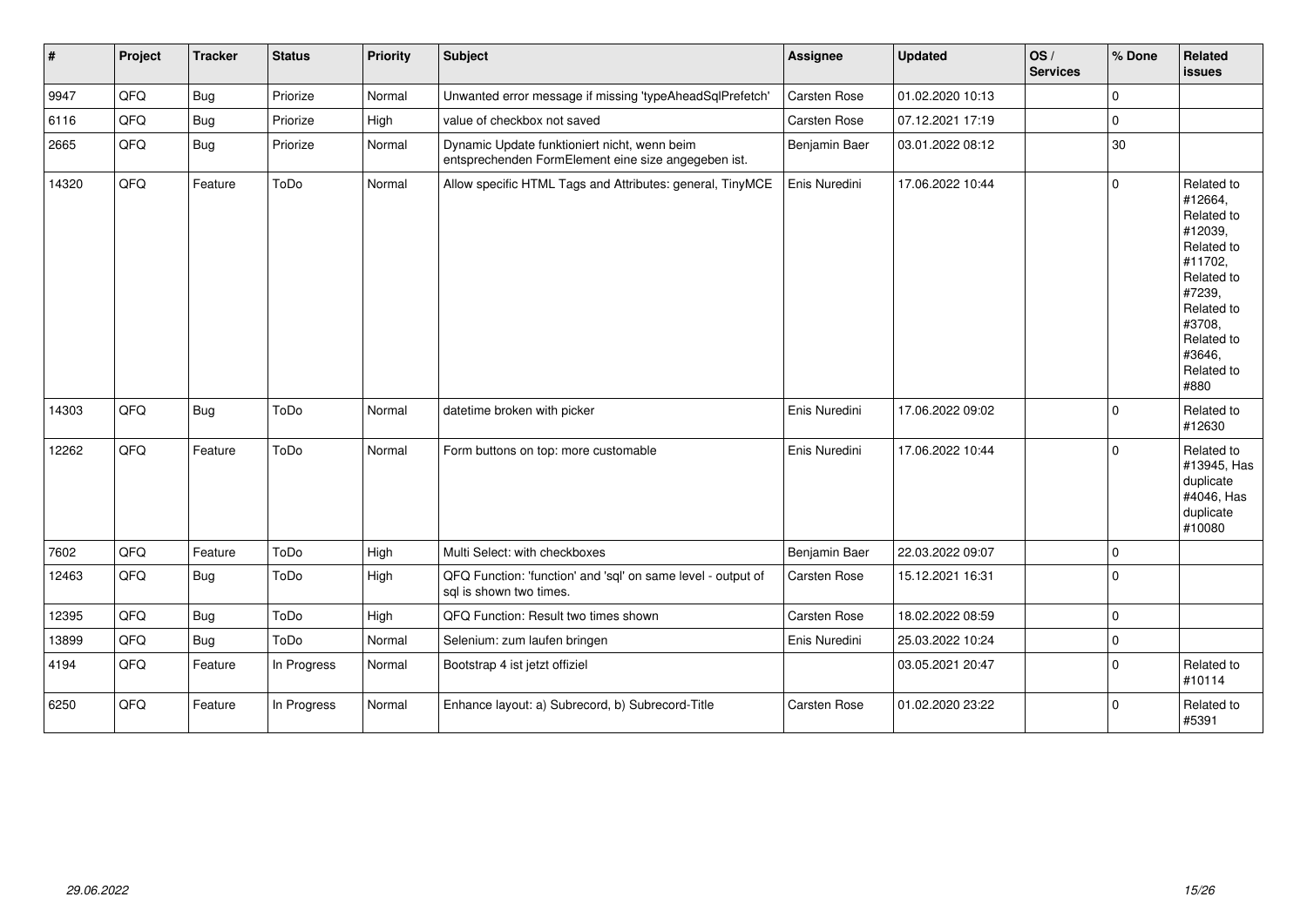| $\vert$ # | Project | <b>Tracker</b> | <b>Status</b> | <b>Priority</b> | <b>Subject</b>                                   | <b>Assignee</b> | <b>Updated</b>   | OS/<br><b>Services</b> | % Done       | Related<br><b>issues</b>                                                                                                       |
|-----------|---------|----------------|---------------|-----------------|--------------------------------------------------|-----------------|------------------|------------------------|--------------|--------------------------------------------------------------------------------------------------------------------------------|
| 11517     | QFQ     | Bug            | In Progress   | Normal          | extraButtonInfo Broken for multiple FormElements | Carsten Rose    | 12.05.2022 13:12 |                        | $\mathbf 0$  | Related to<br>#7890,<br>Related to<br>#3811, Has<br>duplicate<br>#10905, Has<br>duplicate<br>#10553, Has<br>duplicate<br>#6779 |
| 12630     | QFQ     | Feature        | In Progress   | Normal          | Input: date[time]: min / max values              | Enis Nuredini   | 20.06.2022 18:31 |                        | $\Omega$     | Related to<br>#10096,<br>Related to<br>#14302,<br>Related to<br>#14303                                                         |
| 10443     | QFQ     | Feature        | In Progress   | Normal          | Konzept_api / _live                              | Carsten Rose    | 07.05.2020 09:39 |                        | $\mathbf 0$  |                                                                                                                                |
| 5695      | QFQ     | Feature        | In Progress   | Normal          | Multiform                                        | Carsten Rose    | 02.01.2021 18:38 |                        | $\mathbf{0}$ |                                                                                                                                |
| 14175     | QFQ     | <b>Bug</b>     | In Progress   | Normal          | Opening a form with no QFQ Session cookie fails  | Carsten Rose    | 03.06.2022 10:40 |                        | $\mathbf 0$  |                                                                                                                                |
| 11980     | QFQ     | Feature        | In Progress   | Normal          | protected verzeichnis MUSS geschützt werden      | Carsten Rose    | 07.09.2021 13:30 |                        | 0            |                                                                                                                                |
| 12508     | QFQ     | <b>Bug</b>     | In Progress   | High            | qfq Form: sendMail                               | Karin Niffeler  | 19.03.2022 17:48 |                        | $\pmb{0}$    |                                                                                                                                |
| 14323     | QFQ     | <b>Bug</b>     | In Progress   | Normal          | Report: render=both single - no impact           | Carsten Rose    | 19.06.2022 18:31 |                        | $\mathbf 0$  |                                                                                                                                |
| 11076     | QFQ     | Feature        | In Progress   | Normal          | SELECT  AS _websocket                            | Carsten Rose    | 30.08.2020 17:49 |                        | $\mathbf 0$  |                                                                                                                                |
| 12439     | QFQ     | Feature        | In Progress   | Normal          | TinyMCE Paste from Word & Character Count/Limit  | Carsten Rose    | 05.05.2021 22:15 |                        | $\mathbf 0$  |                                                                                                                                |
| 10661     | QFQ     | <b>Bug</b>     | In Progress   | Normal          | Typo3 Warnungen                                  | Carsten Rose    | 07.09.2021 13:23 |                        | $\mathbf 0$  | Related to<br>#12440                                                                                                           |
| 10793     | QFQ     | Feature        | In Progress   | Normal          | <b>Update NPM Packages</b>                       | Carsten Rose    | 07.09.2021 13:25 |                        | $30\,$       |                                                                                                                                |
| 9517      | QFQ     | Feature        | In Progress   | High            | Input multiple tags with typeahead               | Carsten Rose    | 03.05.2021 21:14 |                        | 40           | Related to<br>#10150                                                                                                           |
| 9691      | QFQ     | <b>Bug</b>     | In Progress   | Normal          | Checkbox: dynamic update > readonly              | Carsten Rose    | 01.02.2020 23:22 |                        | 50           | Related to<br>#9834                                                                                                            |
| 13330     | QFQ     | Feature        | In Progress   | Normal          | Multi Form: Upload                               | Carsten Rose    | 07.11.2021 12:40 |                        | 50           | Related to<br>#9706                                                                                                            |
| 12440     | QFQ     | Feature        | In Progress   | Normal          | Typo3 V10 upgrade (durchfuehren und testen)      | Carsten Rose    | 21.03.2022 09:53 |                        | 50           | Related to<br>#12357,<br>Related to<br>#12067.<br>Related to<br>#10661                                                         |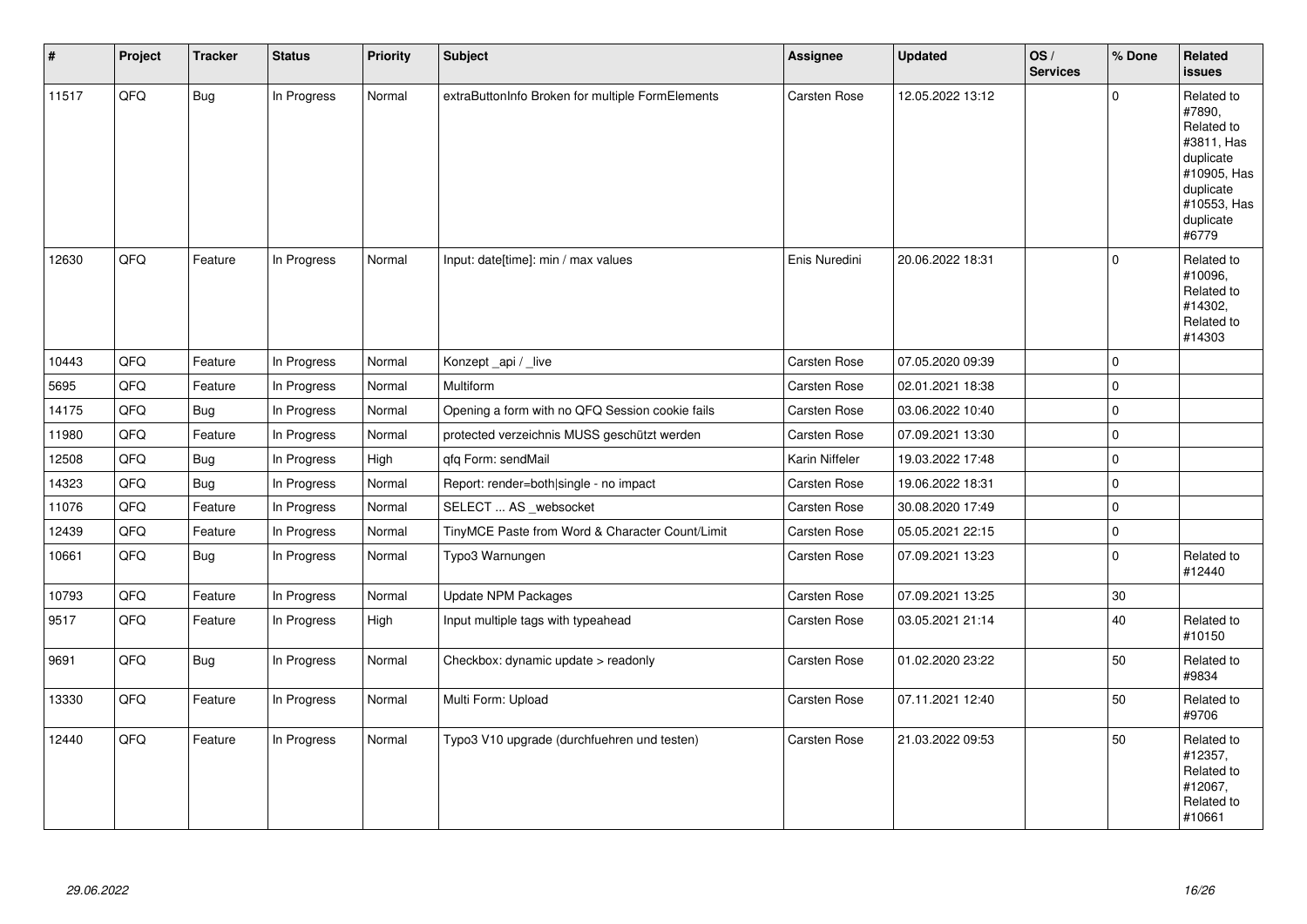| #     | Project | <b>Tracker</b> | <b>Status</b>              | <b>Priority</b> | <b>Subject</b>                                                                            | <b>Assignee</b>     | <b>Updated</b>   | OS/<br><b>Services</b> | % Done      | Related<br><b>issues</b>                                             |
|-------|---------|----------------|----------------------------|-----------------|-------------------------------------------------------------------------------------------|---------------------|------------------|------------------------|-------------|----------------------------------------------------------------------|
| 9789  | QFQ     | Bug            | In Progress                | High            | Record Lock: release to early on 'leave page'                                             | <b>Carsten Rose</b> | 10.01.2022 09:25 |                        | 100         | Related to<br>#10081,<br>Related to<br>#9173.<br>Related to<br>#8702 |
| 13566 | QFQ     | Feature        | Ready to sync<br>(develop) | Normal          | Delete config-example.qfq.php file                                                        | Carsten Rose        | 23.12.2021 09:25 |                        | $\mathbf 0$ |                                                                      |
| 11630 | QFQ     | Bug            | Feedback                   | High            | Bitte check ob CALL() in 20.11.0 noch so funktioniert wie in<br>20.4.1                    | Enis Nuredini       | 28.05.2022 13:45 |                        | $\mathbf 0$ | Related to<br>#11325                                                 |
| 12546 | QFQ     | Bug            | Feedback                   | Normal          | Branch 'Development' - Unit Tests mit dirty workaround<br>angepasst                       | Carsten Rose        | 19.03.2022 17:48 |                        | $\mathbf 0$ |                                                                      |
| 13767 | QFQ     | <b>Bug</b>     | Feedback                   | Normal          | date/time-picker: required shows up/down button orange                                    | Enis Nuredini       | 16.05.2022 23:16 |                        | $\mathbf 0$ |                                                                      |
| 8316  | QFQ     | Bug            | Feedback                   | Normal          | Documentation/Behaviour for Nested Queries and<br>Record-Store confusing                  | Nicola Chiapolini   | 20.11.2019 09:14 |                        | $\pmb{0}$   |                                                                      |
| 9548  | QFQ     | Feature        | Feedback                   | High            | FormElement: Pattern mismatch - optional report only on<br>focus lost                     | Benjamin Baer       | 03.05.2021 21:14 |                        | $\mathbf 0$ |                                                                      |
| 9898  | QFQ     | Bug            | Feedback                   | Normal          | Formular trotz Timeout gespeichert                                                        | Benjamin Baer       | 01.02.2020 15:56 |                        | $\mathbf 0$ |                                                                      |
| 11347 | QFQ     | <b>Bug</b>     | Feedback                   | Normal          | If Bedingungen funktionieren nicht korrekt                                                | Christoph Fuchs     | 21.03.2021 20:37 |                        | $\mathbf 0$ |                                                                      |
| 10124 | QFQ     | Feature        | Feedback                   | Normal          | qfq AAI-Login                                                                             | Karin Niffeler      | 07.05.2020 09:36 |                        | $\pmb{0}$   |                                                                      |
| 9535  | QFQ     | Bug            | Feedback                   | Normal          | Report:  AS ' vertical' - column to wide - vertical >> rot45,<br>rot <sub>90</sub>        | Benjamin Baer       | 01.02.2020 15:56 |                        | $\mathbf 0$ |                                                                      |
| 9052  | QFQ     | Feature        | Feedback                   | High            | Report: CodeMirror with SQL Syntax Highlight in FE                                        | Enis Nuredini       | 08.06.2022 10:25 |                        | $\pmb{0}$   |                                                                      |
| 10782 | QFQ     | Feature        | Feedback                   | Normal          | Tiny MCE: Image Upload                                                                    | Enis Nuredini       | 16.05.2022 23:16 |                        | $\mathbf 0$ | Related to<br>#12452                                                 |
| 5894  | QFQ     | Feature        | Feedback                   | Normal          | Typeahead in Report: show/hide rows dynamically                                           | Carsten Rose        | 18.02.2022 08:50 |                        | $\Omega$    | Related to<br>#5893.<br>Related to<br>#5885                          |
| 13572 | QFQ     | Feature        | Feedback                   | Normal          | Form Load: misleading error message on trying to load non<br>existent primary record      | Enis Nuredini       | 16.05.2022 23:16 |                        | 100         |                                                                      |
| 12584 | QFQ     | Feature        | Feedback                   | Normal          | T3 v10 migration script: replace alias-patterns (v11)                                     | Carsten Rose        | 28.05.2022 11:12 |                        | 100         |                                                                      |
| 4651  | QFQ     | Bug            | Some day<br>maybe          | Normal          | "Loading document" Modal wird angezeigt bei uzhcd type=2<br>Ansicht                       | Carsten Rose        | 01.02.2020 23:20 |                        | $\Omega$    |                                                                      |
| 4441  | QFQ     | Bug            | Some day<br>maybe          | Normal          | \$ SERVER Vars sollten nur aus dem Store genommen<br>werden - Code entsprechend anpassen. |                     | 11.12.2019 16:02 |                        | $\pmb{0}$   |                                                                      |
| 7101  | QFQ     | <b>Bug</b>     | Some day<br>maybe          | Normal          | 'form' in SIP and 'report' - breaks                                                       |                     | 01.02.2020 23:20 |                        | $\Omega$    |                                                                      |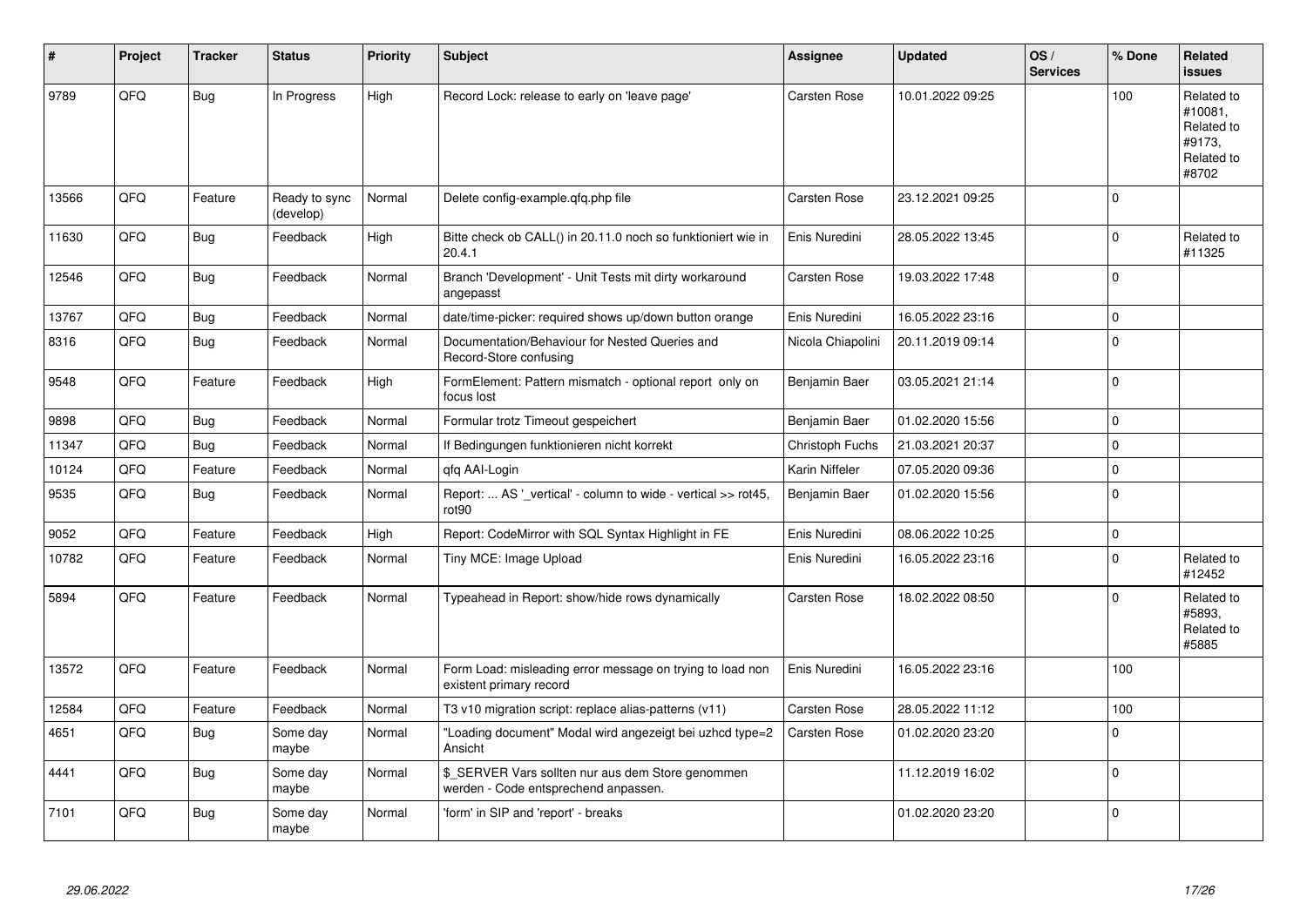| #     | Project | <b>Tracker</b> | <b>Status</b>     | <b>Priority</b> | <b>Subject</b>                                                                                                                               | <b>Assignee</b>     | <b>Updated</b>   | OS/<br><b>Services</b> | % Done      | Related<br><b>issues</b>                    |
|-------|---------|----------------|-------------------|-----------------|----------------------------------------------------------------------------------------------------------------------------------------------|---------------------|------------------|------------------------|-------------|---------------------------------------------|
| 3567  | QFQ     | Feature        | Some day<br>maybe | Low             | 'Save', 'Close', 'New' als FormElement                                                                                                       |                     | 11.12.2019 16:02 |                        | $\mathbf 0$ |                                             |
| 5768  | QFQ     | Bug            | Some day<br>maybe | Normal          | '{{pageLanguage:T}}' missing if QFQ is called via api                                                                                        | Carsten Rose        | 01.02.2020 23:19 |                        | $\mathbf 0$ |                                             |
| 4092  | QFQ     | <b>Bug</b>     | Some day<br>maybe | Normal          | 1) Logging verbessern wann welches FE warum ausgefuehrt<br>wird, 2) Documentation: Best Practice Template Group                              | Carsten Rose        | 01.02.2020 23:19 |                        | $\mathbf 0$ | Related to<br>#3504                         |
| 3267  | QFQ     | Feature        | Some day<br>maybe | Normal          | 2 Forms auf einer Seite: real + Read only                                                                                                    | Carsten Rose        | 11.12.2019 16:03 |                        | $\mathbf 0$ |                                             |
| 5548  | QFQ     | Feature        | Some day<br>maybe | Normal          | 801 Textfiles/Scriptfiles als Thumbnail                                                                                                      | Carsten Rose        | 07.03.2022 16:26 |                        | $\pmb{0}$   |                                             |
| 3666  | QFQ     | Feature        | Some day<br>maybe | Normal          | a) Performance Messung: mysql real escape string() im<br>Vergleich zu str_replace(), b) doppeltes Aufrufen von<br>mysql real escape string() | <b>Carsten Rose</b> | 11.12.2019 16:02 |                        | $\mathbf 0$ |                                             |
| 3942  | QFQ     | Feature        | Some day<br>maybe | Normal          | Action Elemente: neu generierte IDs via FE weitergeben                                                                                       | Carsten Rose        | 11.12.2019 16:03 |                        | $\mathbf 0$ | Related to<br>#3941                         |
| 9281  | QFQ     | <b>Bug</b>     | Some day<br>maybe | Normal          | Allow STRICT TRANS TABLES                                                                                                                    | <b>Carsten Rose</b> | 02.01.2021 18:43 |                        | $\mathbf 0$ |                                             |
| 3848  | QFQ     | Feature        | Some day<br>maybe | High            | Antivirus check fuer Upload files in qfq?                                                                                                    | <b>Carsten Rose</b> | 03.05.2021 21:14 |                        | $\mathbf 0$ | Related to<br>#4131                         |
| 3947  | QFQ     | Feature        | Some day<br>maybe | Normal          | Attack detectect: logout current user                                                                                                        | <b>Carsten Rose</b> | 11.12.2019 16:03 |                        | $\mathbf 0$ | Related to<br>#5458.<br>Related to<br>#6299 |
| 6299  | QFQ     | Feature        | Some day<br>maybe | Normal          | Attack detection: log table with invalid SIP access                                                                                          |                     | 11.12.2019 16:02 |                        | $\mathbf 0$ | Related to<br>#3947                         |
| 3291  | QFQ     | Feature        | Some day<br>maybe | Normal          | AutoCron websiteToken                                                                                                                        | Carsten Rose        | 11.12.2019 16:02 |                        | $\mathbf 0$ | Related to<br>#4250                         |
| 7452  | QFQ     | Feature        | Some day<br>maybe | Normal          | automate deployment new QFQ version                                                                                                          | <b>Carsten Rose</b> | 16.09.2021 15:10 |                        | $\mathbf 0$ |                                             |
| 13608 | QFQ     | Feature        | Some day<br>maybe | Normal          | Automatic Browser Language Redirect                                                                                                          | Enis Nuredini       | 17.06.2022 08:35 |                        | $\mathbf 0$ |                                             |
| 7106  | QFQ     | Feature        | Some day<br>maybe | Normal          | Beispiel Nummerierung von Rows in Report                                                                                                     |                     | 11.12.2019 16:01 |                        | $\Omega$    |                                             |
| 7105  | QFQ     | Feature        | Some day<br>maybe | Normal          | Beispiel wie man in einer zweiten Tabelle speichert.                                                                                         |                     | 11.12.2019 16:01 |                        | $\mathbf 0$ |                                             |
| 6288  | QFQ     | Feature        | Some day<br>maybe | Normal          | Best Practice: Erklaeren wie man ein Formular ganz in<br>'weiss' erstellen kann                                                              |                     | 11.12.2019 16:02 |                        | $\pmb{0}$   |                                             |
| 5783  | QFQ     | Feature        | Some day<br>maybe | Normal          | <b>BPMN View/Edit</b>                                                                                                                        |                     | 11.12.2019 16:02 |                        | $\mathbf 0$ |                                             |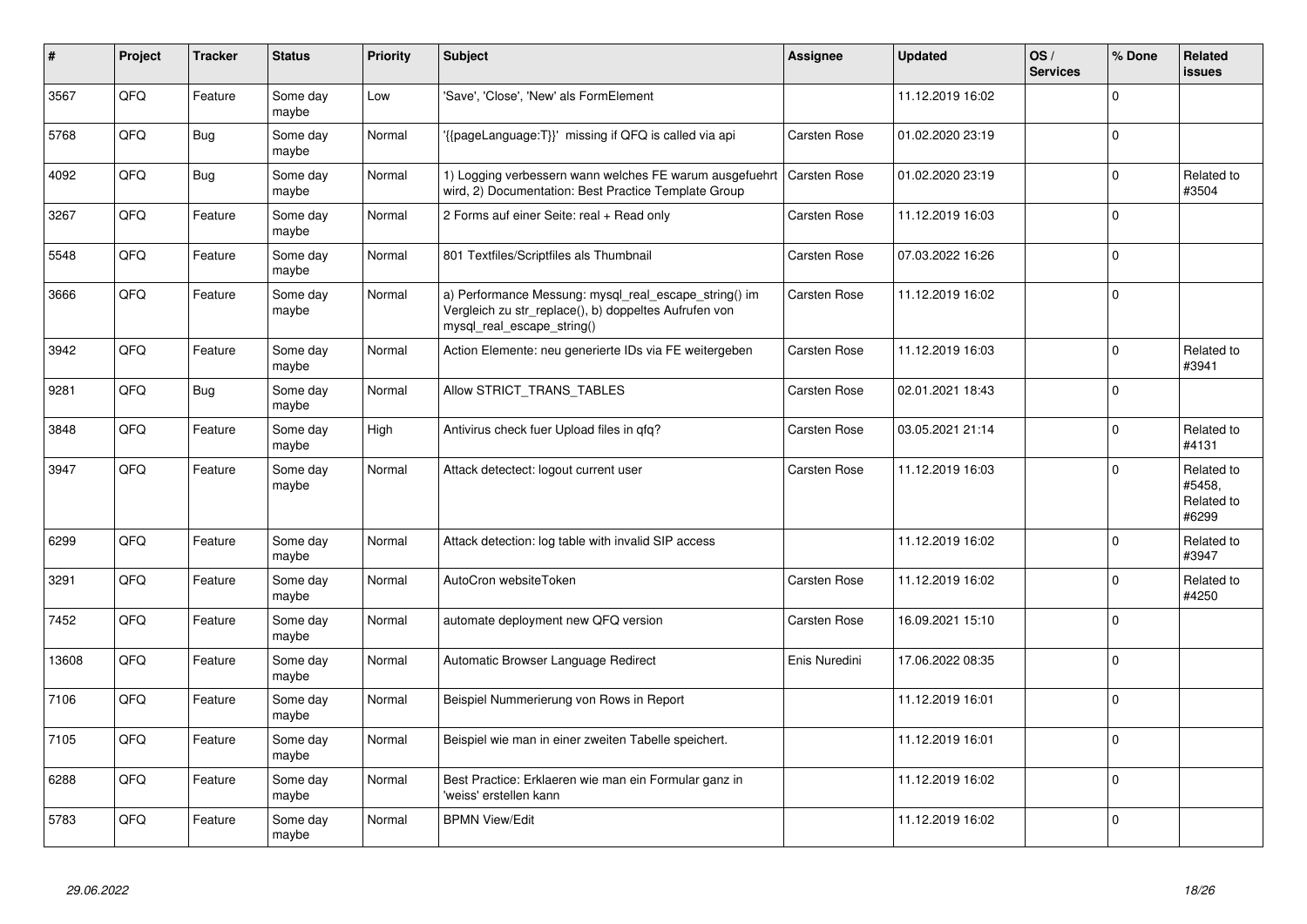| ∦     | Project | <b>Tracker</b> | <b>Status</b>     | <b>Priority</b> | <b>Subject</b>                                                                                                                                                | Assignee            | <b>Updated</b>   | OS/<br><b>Services</b> | % Done      | <b>Related</b><br><b>issues</b>              |
|-------|---------|----------------|-------------------|-----------------|---------------------------------------------------------------------------------------------------------------------------------------------------------------|---------------------|------------------|------------------------|-------------|----------------------------------------------|
| 8520  | QFQ     | Feature        | Some day<br>maybe | Normal          | Bring QFQ to Composer                                                                                                                                         | Carsten Rose        | 16.09.2021 15:10 |                        | $\Omega$    |                                              |
| 10716 | QFQ     | Feature        | Some day<br>maybe | Normal          | Business Logic mit Externen Skripten                                                                                                                          | Carsten Rose        | 16.09.2021 15:10 |                        | $\Omega$    | Related to<br>#10713,<br>Related to<br>#8217 |
| 9669  | QFQ     | Bug            | Some day<br>maybe | Normal          | Checkbox / Template Group: radio/checkbox visible broken<br>after 'add'                                                                                       | Carsten Rose        | 16.06.2021 13:47 |                        | $\Omega$    | Related to<br>#8091                          |
| 4420  | QFQ     | Feature        | Some day<br>maybe | Normal          | Client: Local Storage - store the changes of a form, local in<br>the browser.                                                                                 | Benjamin Baer       | 11.12.2019 16:02 |                        | $\mathbf 0$ |                                              |
| 6715  | QFQ     | Feature        | Some day<br>maybe | Normal          | Code-Refactoring: dbArray vereinheitlichen                                                                                                                    | Carsten Rose        | 11.12.2019 16:02 |                        | $\mathbf 0$ |                                              |
| 4279  | QFQ     | Bug            | Some day<br>maybe | High            | config.linkVars lost                                                                                                                                          | Carsten Rose        | 03.05.2021 21:14 |                        | $\mathbf 0$ |                                              |
| 3349  | QFQ     | Bug            | Some day<br>maybe | Normal          | config.qfq.ini: a) vertraegt keine '=' im Value (z.B. Passwort),<br>b) Values sollten in ticks einschliessbar sein (spaces, )                                 | Carsten Rose        | 11.12.2019 16:02 |                        | $\mathbf 0$ |                                              |
| 4650  | QFQ     | Feature        | Some day<br>maybe | Normal          | Convert html to doc/rtf                                                                                                                                       | <b>Carsten Rose</b> | 01.02.2020 23:20 |                        | $\mathbf 0$ | Related to<br>#10704                         |
| 10738 | QFQ     | Feature        | Some day<br>maybe | Normal          | CORS headers for external API requests                                                                                                                        |                     | 10.06.2020 14:00 |                        | $\mathbf 0$ |                                              |
| 3990  | QFQ     | Feature        | Some day<br>maybe | High            | custom class definition: add space automatically                                                                                                              | Carsten Rose        | 03.05.2021 21:14 |                        | $\Omega$    |                                              |
| 4719  | QFQ     | Feature        | Some day<br>maybe | Normal          | Custom Message in Client in case of 'Browser tab close,<br>modification will be lost'                                                                         |                     | 01.02.2020 23:20 |                        | $\mathbf 0$ |                                              |
| 12337 | QFQ     | Feature        | Some day<br>maybe | Normal          | Database.php: better caching                                                                                                                                  | Carsten Rose        | 16.09.2021 15:10 |                        | $\mathbf 0$ |                                              |
| 6992  | QFQ     | Feature        | Some day<br>maybe | Normal          | DB exception: Syntax Highlight                                                                                                                                |                     | 11.12.2019 16:01 |                        | $\mathbf 0$ | Related to<br>#5450                          |
| 4627  | QFQ     | Feature        | Some day<br>maybe | Normal          | dbupdate: all tables - check 'create', 'modified' if it is possible<br>to change to default 'CURRENT_TIMESTAMP' and modified<br>'ON UPDATE CURRENT_TIMESTAMP' |                     | 01.02.2020 23:20 |                        | $\mathbf 0$ |                                              |
| 3130  | QFQ     | Bug            | Some day<br>maybe | Normal          | Debug Info's nicht korrekt nach 'New > Save'.                                                                                                                 | Carsten Rose        | 11.12.2019 16:03 |                        | $\Omega$    | Related to<br>#3253                          |
| 3331  | QFQ     | Feature        | Some day<br>maybe | Normal          | Default Tooltip fuer _page? Links: mit Form und Record ID                                                                                                     | <b>Carsten Rose</b> | 11.12.2019 16:02 |                        | $\Omega$    |                                              |
| 5850  | QFQ     | Feature        | Some day<br>maybe | Normal          | Deployment: In QFQ Doc best practice fuer zeitgemaesses<br>Deployment beschreiben                                                                             |                     | 01.02.2020 23:20 |                        | $\Omega$    |                                              |
| 3273  | QFQ     | Feature        | Some day<br>maybe | Low             | Dirty Flag in Form                                                                                                                                            | Carsten Rose        | 11.12.2019 16:02 |                        | $\Omega$    |                                              |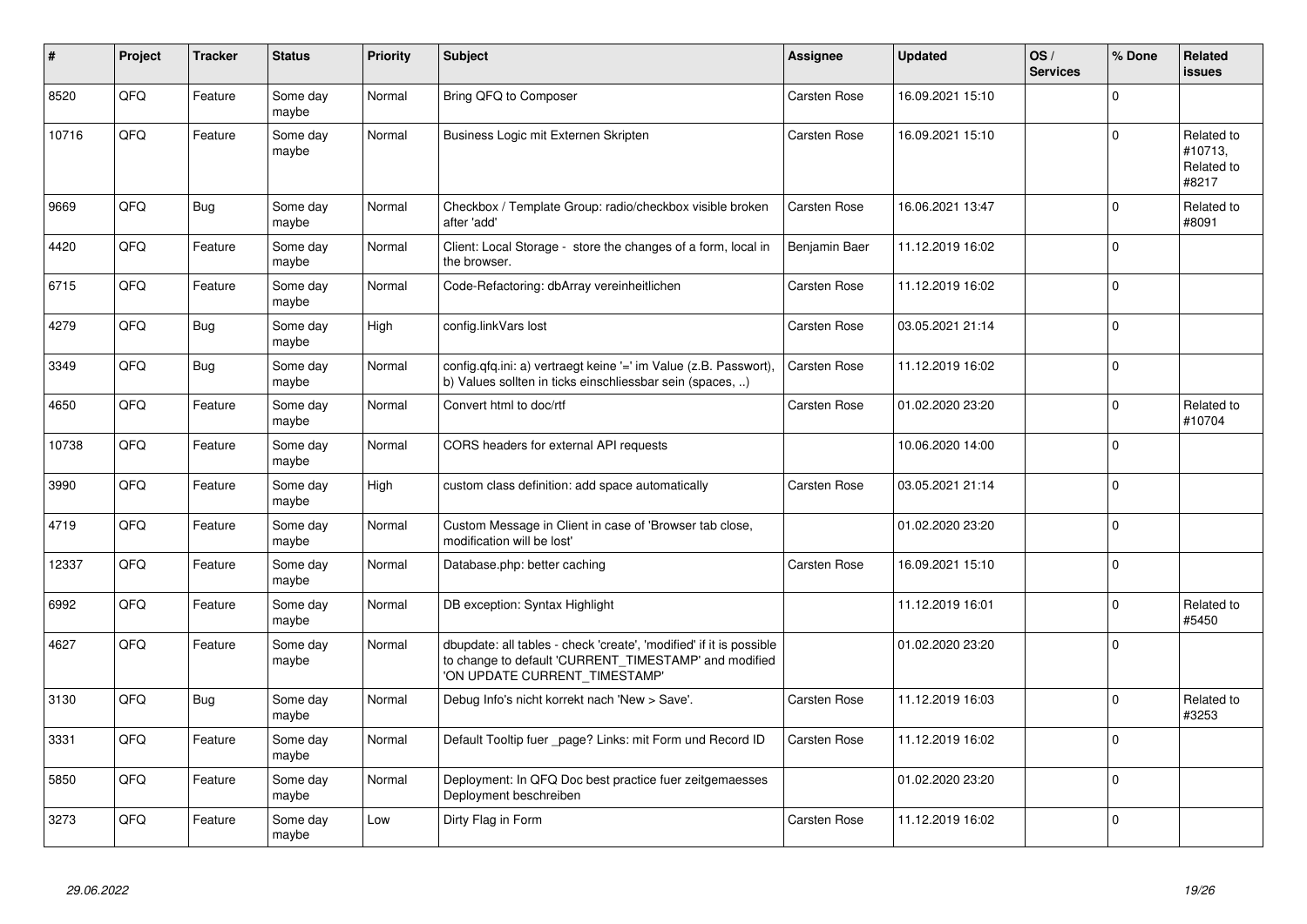| #    | <b>Project</b> | <b>Tracker</b> | <b>Status</b>     | <b>Priority</b> | <b>Subject</b>                                                                                                          | Assignee            | <b>Updated</b>   | OS/<br><b>Services</b> | % Done      | <b>Related</b><br><b>issues</b> |
|------|----------------|----------------|-------------------|-----------------|-------------------------------------------------------------------------------------------------------------------------|---------------------|------------------|------------------------|-------------|---------------------------------|
| 3458 | QFQ            | Feature        | Some day<br>maybe | Normal          | Display 'Edit Form Element'-Checkbox on form: should<br>depend on FE Group                                              | <b>Carsten Rose</b> | 11.12.2019 16:02 |                        | $\Omega$    | Related to<br>#3447             |
| 8892 | QFQ            | Feature        | Some dav<br>maybe | Normal          | Display and Edit SQL Comments in Form Editor                                                                            | <b>Carsten Rose</b> | 11.12.2019 16:01 |                        | $\Omega$    |                                 |
| 8894 | QFQ            | Feature        | Some day<br>maybe | Normal          | Documentation Tags Usable in QFQ Application                                                                            | <b>Carsten Rose</b> | 11.12.2019 16:01 |                        | $\mathbf 0$ |                                 |
| 3905 | QFQ            | Feature        | Some day<br>maybe | Normal          | Documentation: Best Practice anhand eines Online<br>Bewerbungstools                                                     | Carsten Rose        | 11.12.2019 16:03 |                        | $\Omega$    |                                 |
| 4293 | QFQ            | <b>Bug</b>     | Some day<br>maybe | Normal          | Download broken if token 'd:' is missing - but no error<br>message                                                      | <b>Carsten Rose</b> | 11.12.2019 16:03 |                        | $\Omega$    | Related to<br>#7514             |
| 7100 | QFQ            | Feature        | Some dav<br>maybe | Normal          | Download: log access, max downloads, time limit                                                                         |                     | 01.02.2020 23:19 |                        | $\Omega$    |                                 |
| 2995 | QFQ            | Feature        | Some day<br>maybe | Normal          | Dropdown JQuery Plugin: 'chosen' - Moeglichkeit um Select<br>Listen mehr Funktion zu geben. Kein Bootstrap noetig.      | <b>Carsten Rose</b> | 11.12.2019 16:03 |                        | $\mathbf 0$ |                                 |
| 4869 | QFQ            | Feature        | Some day<br>maybe | Normal          | Dynamic Update (show, hide, readonly?, required?) for<br><b>Template Group Elements</b>                                 | <b>Carsten Rose</b> | 01.02.2020 23:19 |                        | $\Omega$    | Related to<br>#4865             |
| 4583 | QFQ            | <b>Bug</b>     | Some day<br>maybe | Normal          | Dynamic Update bei TypeAhead Feldern                                                                                    | <b>Carsten Rose</b> | 01.02.2020 23:19 |                        | $\Omega$    |                                 |
| 3216 | QFQ            | Feature        | Some dav<br>maybe | Normal          | dynamic update für checkbox label2                                                                                      | <b>Carsten Rose</b> | 11.12.2019 16:03 |                        | $\Omega$    | Related to<br>#2081             |
| 3811 | QFQ            | Bug            | Some day<br>maybe | Normal          | Dynamic Update: extraButtonInfo - Text aktualisieren                                                                    | <b>Carsten Rose</b> | 11.12.2019 16:03 |                        | $\mathbf 0$ | Related to<br>#11517            |
| 8106 | QFQ            | <b>Bug</b>     | Some day<br>maybe | Normal          | Dynamic Update: Feld kann nicht auf empty zurückgesetzt<br>werden                                                       | <b>Carsten Rose</b> | 11.12.2019 16:01 |                        | $\mathbf 0$ |                                 |
| 3682 | QFQ            | <b>Bug</b>     | Some day<br>maybe | Normal          | Dynamic update: Radio buttons                                                                                           | Carsten Rose        | 11.12.2019 16:02 |                        | $\mathbf 0$ |                                 |
| 6083 | QFQ            | Feature        | Some day<br>maybe | Normal          | Dynamic Update: Value Check via SQL                                                                                     |                     | 11.12.2019 16:02 |                        | $\mathbf 0$ |                                 |
| 5893 | QFQ            | Feature        | Some day<br>maybe | Normal          | Edit on double-click                                                                                                    |                     | 01.02.2020 23:19 |                        | $\Omega$    | Related to<br>#5894             |
| 5579 | QFQ            | Feature        | Some day<br>maybe | Normal          | Enhance Doc / Presentation: variable type 'link column type'                                                            | <b>Carsten Rose</b> | 01.02.2020 23:19 |                        | $\Omega$    |                                 |
| 5132 | QFQ            | Feature        | Some day<br>maybe | Normal          | Error Message sendmail missing attachment: more details                                                                 | <b>Carsten Rose</b> | 01.02.2020 23:19 |                        | $\Omega$    |                                 |
| 4330 | QFQ            | Feature        | Some day<br>maybe | Normal          | Error Message: report missing {{ / }} in sqlUpdate, sqlInsert,<br>sqlDelete, sqlAfter, sqlBefore in FE action elements. | Carsten Rose        | 01.02.2020 23:20 |                        | $\Omega$    |                                 |
| 4328 | QFQ            | Bug            | Some day<br>maybe | Normal          | Error Message: Show FE name/number on problems in FE                                                                    | Carsten Rose        | 01.02.2020 23:20 |                        | $\Omega$    |                                 |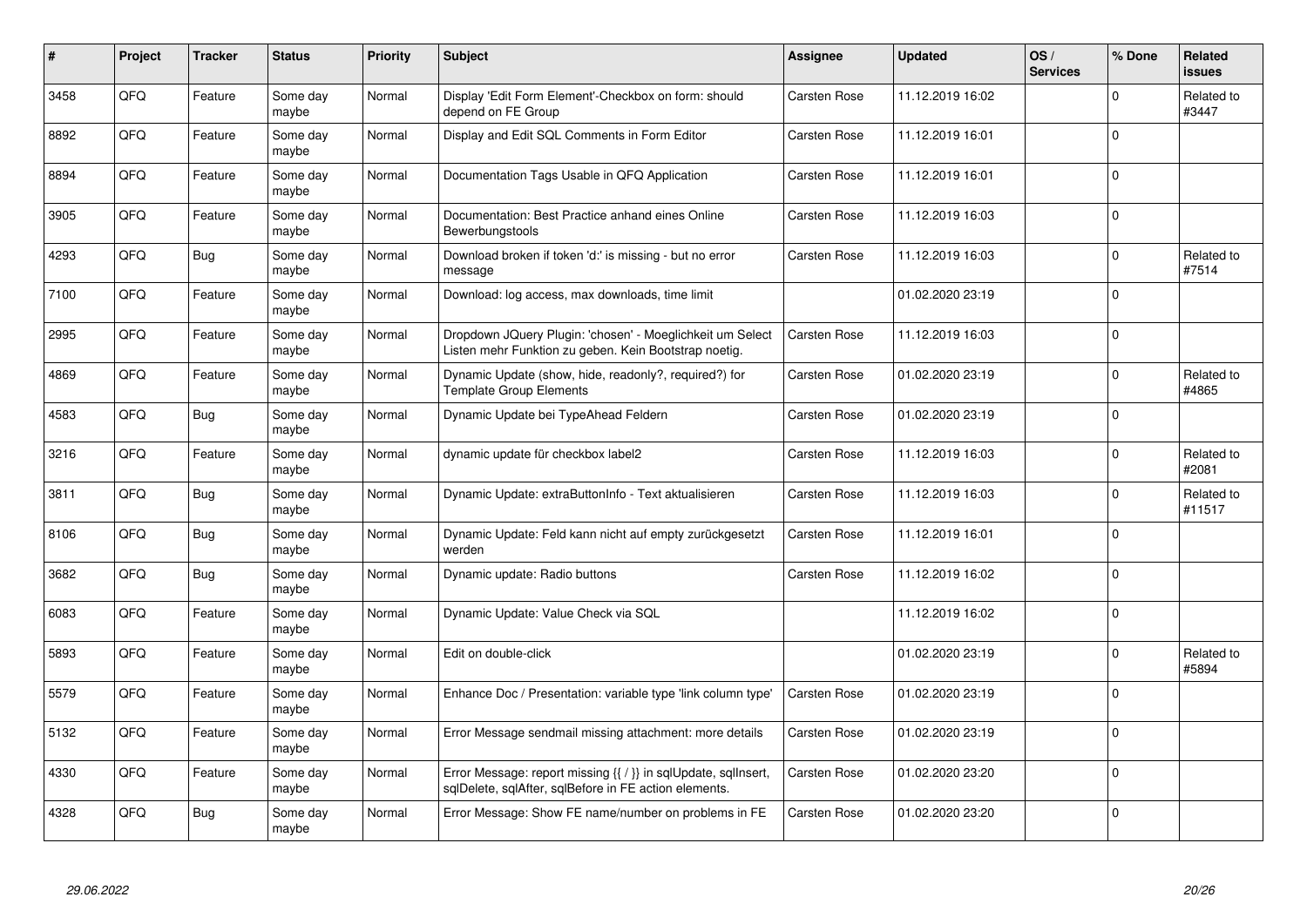| $\sharp$ | Project | <b>Tracker</b> | <b>Status</b>     | <b>Priority</b> | <b>Subject</b>                                                                                                                                           | Assignee            | <b>Updated</b>   | OS/<br><b>Services</b> | % Done      | <b>Related</b><br><b>issues</b>                                       |
|----------|---------|----------------|-------------------|-----------------|----------------------------------------------------------------------------------------------------------------------------------------------------------|---------------------|------------------|------------------------|-------------|-----------------------------------------------------------------------|
| 3900     | QFQ     | Feature        | Some day<br>maybe | Normal          | Extend documentation of 'Copy / Paste'                                                                                                                   | Carsten Rose        | 11.12.2019 16:03 |                        | $\Omega$    | Related to<br>#3899                                                   |
| 11217    | QFQ     | Feature        | Some day<br>maybe | Normal          | <b>Extend Script Functionality</b>                                                                                                                       | <b>Carsten Rose</b> | 16.09.2021 15:10 |                        | $\mathbf 0$ |                                                                       |
| 4528     | QFQ     | <b>Bug</b>     | Some day<br>maybe | Normal          | extraButtonLock mit SQLAhead Bug                                                                                                                         | Carsten Rose        | 01.02.2020 23:19 |                        | $\mathbf 0$ |                                                                       |
| 6972     | QFQ     | Feature        | Some day<br>maybe | Normal          | Fabric Clipboard / cross browser tab                                                                                                                     | Benjamin Baer       | 01.02.2020 23:21 |                        | $\mathbf 0$ |                                                                       |
| 5024     | QFQ     | Feature        | Some day<br>maybe | Normal          | Fabric: Generate PDF with edits                                                                                                                          | Benjamin Baer       | 01.02.2020 23:20 |                        | $\mathbf 0$ | Related to<br>#10704                                                  |
| 3750     | QFQ     | Bug            | Some day<br>maybe | Normal          | FE in a row: if one violates check, all are red                                                                                                          | Carsten Rose        | 11.12.2019 16:03 |                        | $\Omega$    |                                                                       |
| 3415     | QFQ     | Feature        | Some day<br>maybe | Normal          | FE Login Box Templatefile                                                                                                                                | Benjamin Baer       | 11.12.2019 16:02 |                        | $\mathbf 0$ |                                                                       |
| 4536     | QFQ     | Feature        | Some day<br>maybe | Normal          | FE upload: problem with delete if mutliple uploads an<br>FE.name="                                                                                       |                     | 01.02.2020 23:20 |                        | $\mathbf 0$ |                                                                       |
| 10013    | QFQ     | Feature        | Some day<br>maybe | Normal          | FE.typ=editor: CodeMirror                                                                                                                                | <b>Carsten Rose</b> | 08.06.2022 10:37 |                        | $\mathbf 0$ | Related to<br>#12611,<br>Related to<br>#12490,<br>Related to<br>#7732 |
| 5021     | QFQ     | <b>Bug</b>     | Some day<br>maybe | Normal          | FE.typ=extra - during save displays error 'datum2' already<br>filled in STORE_SIP - the value is stored nevertheless                                     | <b>Carsten Rose</b> | 01.02.2020 23:19 |                        | $\mathbf 0$ | Related to<br>#3875                                                   |
| 5877     | QFQ     | Bug            | Some day<br>maybe | Normal          | FE.type=note:bsColumn strange behaviour                                                                                                                  |                     | 01.02.2020 23:19 |                        | $\Omega$    |                                                                       |
| 4444     | QFQ     | Feature        | Some day<br>maybe | Normal          | FE.type=upload: detect mime type                                                                                                                         |                     | 11.12.2019 16:02 |                        | $\mathbf 0$ | Related to<br>#4303                                                   |
| 4872     | QFQ     | Feature        | Some day<br>maybe | Normal          | Fields of Typo3 page available in STORE_TYPO3                                                                                                            | Carsten Rose        | 01.02.2020 23:19 |                        | $\mathbf 0$ |                                                                       |
| 5923     | QFQ     | Feature        | Some day<br>maybe | Normal          | fillStoreSystemBySqlLate                                                                                                                                 |                     | 01.02.2020 23:19 |                        | $\mathbf 0$ |                                                                       |
| 3880     | QFQ     | Feature        | Some day<br>maybe | Normal          | Form 'Form': anlegen einer Tabelle                                                                                                                       |                     | 14.01.2021 10:12 |                        | $\mathbf 0$ |                                                                       |
| 3879     | QFQ     | Feature        | Some day<br>maybe | Normal          | Form 'FormElement': Beim Feld 'name' rechts in der Notiz<br>einen Link einblenden - a) aktuelle Definition anzeigen, b)<br>Spalte in der Tabelle anlegen |                     | 11.12.2019 16:03 |                        | $\mathbf 0$ |                                                                       |
| 3878     | QFQ     | Feature        | Some day<br>maybe | Normal          | Form 'FormElement': Spalte 'name' typeAhead mit<br>Spaltennamen der Primarytable.                                                                        |                     | 11.12.2019 16:03 |                        | $\mathbf 0$ |                                                                       |
| 11322    | QFQ     | Feature        | Some day<br>maybe | Normal          | Form Element JSON - (multiline parameter field)                                                                                                          | Carsten Rose        | 16.09.2021 15:10 |                        | $\mathbf 0$ |                                                                       |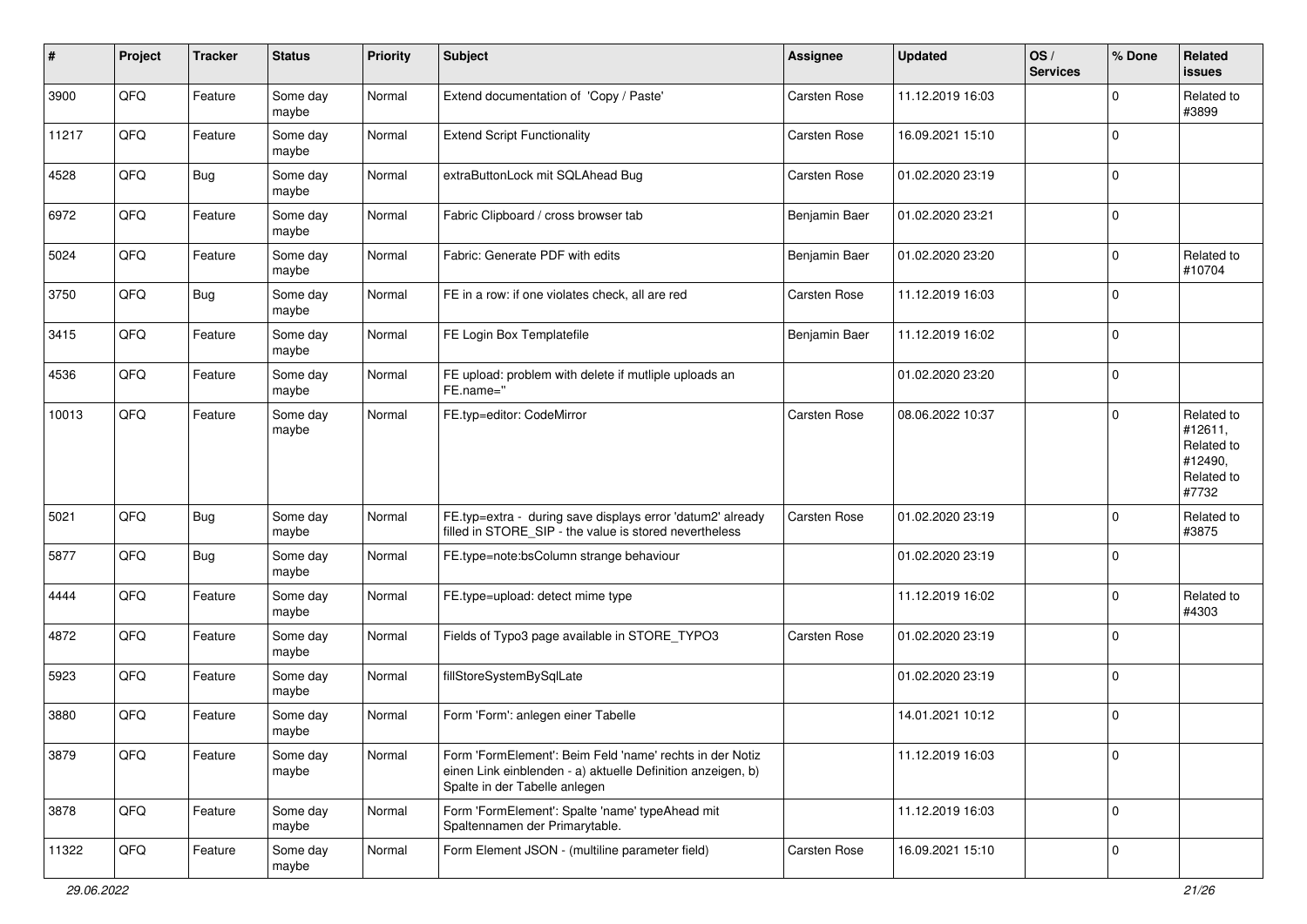| #     | Project | <b>Tracker</b> | <b>Status</b>     | <b>Priority</b> | <b>Subject</b>                                                                                                                      | Assignee            | <b>Updated</b>   | OS/<br><b>Services</b> | % Done      | <b>Related</b><br><b>issues</b> |
|-------|---------|----------------|-------------------|-----------------|-------------------------------------------------------------------------------------------------------------------------------------|---------------------|------------------|------------------------|-------------|---------------------------------|
| 12315 | QFQ     | Feature        | Some day<br>maybe | Normal          | Form History (Diffs) / Backups                                                                                                      | Carsten Rose        | 16.09.2021 15:10 |                        | $\Omega$    |                                 |
| 5557  | QFQ     | <b>Bug</b>     | Some day<br>maybe | Normal          | Form load: STORE RECORD filled, but should be empty                                                                                 | Carsten Rose        | 01.02.2020 23:19 |                        | $\mathbf 0$ |                                 |
| 5983  | QFQ     | Feature        | Some day<br>maybe | Normal          | Form Submit (save & update): normalize date/-time FE                                                                                | <b>Carsten Rose</b> | 01.02.2020 23:19 |                        | $\Omega$    |                                 |
| 3708  | QFQ     | Feature        | Some day<br>maybe | Normal          | Form: input - 'specialchars', 'none'  gewisse tags erlauben,<br>andere verbieten                                                    | Carsten Rose        | 11.12.2019 16:02 |                        | $\Omega$    | Related to<br>#14320            |
| 4443  | QFQ     | Feature        | Some day<br>maybe | Normal          | Form: multiple secondary tables                                                                                                     |                     | 01.02.2020 23:20 |                        | $\mathbf 0$ |                                 |
| 7278  | QFQ     | Feature        | Some day<br>maybe | Normal          | Form: Wert vordefinieren der immer gesetzt wird                                                                                     |                     | 02.05.2021 09:27 |                        | $\mathbf 0$ |                                 |
| 3877  | QFQ     | Feature        | Some day<br>maybe | Normal          | FormEditor: die Felder die aktuell nicht gebraucht werden<br>nur auf readonly/disabled setzen (nicht ausblenden > das<br>irritiert. | Carsten Rose        | 11.12.2019 16:03 |                        | $\Omega$    |                                 |
| 3350  | QFQ     | Feature        | Some day<br>maybe | Normal          | FormEditor: Hilfetext hinter 'checktype'                                                                                            | Carsten Rose        | 11.12.2019 16:02 |                        | $\mathbf 0$ |                                 |
| 4008  | QFQ     | <b>Bug</b>     | Some day<br>maybe | Normal          | FormElemen.type=sendmail: wrong 'TO' if 'real<br>name <rea@mail.to>' is used</rea@mail.to>                                          | Carsten Rose        | 11.12.2019 16:03 |                        | $\mathbf 0$ |                                 |
| 3570  | QFQ     | <b>Bug</b>     | Some day<br>maybe | High            | Formular mit prmitnew permitEdit=Always wird nicht<br>aufgerufen (ist leer)                                                         | Carsten Rose        | 03.05.2021 21:14 |                        | $\mathbf 0$ |                                 |
| 6515  | QFQ     | Feature        | Some day<br>maybe | Normal          | Formular: Felder dynamisch ein/ausblenden                                                                                           |                     | 11.12.2019 16:02 |                        | $\Omega$    |                                 |
| 10095 | QFQ     | Feature        | Some day<br>maybe | Normal          | Generic Gitlab Integration into QFQ                                                                                                 | <b>Carsten Rose</b> | 16.09.2021 15:10 |                        | $\Omega$    |                                 |
| 9126  | QFQ     | <b>Bug</b>     | Some day<br>maybe | Normal          | hidden Form elements are present in page source                                                                                     |                     | 02.01.2021 18:41 |                        | $\Omega$    |                                 |
| 7453  | QFQ     | Feature        | Some day<br>maybe | Normal          | import / export forms QFQ                                                                                                           | Carsten Rose        | 16.09.2021 15:10 |                        | $\Omega$    |                                 |
| 4659  | QFQ     | <b>Bug</b>     | Some day<br>maybe | Normal          | infoButtonExtra                                                                                                                     | Carsten Rose        | 01.02.2020 23:20 |                        | $\mathbf 0$ |                                 |
| 2950  | QFQ     | Feature        | Some dav<br>maybe | Normal          | Inhalt QFQ Records als File                                                                                                         |                     | 11.12.2019 16:03 |                        | $\mathbf 0$ |                                 |
| 11036 | QFQ     | Feature        | Some day<br>maybe | Normal          | inline report editor permissions                                                                                                    | Carsten Rose        | 16.09.2021 15:09 |                        | $\Omega$    | Related to<br>#11323            |
| 4259  | QFQ     | Feature        | Some day<br>maybe | Normal          | Instant trigger a cron job                                                                                                          | Carsten Rose        | 11.12.2019 16:03 |                        | $\mathbf 0$ |                                 |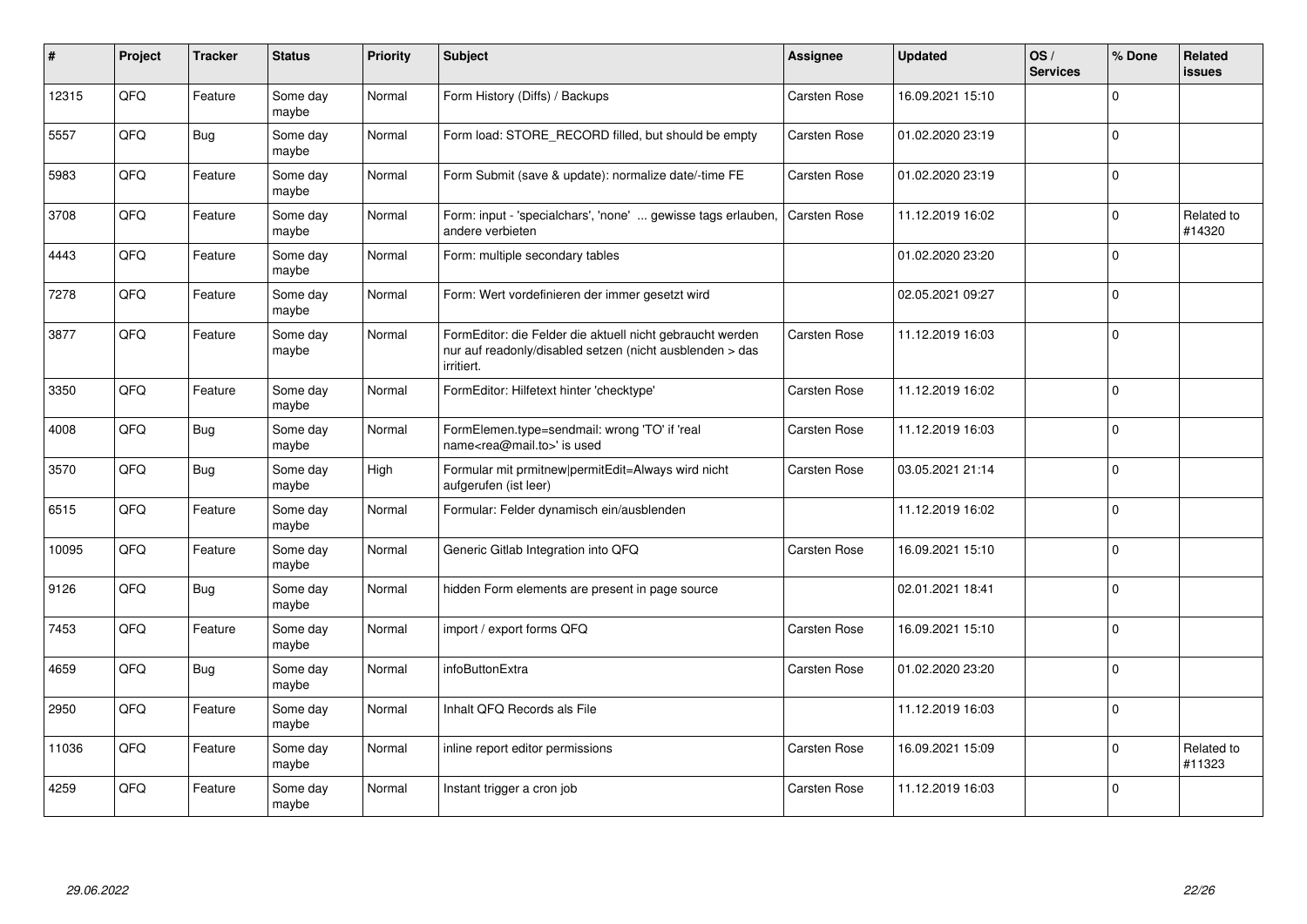| ∦    | Project | <b>Tracker</b> | <b>Status</b>     | <b>Priority</b> | <b>Subject</b>                                                                                         | <b>Assignee</b>     | <b>Updated</b>   | OS/<br><b>Services</b> | % Done      | Related<br><b>issues</b>                                               |
|------|---------|----------------|-------------------|-----------------|--------------------------------------------------------------------------------------------------------|---------------------|------------------|------------------------|-------------|------------------------------------------------------------------------|
| 7732 | QFQ     | Feature        | Some day<br>maybe | Normal          | Javascript: Lazy Loading der add on libs                                                               | Benjamin Baer       | 08.06.2022 10:38 |                        | $\Omega$    | Related to<br>#12611,<br>Related to<br>#12490,<br>Related to<br>#10013 |
| 1510 | QFQ     | Feature        | Some day<br>maybe | Normal          | jquery von google laden, falls das nicht geht lokal                                                    |                     | 11.12.2019 16:03 |                        | $\pmb{0}$   |                                                                        |
| 1946 | QFQ     | Feature        | Some day<br>maybe | Normal          | Kontrolle ob der ReadOnly Modus bei den<br>Formularelementen korrekt implementiert ist                 | <b>Carsten Rose</b> | 11.12.2019 16:03 |                        | $\mathbf 0$ |                                                                        |
| 3457 | QFQ     | Feature        | Some day<br>maybe | Normal          | LDAP: concat multi values to one single entry                                                          | Carsten Rose        | 11.12.2019 16:02 |                        | $\mathbf 0$ |                                                                        |
| 3617 | QFQ     | Feature        | Some day<br>maybe | Normal          | Load javascripts at bottom                                                                             |                     | 11.12.2019 16:02 |                        | $\mathbf 0$ |                                                                        |
| 4433 | QFQ     | Feature        | Some day<br>maybe | Normal          | Log when SIP will be destroyed by QFQ for any (security)<br>reason                                     |                     | 01.02.2020 23:20 |                        | $\mathbf 0$ | Related to<br>#4432,<br>Related to<br>#5458                            |
| 4439 | QFQ     | Feature        | Some day<br>maybe | Normal          | Log: report all actions fired by an FE Element, incl. the<br>original directive (slaveld, sqllnsert, ) |                     | 01.02.2020 23:20 |                        | $\mathbf 0$ | Related to<br>#4432,<br>Related to<br>#5458                            |
| 5852 | QFQ     | Feature        | Some day<br>maybe | Normal          | Logging: mail.log / sql.log - im FE anzeigen und via AJAX<br>aktualisieren                             | <b>Carsten Rose</b> | 01.02.2020 23:19 |                        | $\pmb{0}$   | Related to<br>#5885                                                    |
| 4974 | QFQ     | Feature        | Some day<br>maybe | Normal          | Long polling - inform all listening clients of changes                                                 |                     | 11.12.2019 16:02 |                        | $\mathbf 0$ |                                                                        |
| 5455 | QFQ     | Feature        | Some day<br>maybe | Normal          | Mail Redirects grld abhaengig                                                                          |                     | 01.02.2020 23:20 |                        | $\mathbf 0$ |                                                                        |
| 2084 | QFQ     | Feature        | Some day<br>maybe | Normal          | Mailto mit encryption: Subrecord                                                                       | <b>Carsten Rose</b> | 11.12.2019 16:03 |                        | $\mathbf 0$ | Related to<br>#2082                                                    |
| 4440 | QFQ     | Feature        | Some day<br>maybe | Normal          | Manual.rst: explain how to. expand PHP Session to 4h                                                   |                     | 11.12.2019 16:02 |                        | $\mathbf 0$ |                                                                        |
| 7104 | QFQ     | Feature        | Some day<br>maybe | Normal          | Manual: hint about escaping if '\r' appears in mail body                                               |                     | 11.12.2019 16:01 |                        | $\mathbf 0$ |                                                                        |
| 4027 | QFQ     | Feature        | Some day<br>maybe | Normal          | Missing: orange 'check' / 'bullet'                                                                     |                     | 11.12.2019 16:03 |                        | $\mathbf 0$ |                                                                        |
| 4626 | QFQ     | Feature        | Some day<br>maybe | Normal          | Mobile View: 'classBody=qfq-form-right' makes no sense                                                 |                     | 01.02.2020 23:20 |                        | $\pmb{0}$   |                                                                        |
| 3646 | QFQ     | Feature        | Some day<br>maybe | Normal          | Moeglichkeit HTML Tags in Reports auszugeben (zu<br>enkodieren: htmlspecialchars)                      |                     | 11.12.2019 16:02 |                        | $\mathbf 0$ | Related to<br>#14320                                                   |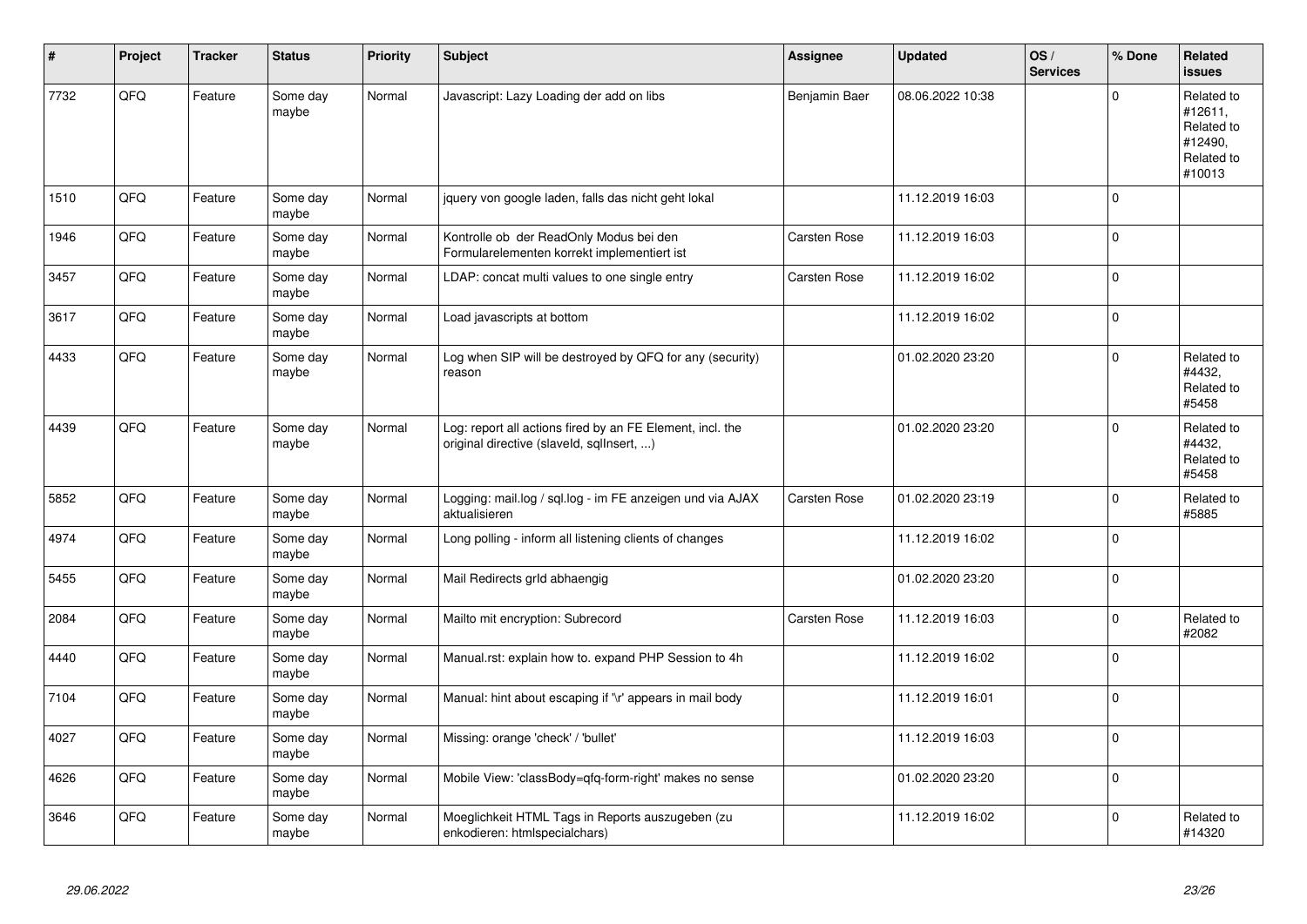| $\vert$ # | Project | <b>Tracker</b> | <b>Status</b>     | <b>Priority</b> | <b>Subject</b>                                                                                               | Assignee            | <b>Updated</b>   | OS/<br><b>Services</b> | % Done      | <b>Related</b><br><b>issues</b> |
|-----------|---------|----------------|-------------------|-----------------|--------------------------------------------------------------------------------------------------------------|---------------------|------------------|------------------------|-------------|---------------------------------|
| 4365      | QFQ     | Feature        | Some day<br>maybe | Normal          | Multi Language: new way of config                                                                            | <b>Carsten Rose</b> | 01.02.2020 23:20 |                        | $\Omega$    |                                 |
| 9579      | QFQ     | Feature        | Some day<br>maybe | Normal          | Multiform with Process Row                                                                                   | <b>Carsten Rose</b> | 11.12.2019 16:01 |                        | $\Omega$    |                                 |
| 6084      | QFQ     | Feature        | Some day<br>maybe | Normal          | New escape type: 'D' - convert date                                                                          |                     | 01.02.2020 23:19 |                        | $\mathbf 0$ |                                 |
| 4446      | QFQ     | Feature        | Some day<br>maybe | Normal          | New FE get same feldContainerId as last modifed FE                                                           |                     | 01.02.2020 23:20 |                        | $\mathbf 0$ |                                 |
| 7229      | QFQ     | Feature        | Some day<br>maybe | Normal          | New FormElement.type: Button                                                                                 |                     | 01.02.2021 12:32 |                        | $\mathbf 0$ |                                 |
| 4546      | QFQ     | <b>Bug</b>     | Some dav<br>maybe | Normal          | NH: SIP storage is destroyed                                                                                 |                     | 01.02.2020 23:20 |                        | $\mathbf 0$ |                                 |
| 8101      | QFQ     | Feature        | Some day<br>maybe | Normal          | Password hash: support further hashing methods                                                               | Carsten Rose        | 16.09.2021 15:10 |                        | $\mathbf 0$ |                                 |
| 7336      | QFQ     | Feature        | Some day<br>maybe | Normal          | PDF Upload: disallow PDFs with specific Meta information                                                     | <b>Carsten Rose</b> | 11.12.2019 16:01 |                        | $\Omega$    |                                 |
| 2063      | QFQ     | <b>Bug</b>     | Some day<br>maybe | Normal          | Pills auf 'inaktiv' setzen falls keine Element auf dem Pill<br>sichtbar sind.                                | Benjamin Baer       | 11.12.2019 16:03 |                        | $\Omega$    | Related to<br>#3752             |
| 3495      | QFQ     | Feature        | Some day<br>maybe | Normal          | Predifined Parameter werden nicht in '+' (add new record)<br>SIP gerendert.                                  |                     | 11.12.2019 16:02 |                        | $\mathbf 0$ |                                 |
| 1253      | QFQ     | Feature        | Some day<br>maybe | Normal          | QF: Colorpicker                                                                                              |                     | 11.12.2019 16:03 |                        | $\mathbf 0$ |                                 |
| 1251      | QFQ     | Feature        | Some day<br>maybe | Normal          | QF: Combo                                                                                                    |                     | 11.12.2019 16:03 |                        | $\mathbf 0$ |                                 |
| 955       | QFQ     | Feature        | Some day<br>maybe | Normal          | QF: Notizen vor/nach dem Form                                                                                |                     | 01.02.2020 23:20 |                        | $\mathbf 0$ |                                 |
| 1234      | QFQ     | Feature        | Some day<br>maybe | Normal          | QF: Record numbering: Im Grid soll in Spalte 1 optional die<br>laufende Nummer der Records angezeigt werden. |                     | 01.02.2020 23:20 |                        | $\mathbf 0$ |                                 |
| 5160      | QFQ     | Feature        | Some day<br>maybe | Normal          | QFQ collaborative / together.js, ShareJS, y-js, collaborative,                                               |                     | 11.12.2019 16:02 |                        | $\Omega$    |                                 |
| 5389      | QFQ     | Feature        | Some day<br>maybe | Normal          | QFQ Design: Multline label / note                                                                            | Benjamin Baer       | 01.02.2020 23:19 |                        | $\mathbf 0$ |                                 |
| 9024      | QFQ     | <b>Bug</b>     | Some day<br>maybe | Normal          | QFQ Einarbeitung                                                                                             |                     | 01.02.2020 15:56 |                        | $\Omega$    |                                 |
| 1635      | QFQ     | Feature        | Some day<br>maybe | Normal          | QFQ Extension content record: weitere Optionen<br>einblenden.                                                | Carsten Rose        | 11.12.2019 16:03 |                        | $\mathbf 0$ |                                 |
| 5892      | QFQ     | Feature        | Some day<br>maybe | Normal          | QFQ should use T3 API to manipulate FE GROUP<br>membership                                                   |                     | 01.02.2020 23:20 |                        | $\Omega$    |                                 |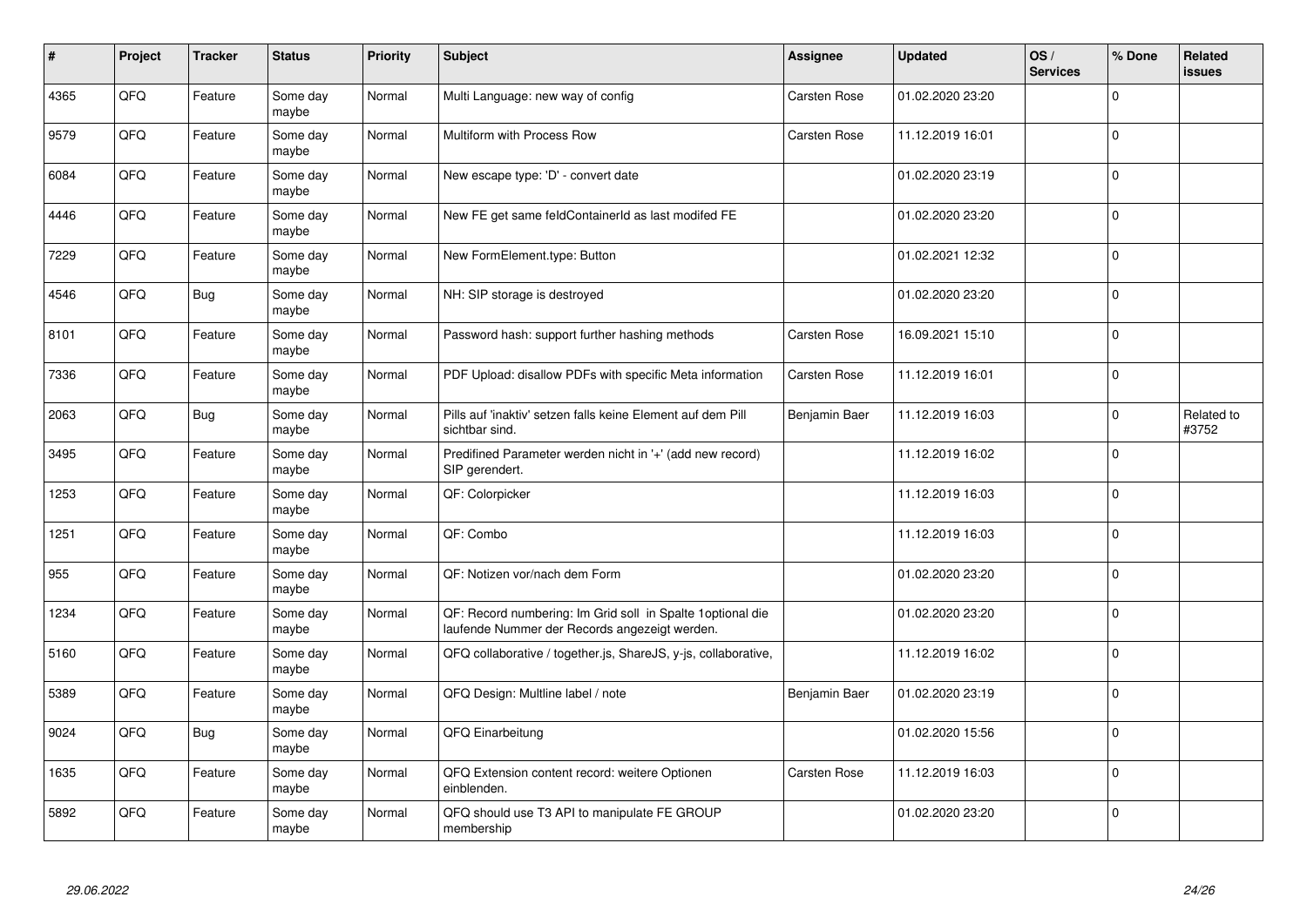| $\vert$ # | Project | <b>Tracker</b> | <b>Status</b>     | <b>Priority</b> | <b>Subject</b>                                                                                  | <b>Assignee</b> | <b>Updated</b>   | OS/<br><b>Services</b> | % Done      | Related<br><b>issues</b>                                              |
|-----------|---------|----------------|-------------------|-----------------|-------------------------------------------------------------------------------------------------|-----------------|------------------|------------------------|-------------|-----------------------------------------------------------------------|
| 3692      | QFQ     | Feature        | Some day<br>maybe | Normal          | QFQ Webseite                                                                                    | Benjamin Baer   | 11.12.2019 16:02 |                        | $\Omega$    | Related to<br>#5033                                                   |
| 7108      | QFQ     | Feature        | Some day<br>maybe | Normal          | QFQ Wrap Elements                                                                               |                 | 11.12.2019 16:01 |                        | $\mathbf 0$ |                                                                       |
| 4839      | QFQ     | Feature        | Some day<br>maybe | Normal          | qfq-handle in <head> Abschnitt</head>                                                           | Carsten Rose    | 11.12.2019 16:02 |                        | $\Omega$    |                                                                       |
| 5480      | QFQ     | Feature        | Some day<br>maybe | Normal          | QFQ: Dokumentation mit Screenshots versehen                                                     | Carsten Rose    | 01.02.2020 23:20 |                        | $\Omega$    | Related to<br>#9879                                                   |
| 8586      | QFQ     | Feature        | Some day<br>maybe | Normal          | QFQ: Enhance Error message for 'record not found'                                               | Carsten Rose    | 16.09.2021 15:10 |                        | $\mathbf 0$ |                                                                       |
| 4771      | QFQ     | Bug            | Some day<br>maybe | Normal          | qfq: select-down-values empty after save (edit-form for<br>program administrators)              | Carsten Rose    | 01.02.2020 23:20 |                        | $\Omega$    | Related to<br>#4549, Has<br>duplicate<br>#4282                        |
| 5851      | QFQ     | Feature        | Some day<br>maybe | Normal          | Queue System implementieren: MQTT, RabbitMQ                                                     |                 | 01.02.2020 23:20 |                        | $\Omega$    | Related to<br>#5715                                                   |
| 9020      | QFQ     | <b>Bug</b>     | Some day<br>maybe | Normal          | radio mit buttonClass und dynamicUpdate lassen sich nicht<br>kombinieren                        |                 | 11.12.2019 16:01 |                        | $\mathbf 0$ |                                                                       |
| 3109      | QFQ     | Bug            | Some day<br>maybe | High            | RealUrl: Links werden nicht korrekt gerendert                                                   | Carsten Rose    | 03.05.2021 21:14 |                        | $\Omega$    |                                                                       |
| 12611     | QFQ     | Feature        | Some day<br>maybe | Normal          | Refactoring: Bootstrap with Lazy Loading                                                        | Carsten Rose    | 08.06.2022 10:37 |                        | $\Omega$    | Related to<br>#12490,<br>Related to<br>#10013,<br>Related to<br>#7732 |
| 4640      | QFQ     | Feature        | Some day<br>maybe | Normal          | Rename System Forms                                                                             |                 | 01.02.2020 23:20 |                        | $\Omega$    |                                                                       |
| 11323     | QFQ     | Feature        | Some day<br>maybe | Normal          | Report Frontend Editor Modal + Codemirror                                                       | Carsten Rose    | 16.09.2021 15:10 |                        | $\Omega$    | Related to<br>#11036                                                  |
| 3967      | QFQ     | Feature        | Some day<br>maybe | High            | Report: Checkbox, Radio, Dropdown, Input welches ohne<br>Submit funktioniert - 'Inline-Form'    | Carsten Rose    | 03.05.2021 21:14 |                        | $\mathbf 0$ |                                                                       |
| 3991      | QFQ     | Feature        | Some day<br>maybe | Normal          | report: Columnname '_skipWrap' skips 'fbeg', 'fend'                                             | Carsten Rose    | 11.12.2019 16:03 |                        | $\Omega$    |                                                                       |
| 4435      | QFQ     | Feature        | Some day<br>maybe | Normal          | Report: striptags - specify allowed tags                                                        |                 | 01.02.2020 23:20 |                        | $\Omega$    |                                                                       |
| 5129      | QFQ     | Feature        | Some day<br>maybe | Normal          | Reports: SQL fuer x Achse und y Achse                                                           |                 | 11.12.2019 16:02 |                        | $\Omega$    |                                                                       |
| 4454      | QFQ     | <b>Bug</b>     | Some day<br>maybe | Normal          | Required Elements: multiple elements in a row - whole row<br>marked if only one input is empty. | Benjamin Baer   | 01.02.2020 23:20 |                        | $\Omega$    |                                                                       |